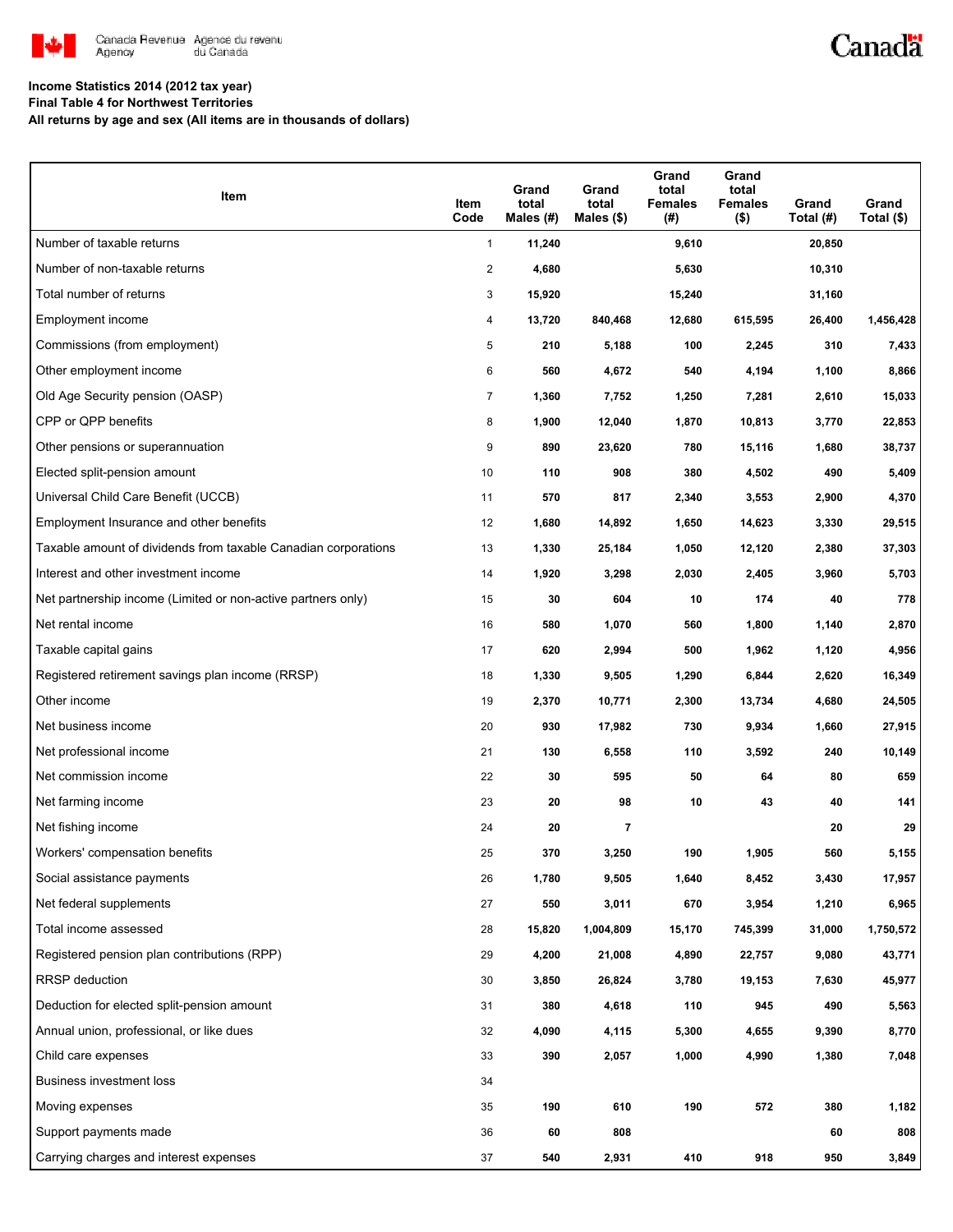

# Canadä

#### **Income Statistics 2014 (2012 tax year)**

**Final Table 4 for Northwest Territories**

**All returns by age and sex (All items are in thousands of dollars)**

| Item                                                                                           | Item<br>Code | Grand<br>total<br>Males (#) | Grand<br>total<br>Males $(\$)$ | Grand<br>total<br><b>Females</b><br>(#) | Grand<br>total<br><b>Females</b><br>$($ \$) | Grand<br>Total (#) | Grand<br>Total (\$) |
|------------------------------------------------------------------------------------------------|--------------|-----------------------------|--------------------------------|-----------------------------------------|---------------------------------------------|--------------------|---------------------|
| Deductions for CPP/QPP contributions on self-employment and other<br>earnings                  | 38           | 560                         | 557                            | 450                                     | 387                                         | 1,010              | 944                 |
| Deductions for provincial parental insurance plan (PPIP) premiums on<br>self-employment income | 39           |                             |                                |                                         |                                             |                    |                     |
| Exploration and development expenses                                                           | 40           | 20                          | 126                            | 10                                      | 100                                         | 30                 | 225                 |
| Other employment expenses                                                                      | 41           | 300                         | 1,234                          | 160                                     | 609                                         | 460                | 1,843               |
| Clergy residence deduction                                                                     | 42           | 30                          | 399                            | 10                                      | 61                                          | 40                 | 460                 |
| Other deductions                                                                               | 43           | 480                         | 500                            | 390                                     | 405                                         | 870                | 906                 |
| Total deductions before adjustments                                                            | 44           | 8,380                       | 65,807                         | 8,650                                   | 55,664                                      | 17,030             | 121,477             |
| Social benefits repayment                                                                      | 45           | 450                         | 1,201                          | 180                                     | 446                                         | 630                | 1,647               |
| Net income after adjustments                                                                   | 46           | 15,800                      | 938,014                        | 15,130                                  | 689,421                                     | 30,930             | 1,627,793           |
| Canadian Forces personnel and police deduction                                                 | 47           |                             |                                |                                         |                                             |                    |                     |
| Security options deductions                                                                    | 48           |                             |                                |                                         |                                             |                    |                     |
| Other payments deductions                                                                      | 49           | 2,270                       | 15,766                         | 2,050                                   | 14,311                                      | 4,320              | 30,076              |
| Non-capital losses of other years                                                              | 50           |                             |                                | 10                                      | 21                                          | 20                 | 90                  |
| Net capital losses of other years                                                              | 51           | 120                         | 217                            | 80                                      | 123                                         | 200                | 340                 |
| Capital gains deduction                                                                        | 52           | 10                          | 1,033                          |                                         |                                             | 20                 | 1,540               |
| Northern residents deductions                                                                  | 53           | 9,790                       | 55,823                         | 8,440                                   | 43,922                                      | 18,230             | 99,751              |
| Additional deductions                                                                          | 54           | 20                          | 68                             | 10                                      | 135                                         | 30                 | 203                 |
| Farming/fishing losses of prior years                                                          | 55           |                             |                                |                                         |                                             |                    |                     |
| Total deductions from net income                                                               | 56           | 11,440                      | 73,077                         | 9,970                                   | 59,122                                      | 21,410             | 132,206             |
| Taxable income assessed                                                                        | 57           | 15,380                      | 865,043                        | 14,820                                  | 630,402                                     | 30,200             | 1,495,797           |
| Basic personal amount                                                                          | 58           | 15,920                      | 171,720                        | 15,240                                  | 164,439                                     | 31,160             | 336,170             |
| Age amount                                                                                     | 59           | 1,170                       | 6,786                          | 1,160                                   | 6,976                                       | 2,330              | 13,762              |
| Spouse or common-law partner amount                                                            | 60           | 1,420                       | 10,855                         | 520                                     | 3,853                                       | 1,940              | 14,708              |
| Amount for eligible dependant                                                                  | 61           | 260                         | 2,716                          | 1,540                                   | 16,297                                      | 1,800              | 19,013              |
| Amount for children 17 and under                                                               | 62           | 2,760                       | 11,369                         | 2,820                                   | 10,683                                      | 5,580              | 22,053              |
| Amount for infirm dependants age 18 or older                                                   | 63           |                             |                                |                                         |                                             |                    |                     |
| CPP or QPP contributions through employment                                                    | 64           | 11,790                      | 20,469                         | 10,690                                  | 17,549                                      | 22,480             | 38,018              |
| CPP or QPP contributions on self-employment and other earnings                                 | 65           | 560                         | 557                            | 450                                     | 387                                         | 1,010              | 944                 |
| Employment Insurance premiums                                                                  | 66           | 12,090                      | 7,600                          | 11,150                                  | 6,637                                       | 23,240             | 14,237              |
| PPIP premiums paid                                                                             | 67           |                             |                                |                                         |                                             |                    |                     |
| PPIP premiums payable on employment income                                                     | 68           |                             |                                |                                         |                                             |                    |                     |
| PPIP premiums payable on self-employment income                                                | 69           |                             |                                |                                         |                                             |                    |                     |
| Volunteer firefighters' amount                                                                 | 70           | 110                         | 342                            | 30                                      | 81                                          | 140                | 423                 |
| Canada employment amount                                                                       | 71           | 13,410                      | 14,402                         | 12,280                                  | 13,127                                      | 25,700             | 27,529              |
| Public transit amount                                                                          | 72           | 170                         | 50                             | 240                                     | 67                                          | 410                | 117                 |
| Children's fitness amount                                                                      | 73           | 930                         | 504                            | 690                                     | 344                                         | 1,620              | 848                 |
| Children's arts amount                                                                         | 74           | 270                         | 135                            | 170                                     | 81                                          | 450                | 216                 |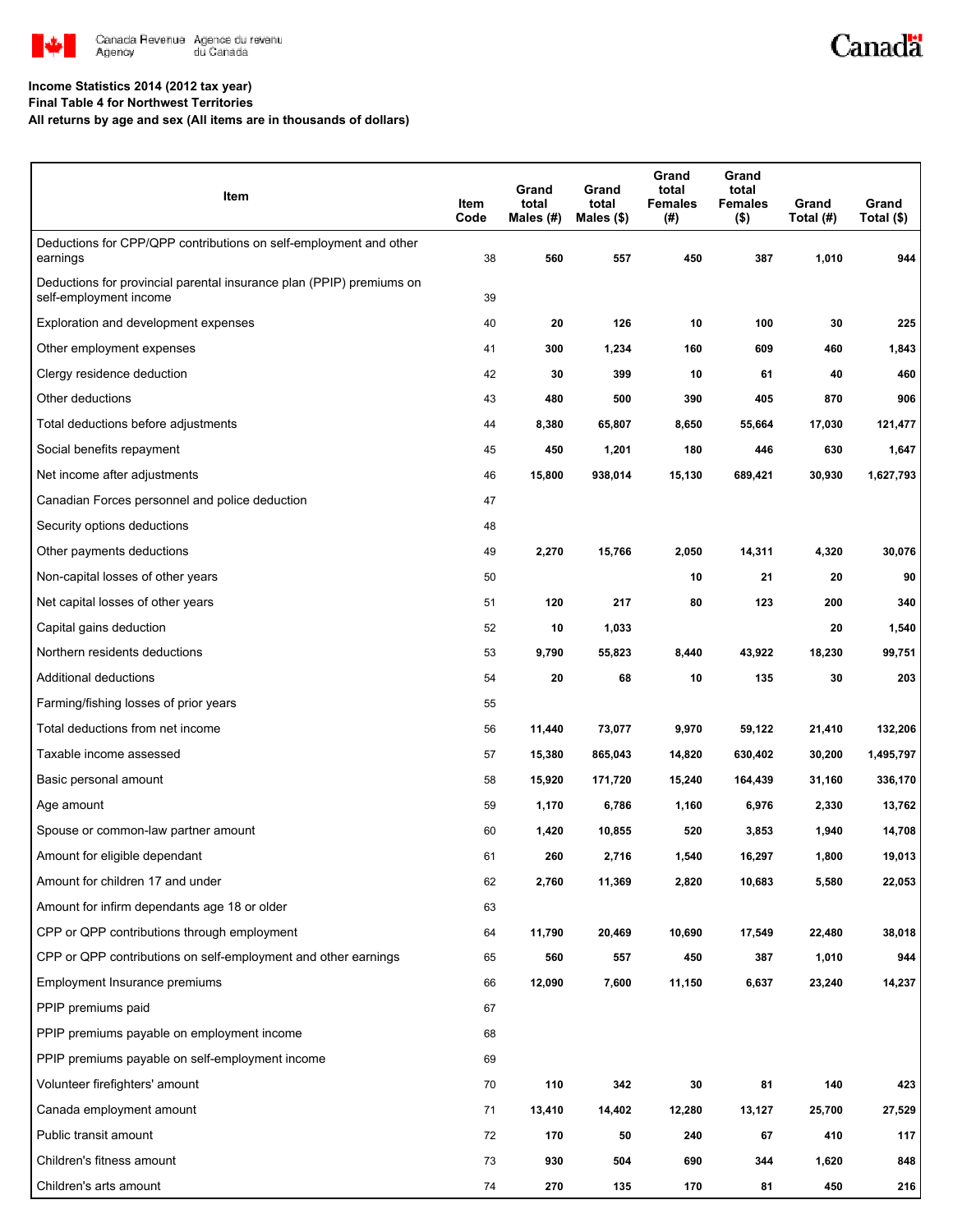

## Canadä

#### **Income Statistics 2014 (2012 tax year)**

**Final Table 4 for Northwest Territories**

**All returns by age and sex (All items are in thousands of dollars)**

| Item                                                              | Item<br>Code | Grand<br>total<br>Males (#) | Grand<br>total<br>Males $($)$ | Grand<br>total<br><b>Females</b><br>(#) | Grand<br>total<br><b>Females</b><br>$($ \$) | Grand<br>Total (#) | Grand<br>Total (\$) |
|-------------------------------------------------------------------|--------------|-----------------------------|-------------------------------|-----------------------------------------|---------------------------------------------|--------------------|---------------------|
| Home buyers' amount                                               | 75           | 130                         | 582                           | 80                                      | 346                                         | 210                | 928                 |
| Pension income amount                                             | 76           | 970                         | 1,862                         | 1,060                                   | 2,029                                       | 2,040              | 3,890               |
| Caregiver amount                                                  | 77           | 30                          | 206                           | 40                                      | 195                                         | 70                 | 401                 |
| Disability amount                                                 | 78           | 170                         | 1,292                         | 160                                     | 1,201                                       | 330                | 2,493               |
| Disability amount transferred from a dependant                    | 79           | 80                          | 777                           | 100                                     | 971                                         | 180                | 1,748               |
| Interest paid on student loans                                    | 80           | 400                         | 243                           | 640                                     | 393                                         | 1,040              | 636                 |
| Tuition, education, and textbook amounts                          | 81           | 1,010                       | 6,079                         | 1,510                                   | 8,581                                       | 2,520              | 14,661              |
| Tuition, education, and textbook amounts transferred from a child | 82           | 200                         | 972                           | 150                                     | 742                                         | 350                | 1,714               |
| Amounts transferred from spouse or common-law partner             | 83           | 430                         | 1,945                         | 380                                     | 1,832                                       | 810                | 3,776               |
| Medical expenses                                                  | 84           | 350                         | 995                           | 520                                     | 1,122                                       | 860                | 2,117               |
| Total tax credits on personal amounts                             | 85           | 15,920                      | 39,373                        | 15,240                                  | 38,694                                      | 31,160             | 78,068              |
| Allowable charitable donations and government gifts               | 86           | 2,320                       | 3,617                         | 2,460                                   | 2,914                                       | 4,770              | 6,531               |
| Eligible cultural and ecological gifts                            | 87           |                             |                               |                                         |                                             |                    |                     |
| Total tax credit on donations and gifts                           | 88           | 2,290                       | 1,001                         | 2,430                                   | 794                                         | 4,720              | 1,795               |
| Total federal non-refundable tax credits                          | 89           | 15,920                      | 40,374                        | 15,240                                  | 39,488                                      | 31,160             | 79,863              |
| Federal dividend tax credit                                       | 90           | 1,260                       | 3,379                         | 1,000                                   | 1,631                                       | 2,250              | 5,010               |
| Overseas employment tax credit                                    | 91           |                             |                               |                                         |                                             |                    |                     |
| Minimum tax carryover                                             | 92           | 10                          | 112                           |                                         |                                             | 20                 | 131                 |
| Basic federal tax                                                 | 93           | 11,060                      | 128,178                       | 9,480                                   | 80,470                                      | 20,540             | 208,738             |
| Federal Foreign Tax Credit                                        | 94           | 360                         | 208                           | 280                                     | 32                                          | 640                | 239                 |
| Federal Political contribution tax credit                         | 95           | 150                         | 37                            | 80                                      | 14                                          | 230                | 51                  |
| <b>Investment Tax Credit</b>                                      | 96           | 10                          | 22                            |                                         |                                             | 20                 | 27                  |
| Labour-sponsored funds tax credit                                 | 97           |                             |                               |                                         |                                             |                    |                     |
| Alternative minimum tax payable                                   | 98           | 20                          | 50                            |                                         |                                             | 20                 | 73                  |
| Net federal tax                                                   | 99           | 11,040                      | 127,911                       | 9,460                                   | 80,420                                      | 20,510             | 208,421             |
| CPP contributions on self-employment                              | 100          | 560                         | 1,113                         | 450                                     | 774                                         | 1,010              | 1,887               |
| Social Benefits repayment                                         | 101          | 450                         | 1,201                         | 180                                     | 446                                         | 630                | 1,647               |
| <b>Net Provincial Tax</b>                                         | 102          | 10,790                      | 55,004                        | 9,260                                   | 33,480                                      | 20,050             | 88,527              |
| Total tax payable                                                 | 103          | 11,240                      | 185,229                       | 9,610                                   | 115,123                                     | 20,850             | 300,484             |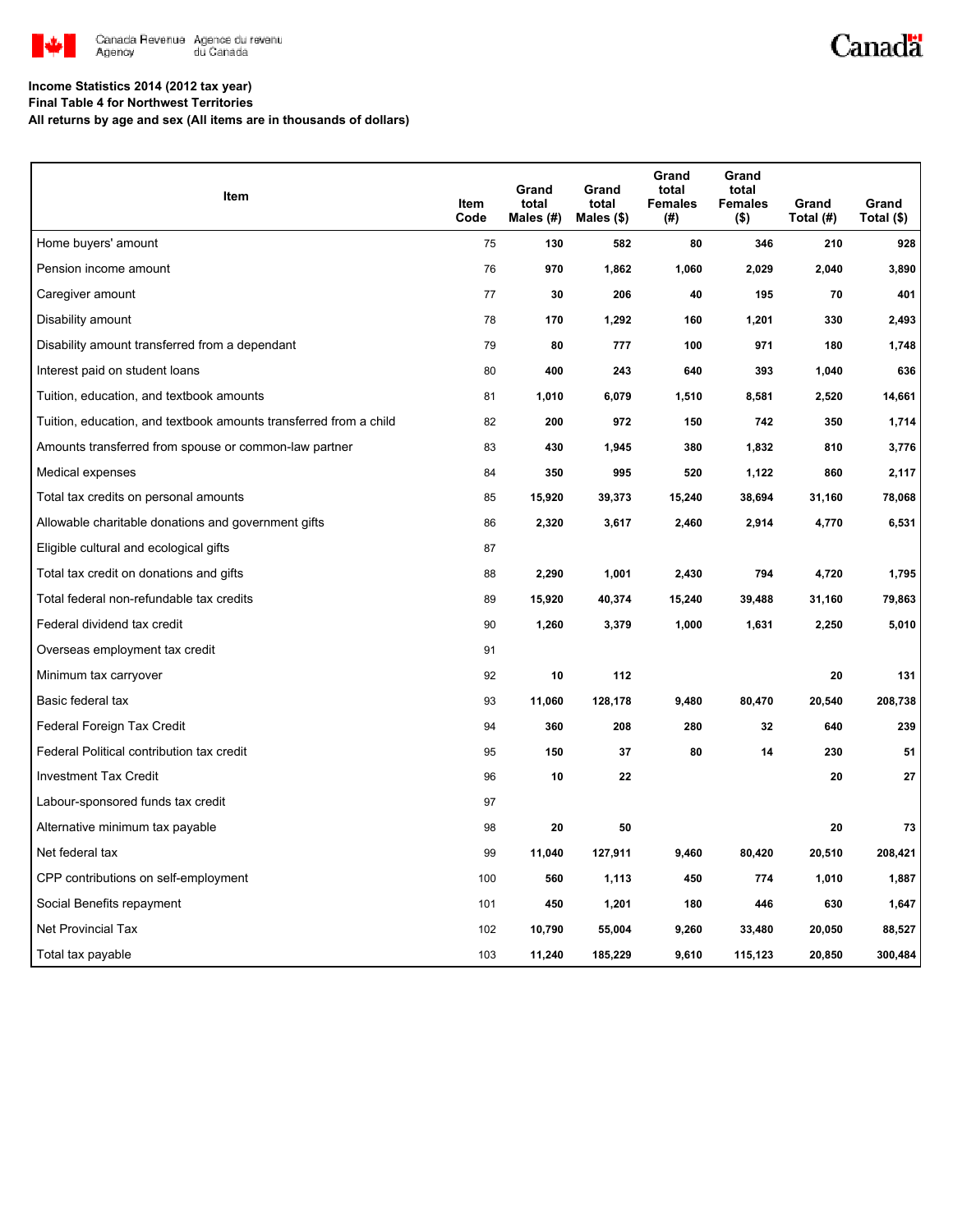| <b>Item</b>                                                                                    | Item<br>Code   | Age<br>group:<br>under 20<br>Males (#) | Age<br>group:<br>under 20<br>Males (\$) | Age<br>group:<br>under 20<br><b>Females</b><br>(# ) | Age<br>group:<br>under 20<br><b>Females</b><br>$($ \$) | Age<br>group:<br>under 20<br>total $(H)$ | Age<br>group:<br>under 20<br>total $($)$ |
|------------------------------------------------------------------------------------------------|----------------|----------------------------------------|-----------------------------------------|-----------------------------------------------------|--------------------------------------------------------|------------------------------------------|------------------------------------------|
| Number of taxable returns                                                                      | $\mathbf{1}$   | 160                                    |                                         | 100                                                 |                                                        | 270                                      |                                          |
| Number of non-taxable returns                                                                  | $\overline{c}$ | 780                                    |                                         | 840                                                 |                                                        | 1,620                                    |                                          |
| Total number of returns                                                                        | 3              | 950                                    |                                         | 940                                                 |                                                        | 1,890                                    |                                          |
| Employment income                                                                              | 4              | 880                                    | 7,195                                   | 860                                                 | 6,150                                                  | 1,740                                    | 13,345                                   |
| Commissions (from employment)                                                                  | 5              |                                        |                                         |                                                     |                                                        |                                          |                                          |
| Other employment income                                                                        | 6              | 10                                     | 14                                      | 10                                                  | 44                                                     | 30                                       | 59                                       |
| Old Age Security pension (OASP)                                                                | $\overline{7}$ |                                        |                                         |                                                     |                                                        |                                          |                                          |
| CPP or QPP benefits                                                                            | 8              | 10                                     | 26                                      | 20                                                  | 45                                                     | 40                                       | 70                                       |
| Other pensions or superannuation                                                               | 9              |                                        |                                         |                                                     |                                                        |                                          |                                          |
| Elected split-pension amount                                                                   | 10             |                                        |                                         |                                                     |                                                        |                                          |                                          |
| Universal Child Care Benefit (UCCB)                                                            | 11             |                                        |                                         | 50                                                  | 49                                                     | 50                                       | 51                                       |
| Employment Insurance and other benefits                                                        | 12             |                                        |                                         |                                                     |                                                        | 20                                       | 98                                       |
| Taxable amount of dividends from taxable Canadian corporations                                 | 13             |                                        |                                         |                                                     |                                                        | 10                                       | 73                                       |
| Interest and other investment income                                                           | 14             | 20                                     | 3                                       | 20                                                  | 2                                                      | 40                                       | 5                                        |
| Net partnership income (Limited or non-active partners only)                                   | 15             |                                        |                                         |                                                     |                                                        |                                          |                                          |
| Net rental income                                                                              | 16             |                                        |                                         |                                                     |                                                        |                                          |                                          |
| Taxable capital gains                                                                          | 17             |                                        |                                         |                                                     |                                                        |                                          |                                          |
| Registered retirement savings plan income (RRSP)                                               | 18             |                                        |                                         |                                                     |                                                        |                                          |                                          |
| Other income                                                                                   | 19             | 80                                     | 249                                     | 70                                                  | 191                                                    | 150                                      | 439                                      |
| Net business income                                                                            | 20             |                                        |                                         |                                                     |                                                        | 20                                       | 30                                       |
| Net professional income                                                                        | 21             |                                        |                                         |                                                     |                                                        |                                          |                                          |
| Net commission income                                                                          | 22             |                                        |                                         |                                                     |                                                        |                                          |                                          |
| Net farming income                                                                             | 23             |                                        |                                         |                                                     |                                                        |                                          |                                          |
| Net fishing income                                                                             | 24             |                                        |                                         |                                                     |                                                        |                                          |                                          |
| Workers' compensation benefits                                                                 | 25             | 10                                     | 12                                      |                                                     |                                                        | 20                                       | 40                                       |
| Social assistance payments                                                                     | 26             | 30                                     | 63                                      | 30                                                  | 93                                                     | 60                                       | 156                                      |
| Net federal supplements                                                                        | 27             |                                        |                                         |                                                     |                                                        |                                          |                                          |
| Total income assessed                                                                          | 28             | 930                                    | 7,736                                   | 920                                                 | 6,687                                                  | 1,850                                    | 14,423                                   |
| Registered pension plan contributions (RPP)                                                    | 29             |                                        |                                         |                                                     |                                                        | 20                                       | $\overline{7}$                           |
| RRSP deduction                                                                                 | 30             |                                        |                                         | 10                                                  | 12                                                     |                                          |                                          |
| Deduction for elected split-pension amount                                                     | 31             |                                        |                                         |                                                     |                                                        |                                          |                                          |
| Annual union, professional, or like dues                                                       | 32             | 110                                    | 16                                      | 130                                                 | 17                                                     | 240                                      | 33                                       |
| Child care expenses                                                                            | 33             |                                        |                                         |                                                     |                                                        |                                          |                                          |
| <b>Business investment loss</b>                                                                | 34             |                                        |                                         |                                                     |                                                        |                                          |                                          |
| Moving expenses                                                                                | 35             |                                        |                                         |                                                     |                                                        |                                          |                                          |
| Support payments made                                                                          | 36             |                                        |                                         |                                                     |                                                        |                                          |                                          |
| Carrying charges and interest expenses                                                         | 37             |                                        |                                         |                                                     |                                                        |                                          |                                          |
| Deductions for CPP/QPP contributions on self-employment and other<br>earnings                  | 38             |                                        |                                         |                                                     |                                                        |                                          |                                          |
| Deductions for provincial parental insurance plan (PPIP) premiums on<br>self-employment income | 39             |                                        |                                         |                                                     |                                                        |                                          |                                          |
| Exploration and development expenses                                                           | 40             |                                        |                                         |                                                     |                                                        |                                          |                                          |
| Other employment expenses                                                                      | 41             |                                        |                                         |                                                     |                                                        |                                          |                                          |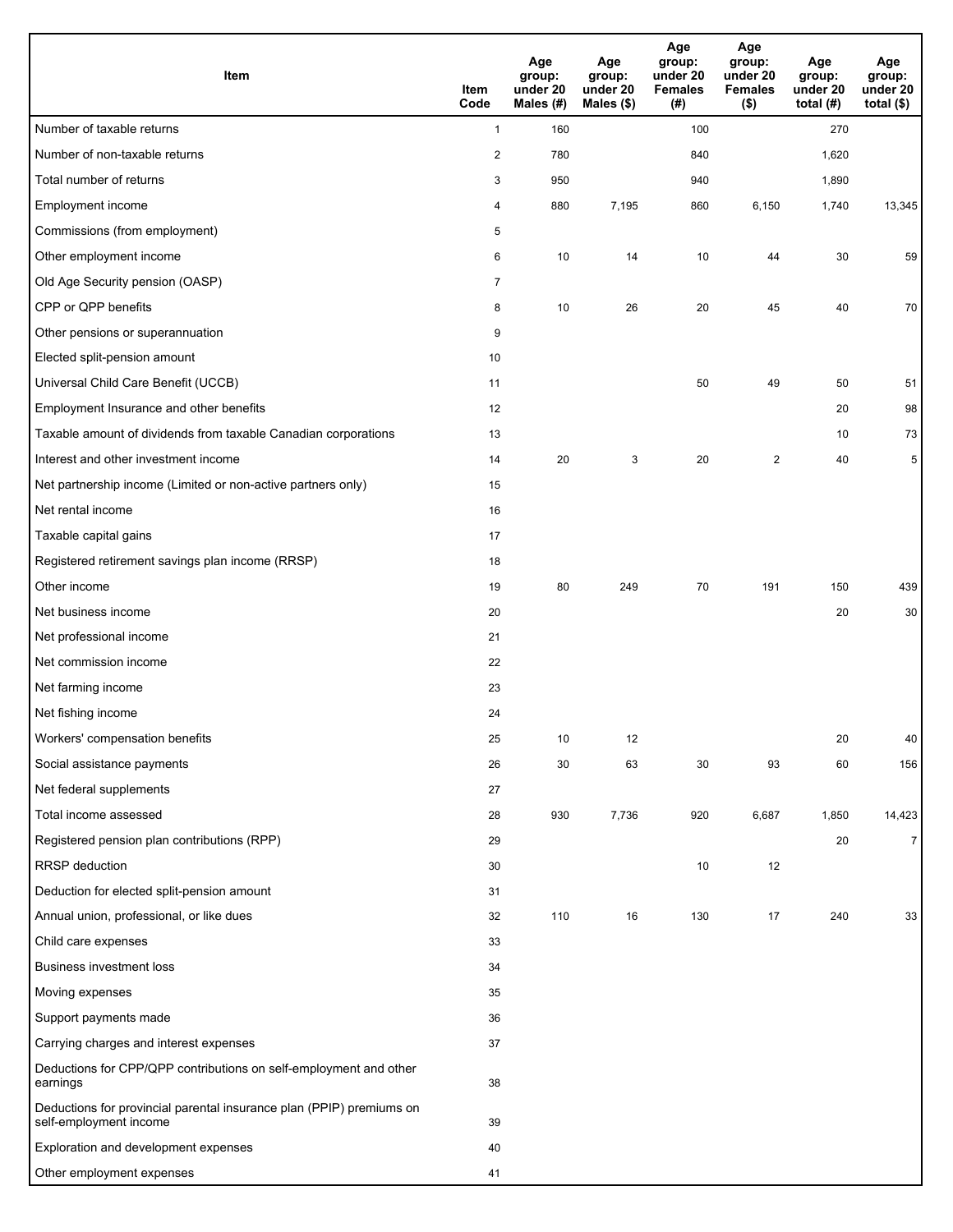| Item                                                              | Item<br>Code | Age<br>group:<br>under 20<br>Males (#) | Age<br>group:<br>under 20<br>Males (\$) | Age<br>group:<br>under 20<br><b>Females</b><br>(# ) | Age<br>group:<br>under 20<br><b>Females</b><br>$($ \$) | Age<br>group:<br>under 20<br>total $(#)$ | Age<br>group:<br>under 20<br>total $($)$ |
|-------------------------------------------------------------------|--------------|----------------------------------------|-----------------------------------------|-----------------------------------------------------|--------------------------------------------------------|------------------------------------------|------------------------------------------|
| Clergy residence deduction                                        | 42           |                                        |                                         |                                                     |                                                        |                                          |                                          |
| Other deductions                                                  | 43           |                                        |                                         |                                                     |                                                        |                                          |                                          |
| Total deductions before adjustments                               | 44           | 130                                    | 45                                      | 150                                                 | 40                                                     | 280                                      | 85                                       |
| Social benefits repayment                                         | 45           |                                        |                                         |                                                     |                                                        |                                          |                                          |
| Net income after adjustments                                      | 46           | 930                                    | 7,691                                   | 920                                                 | 6,646                                                  | 1,850                                    | 14,337                                   |
| Canadian Forces personnel and police deduction                    | 47           |                                        |                                         |                                                     |                                                        |                                          |                                          |
| Security options deductions                                       | 48           |                                        |                                         |                                                     |                                                        |                                          |                                          |
| Other payments deductions                                         | 49           | 40                                     | 75                                      | 40                                                  | 121                                                    | 80                                       | 196                                      |
| Non-capital losses of other years                                 | 50           |                                        |                                         |                                                     |                                                        |                                          |                                          |
| Net capital losses of other years                                 | 51           |                                        |                                         |                                                     |                                                        |                                          |                                          |
| Capital gains deduction                                           | 52           |                                        |                                         |                                                     |                                                        |                                          |                                          |
| Northern residents deductions                                     | 53           | 170                                    | 343                                     | 160                                                 | 304                                                    | 330                                      | 647                                      |
| Additional deductions                                             | 54           |                                        |                                         |                                                     |                                                        |                                          |                                          |
| Farming/fishing losses of prior years                             | 55           |                                        |                                         |                                                     |                                                        |                                          |                                          |
| Total deductions from net income                                  | 56           | 200                                    | 418                                     | 200                                                 | 432                                                    | 400                                      | 850                                      |
| Taxable income assessed                                           | 57           | 920                                    | 7,273                                   | 910                                                 | 6,216                                                  | 1,820                                    | 13,490                                   |
| Basic personal amount                                             | 58           | 950                                    | 10,240                                  | 940                                                 | 10,173                                                 | 1,890                                    | 20,413                                   |
| Age amount                                                        | 59           |                                        |                                         |                                                     |                                                        |                                          |                                          |
| Spouse or common-law partner amount                               | 60           |                                        |                                         |                                                     |                                                        |                                          |                                          |
| Amount for eligible dependant                                     | 61           |                                        |                                         | 40                                                  | 443                                                    | 40                                       | 464                                      |
| Amount for children 17 and under                                  | 62           |                                        |                                         | 50                                                  | 101                                                    | 50                                       | 114                                      |
| Amount for infirm dependants age 18 or older                      | 63           |                                        |                                         |                                                     |                                                        |                                          |                                          |
| CPP or QPP contributions through employment                       | 64           | 330                                    | 153                                     | 310                                                 | 125                                                    | 630                                      | 278                                      |
| CPP or QPP contributions on self-employment and other<br>earnings | 65           |                                        |                                         |                                                     |                                                        |                                          |                                          |
| Employment Insurance premiums                                     | 66           | 670                                    | 126                                     | 640                                                 | 107                                                    | 1,320                                    | 233                                      |
| PPIP premiums paid                                                | 67           |                                        |                                         |                                                     |                                                        |                                          |                                          |
| PPIP premiums payable on employment income                        | 68           |                                        |                                         |                                                     |                                                        |                                          |                                          |
| PPIP premiums payable on self-employment income                   | 69           |                                        |                                         |                                                     |                                                        |                                          |                                          |
| Volunteer firefighters' amount                                    | 70           |                                        |                                         |                                                     |                                                        |                                          |                                          |
| Canada employment amount                                          | 71           | 830                                    | 869                                     | 800                                                 | 831                                                    | 1,630                                    | 1,700                                    |
| Public transit amount                                             | 72           | 10                                     | $\overline{2}$                          | 30                                                  | 6                                                      | 40                                       | 8                                        |
| Children's fitness amount                                         | 73           |                                        |                                         |                                                     |                                                        |                                          |                                          |
| Children's arts amount                                            | 74           |                                        |                                         |                                                     |                                                        |                                          |                                          |
| Home buyers' amount                                               | 75           |                                        |                                         |                                                     |                                                        |                                          |                                          |
| Pension income amount                                             | 76           |                                        |                                         |                                                     |                                                        |                                          |                                          |
| Caregiver amount                                                  | 77           |                                        |                                         |                                                     |                                                        |                                          |                                          |
| Disability amount                                                 | 78           |                                        |                                         |                                                     |                                                        |                                          |                                          |
| Disability amount transferred from a dependant                    | 79           |                                        |                                         |                                                     |                                                        |                                          |                                          |
| Interest paid on student loans                                    | 80           |                                        |                                         |                                                     |                                                        |                                          |                                          |
| Tuition, education, and textbook amounts                          | 81           | 60                                     | 224                                     | 50                                                  | 183                                                    | 110                                      | 407                                      |
| Tuition, education, and textbook amounts transferred from a child | 82           |                                        |                                         |                                                     |                                                        |                                          |                                          |
| Amounts transferred from spouse or common-law partner             | 83           |                                        |                                         |                                                     |                                                        |                                          |                                          |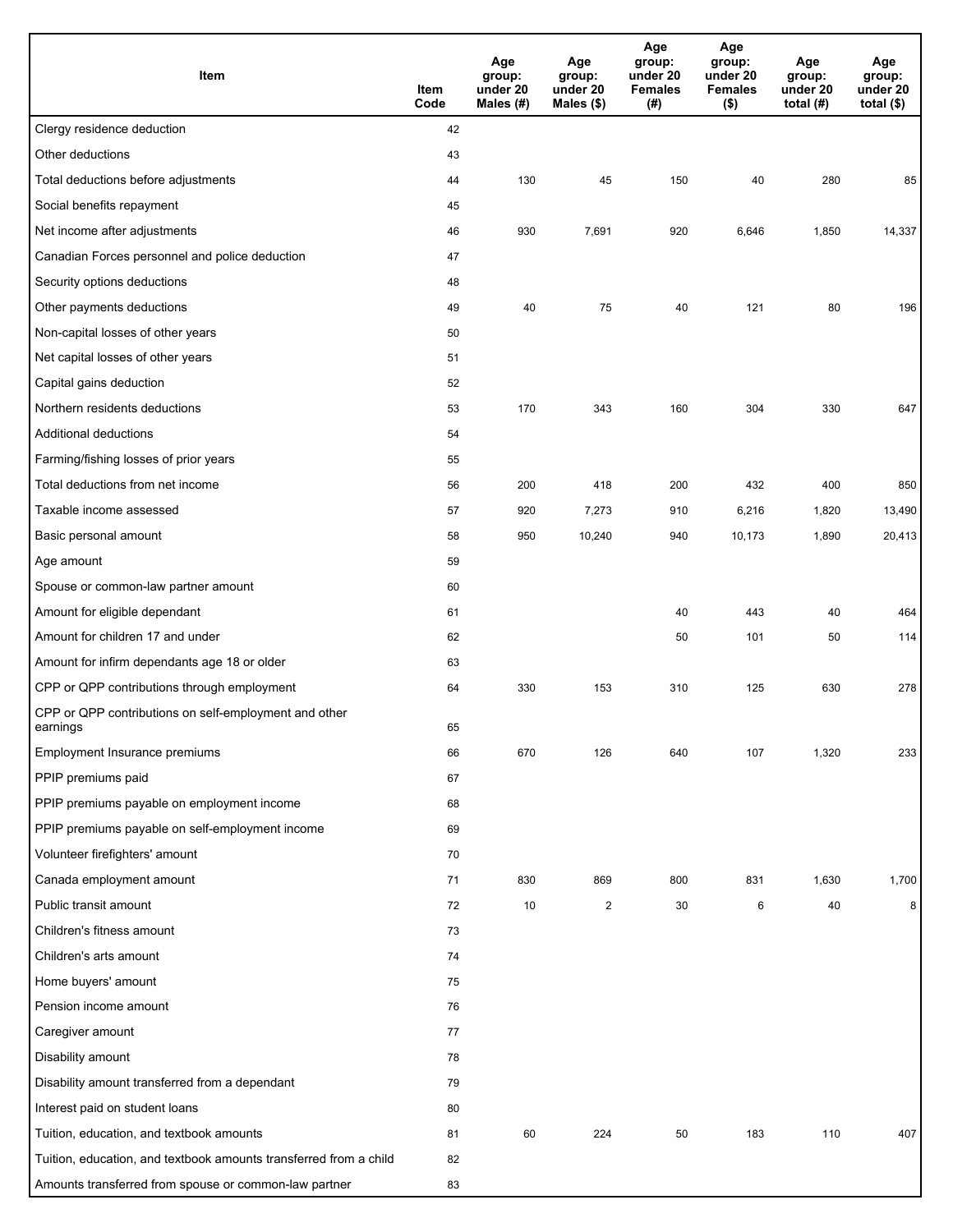| Item                                                | <b>Item</b><br>Code | Age<br>group:<br>under 20<br>Males (#) | Age<br>group:<br>under 20<br>Males (\$) | Age<br>group:<br>under 20<br><b>Females</b><br>(# ) | Age<br>group:<br>under 20<br><b>Females</b><br>$($ \$) | Age<br>group:<br>under 20<br>total $(H)$ | Age<br>group:<br>under 20<br>total $($)$ |
|-----------------------------------------------------|---------------------|----------------------------------------|-----------------------------------------|-----------------------------------------------------|--------------------------------------------------------|------------------------------------------|------------------------------------------|
| Medical expenses                                    | 84                  |                                        |                                         |                                                     |                                                        |                                          |                                          |
| Total tax credits on personal amounts               | 85                  | 950                                    | 1,760                                   | 940                                                 | 1,804                                                  | 1,890                                    | 3,564                                    |
| Allowable charitable donations and government gifts | 86                  | 20                                     | $\overline{2}$                          | 10                                                  | 1                                                      | 30                                       | 3                                        |
| Eligible cultural and ecological gifts              | 87                  |                                        |                                         |                                                     |                                                        |                                          |                                          |
| Total tax credit on donations and gifts             | 88                  | 10                                     | 1                                       |                                                     |                                                        | 20                                       | $\mathbf{1}$                             |
| Total federal non-refundable tax credits            | 89                  | 950                                    | 1,760                                   | 940                                                 | 1,804                                                  | 1,890                                    | 3,564                                    |
| Federal dividend tax credit                         | 90                  |                                        |                                         |                                                     |                                                        |                                          |                                          |
| Overseas employment tax credit                      | 91                  |                                        |                                         |                                                     |                                                        |                                          |                                          |
| Minimum tax carryover                               | 92                  |                                        |                                         |                                                     |                                                        |                                          |                                          |
| Basic federal tax                                   | 93                  | 160                                    | 201                                     | 100                                                 | 112                                                    | 260                                      | 313                                      |
| Federal Foreign Tax Credit                          | 94                  |                                        |                                         |                                                     |                                                        |                                          |                                          |
| Federal Political contribution tax credit           | 95                  |                                        |                                         |                                                     |                                                        |                                          |                                          |
| <b>Investment Tax Credit</b>                        | 96                  |                                        |                                         |                                                     |                                                        |                                          |                                          |
| Labour-sponsored funds tax credit                   | 97                  |                                        |                                         |                                                     |                                                        |                                          |                                          |
| Alternative minimum tax payable                     | 98                  |                                        |                                         |                                                     |                                                        |                                          |                                          |
| Net federal tax                                     | 99                  | 160                                    | 201                                     | 100                                                 | 112                                                    | 260                                      | 313                                      |
| CPP contributions on self-employment                | 100                 |                                        |                                         |                                                     |                                                        |                                          |                                          |
| Social Benefits repayment                           | 101                 |                                        |                                         |                                                     |                                                        |                                          |                                          |
| <b>Net Provincial Tax</b>                           | 102                 | 140                                    | 69                                      | 90                                                  | 37                                                     | 220                                      | 106                                      |
| Total tax payable                                   | 103                 | 160                                    | 272                                     | 100                                                 | 150                                                    | 270                                      | 422                                      |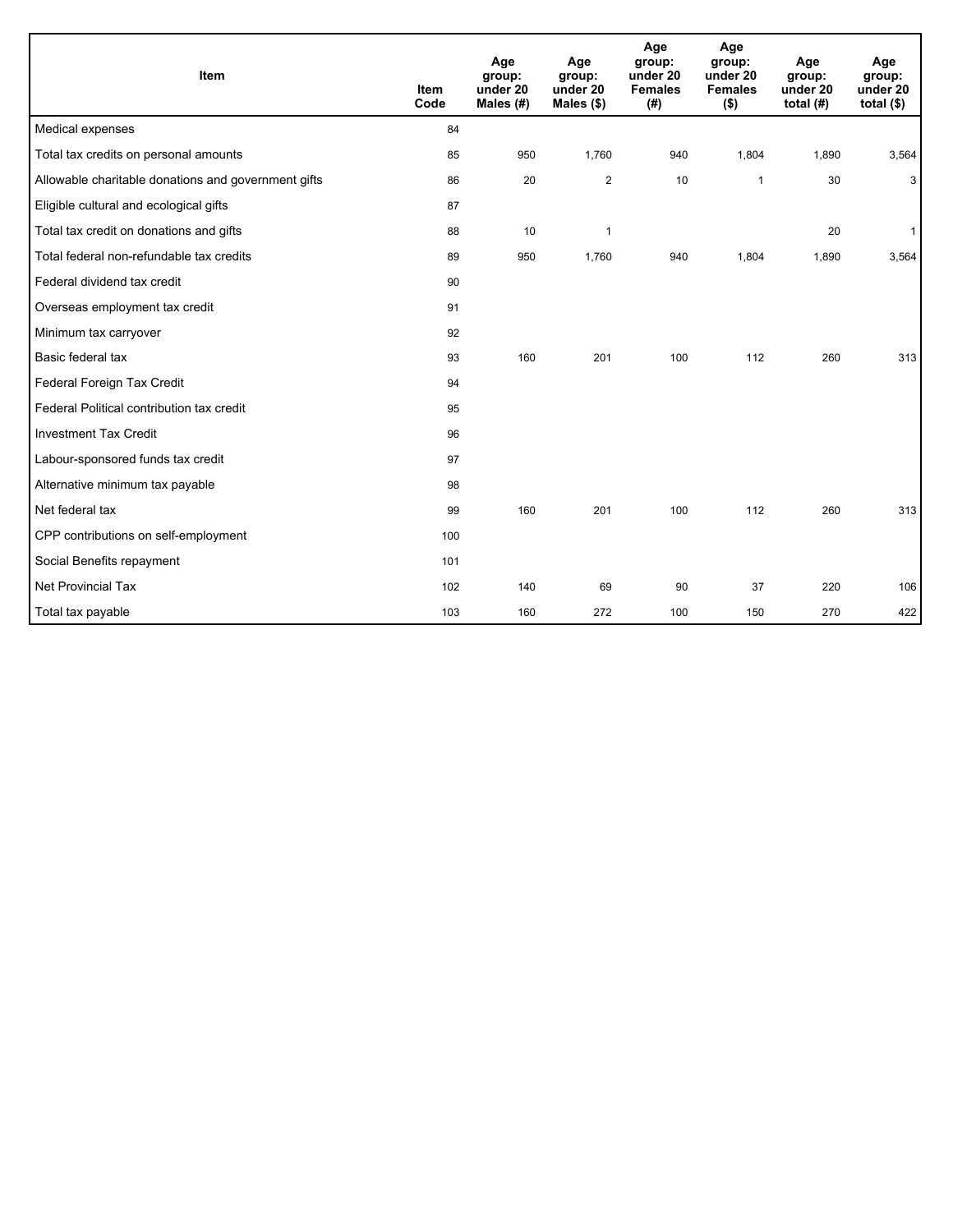| <b>Item</b>                                                                                    | Item<br>Code            | Age<br>group:<br>20 to 24<br>Males (#) | Age<br>group:<br>20 to 24<br>Males (\$) | Age<br>group:<br>20 to 24<br><b>Females</b><br>(# ) | Age<br>group:<br>20 to 24<br><b>Females</b><br>$($ \$) | Age<br>group:<br>20 to 24<br>total $(#)$ | Age<br>group:<br>20 to 24<br>total $($)$ |
|------------------------------------------------------------------------------------------------|-------------------------|----------------------------------------|-----------------------------------------|-----------------------------------------------------|--------------------------------------------------------|------------------------------------------|------------------------------------------|
| Number of taxable returns                                                                      | $\mathbf{1}$            | 880                                    |                                         | 660                                                 |                                                        | 1,540                                    |                                          |
| Number of non-taxable returns                                                                  | $\overline{\mathbf{c}}$ | 820                                    |                                         | 1,010                                               |                                                        | 1,840                                    |                                          |
| Total number of returns                                                                        | 3                       | 1,700                                  |                                         | 1,670                                               |                                                        | 3,370                                    |                                          |
| Employment income                                                                              | 4                       | 1,560                                  | 42,368                                  | 1,430                                               | 29,879                                                 | 2,990                                    | 72,247                                   |
| Commissions (from employment)                                                                  | 5                       | 20                                     | 153                                     |                                                     |                                                        | 40                                       | 374                                      |
| Other employment income                                                                        | 6                       | 30                                     | 63                                      | 50                                                  | 157                                                    | 80                                       | 220                                      |
| Old Age Security pension (OASP)                                                                | $\overline{7}$          |                                        |                                         |                                                     |                                                        |                                          |                                          |
| CPP or QPP benefits                                                                            | 8                       | 30                                     | 64                                      | 50                                                  | 108                                                    | 80                                       | 173                                      |
| Other pensions or superannuation                                                               | 9                       |                                        |                                         |                                                     |                                                        | 10                                       | 33                                       |
| Elected split-pension amount                                                                   | 10                      |                                        |                                         |                                                     |                                                        |                                          |                                          |
| Universal Child Care Benefit (UCCB)                                                            | 11                      | 30                                     | 39                                      | 380                                                 | 550                                                    | 400                                      | 589                                      |
| Employment Insurance and other benefits                                                        | 12                      | 170                                    | 1,309                                   | 170                                                 | 1,366                                                  | 330                                      | 2,675                                    |
| Taxable amount of dividends from taxable Canadian corporations                                 | 13                      | 40                                     | 368                                     | 40                                                  | 313                                                    | 80                                       | 681                                      |
| Interest and other investment income                                                           | 14                      | 50                                     | 16                                      | 90                                                  | 27                                                     | 140                                      | 43                                       |
| Net partnership income (Limited or non-active partners only)                                   | 15                      |                                        |                                         |                                                     |                                                        |                                          |                                          |
| Net rental income                                                                              | 16                      |                                        |                                         |                                                     |                                                        |                                          |                                          |
| Taxable capital gains                                                                          | 17                      |                                        |                                         |                                                     |                                                        | 30                                       | 25                                       |
| Registered retirement savings plan income (RRSP)                                               | 18                      | 30                                     | 57                                      |                                                     |                                                        | 60                                       | 98                                       |
| Other income                                                                                   | 19                      | 240                                    | 646                                     | 260                                                 | 915                                                    | 500                                      | 1,561                                    |
| Net business income                                                                            | 20                      | 20                                     | 110                                     | 30                                                  | 168                                                    | 50                                       | 278                                      |
| Net professional income                                                                        | 21                      |                                        |                                         |                                                     |                                                        |                                          |                                          |
| Net commission income                                                                          | 22                      |                                        |                                         |                                                     |                                                        |                                          |                                          |
| Net farming income                                                                             | 23                      |                                        |                                         |                                                     |                                                        |                                          |                                          |
| Net fishing income                                                                             | 24                      |                                        |                                         |                                                     |                                                        |                                          |                                          |
| Workers' compensation benefits                                                                 | 25                      | 30                                     | 48                                      |                                                     |                                                        | 40                                       | 59                                       |
| Social assistance payments                                                                     | 26                      | 220                                    | 982                                     | 230                                                 | 1,216                                                  | 450                                      | 2,198                                    |
| Net federal supplements                                                                        | 27                      |                                        |                                         |                                                     |                                                        |                                          |                                          |
| Total income assessed                                                                          | 28                      | 1,690                                  | 46,350                                  | 1,660                                               | 35,055                                                 | 3,350                                    | 81,405                                   |
| Registered pension plan contributions (RPP)                                                    | 29                      | 150                                    | 311                                     | 170                                                 | 335                                                    | 320                                      | 646                                      |
| RRSP deduction                                                                                 | 30                      | 160                                    | 348                                     | 150                                                 | 284                                                    | 300                                      | 632                                      |
| Deduction for elected split-pension amount                                                     | 31                      |                                        |                                         |                                                     |                                                        |                                          |                                          |
| Annual union, professional, or like dues                                                       | 32                      | 300                                    | 128                                     | 440                                                 | 154                                                    | 740                                      | 282                                      |
| Child care expenses                                                                            | 33                      | 10                                     | 43                                      | 60                                                  | 224                                                    | 70                                       | 267                                      |
| <b>Business investment loss</b>                                                                | 34                      |                                        |                                         |                                                     |                                                        |                                          |                                          |
| Moving expenses                                                                                | 35                      | 40                                     | 58                                      | 40                                                  | 75                                                     | 80                                       | 133                                      |
| Support payments made                                                                          | 36                      |                                        |                                         |                                                     |                                                        |                                          |                                          |
| Carrying charges and interest expenses                                                         | 37                      |                                        |                                         |                                                     |                                                        |                                          |                                          |
| Deductions for CPP/QPP contributions on self-employment and other<br>earnings                  | 38                      | 10                                     | $\overline{7}$                          | 20                                                  | 6                                                      | 30                                       | 13                                       |
| Deductions for provincial parental insurance plan (PPIP) premiums on<br>self-employment income | 39                      |                                        |                                         |                                                     |                                                        |                                          |                                          |
| Exploration and development expenses                                                           | 40                      |                                        |                                         |                                                     |                                                        |                                          |                                          |
| Other employment expenses                                                                      | 41                      | 30                                     | 52                                      |                                                     |                                                        | 30                                       | 96                                       |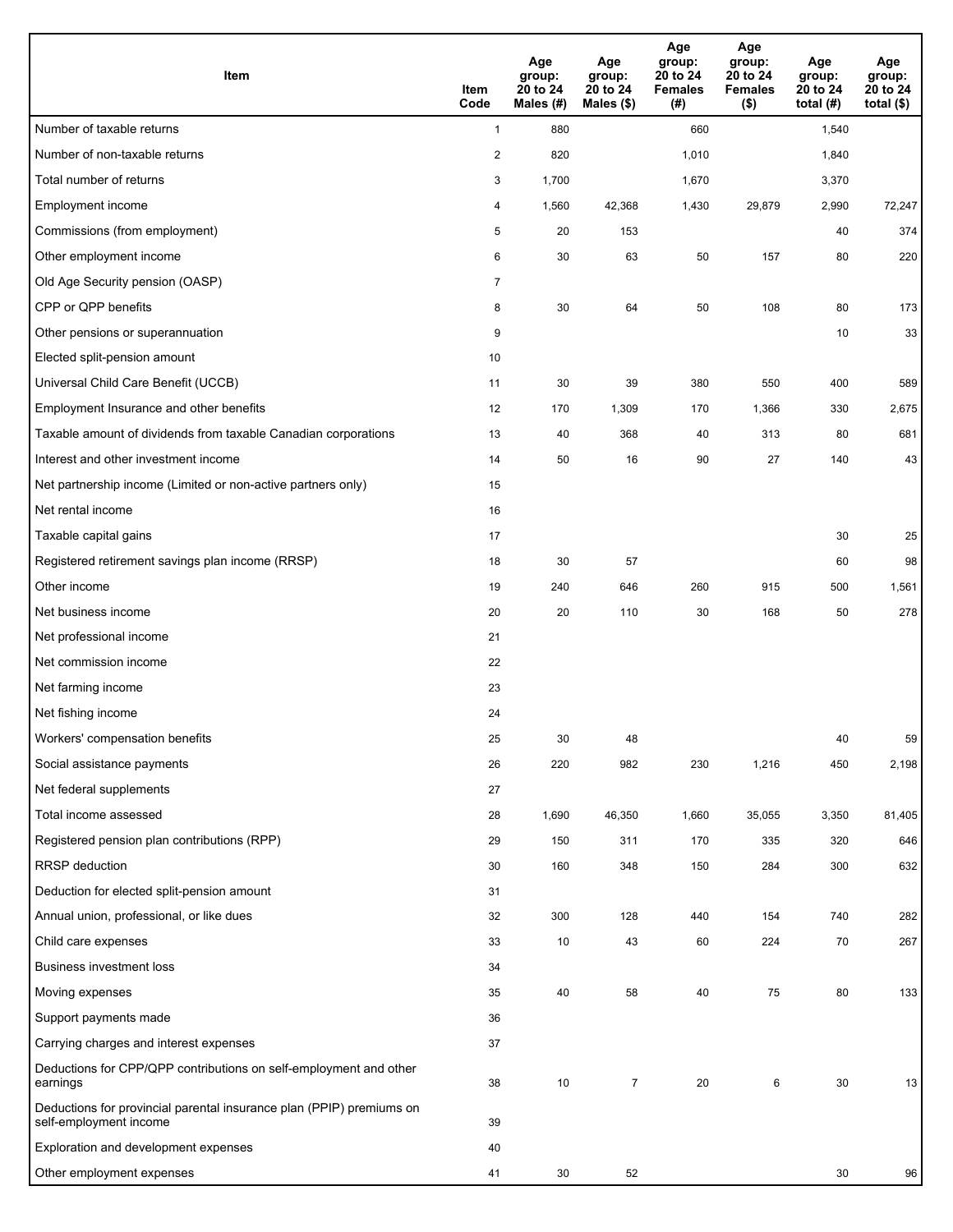| Item                                                              | Item<br>Code | Age<br>group:<br>20 to 24<br>Males $(H)$ | Age<br>group:<br>20 to 24<br>Males (\$) | Age<br>group:<br>20 to 24<br><b>Females</b><br>(# ) | Age<br>group:<br>20 to 24<br><b>Females</b><br>$($ \$) | Age<br>group:<br>20 to 24<br>total $(H)$ | Age<br>group:<br>20 to 24<br>total $($)$ |
|-------------------------------------------------------------------|--------------|------------------------------------------|-----------------------------------------|-----------------------------------------------------|--------------------------------------------------------|------------------------------------------|------------------------------------------|
| Clergy residence deduction                                        | 42           |                                          |                                         |                                                     |                                                        |                                          |                                          |
| Other deductions                                                  | 43           | 20                                       | 6                                       | 20                                                  | 12                                                     |                                          |                                          |
| Total deductions before adjustments                               | 44           | 530                                      | 954                                     | 640                                                 | 1,135                                                  | 1,170                                    | 2,089                                    |
| Social benefits repayment                                         | 45           | 10                                       | 9                                       |                                                     |                                                        | 10                                       | 11                                       |
| Net income after adjustments                                      | 46           | 1,690                                    | 45,387                                  | 1,660                                               | 33,920                                                 | 3,340                                    | 79,307                                   |
| Canadian Forces personnel and police deduction                    | 47           |                                          |                                         |                                                     |                                                        |                                          |                                          |
| Security options deductions                                       | 48           |                                          |                                         |                                                     |                                                        |                                          |                                          |
| Other payments deductions                                         | 49           | 250                                      | 1,030                                   | 240                                                 | 1,227                                                  | 490                                      | 2,257                                    |
| Non-capital losses of other years                                 | 50           |                                          |                                         |                                                     |                                                        |                                          |                                          |
| Net capital losses of other years                                 | 51           |                                          |                                         |                                                     |                                                        |                                          |                                          |
| Capital gains deduction                                           | 52           |                                          |                                         |                                                     |                                                        |                                          |                                          |
| Northern residents deductions                                     | 53           | 650                                      | 2,295                                   | 580                                                 | 1,872                                                  | 1,230                                    | 4,168                                    |
| Additional deductions                                             | 54           |                                          |                                         |                                                     |                                                        |                                          |                                          |
| Farming/fishing losses of prior years                             | 55           |                                          |                                         |                                                     |                                                        |                                          |                                          |
| Total deductions from net income                                  | 56           | 870                                      | 3,327                                   | 790                                                 | 3,099                                                  | 1,660                                    | 6,426                                    |
| Taxable income assessed                                           | 57           | 1,610                                    | 42,061                                  | 1,610                                               | 30,833                                                 | 3,220                                    | 72,894                                   |
| Basic personal amount                                             | 58           | 1,700                                    | 18,383                                  | 1,670                                               | 18,019                                                 | 3,370                                    | 36,402                                   |
| Age amount                                                        | 59           |                                          |                                         |                                                     |                                                        |                                          |                                          |
| Spouse or common-law partner amount                               | 60           | 50                                       | 402                                     | 40                                                  | 325                                                    | 90                                       | 727                                      |
| Amount for eligible dependant                                     | 61           | 10                                       | 108                                     | 220                                                 | 2,404                                                  | 230                                      | 2,512                                    |
| Amount for children 17 and under                                  | 62           | 70                                       | 212                                     | 310                                                 | 870                                                    | 380                                      | 1,082                                    |
| Amount for infirm dependants age 18 or older                      | 63           |                                          |                                         |                                                     |                                                        |                                          |                                          |
| CPP or QPP contributions through employment                       | 64           | 1,300                                    | 1,532                                   | 1,160                                               | 1,157                                                  | 2,470                                    | 2,689                                    |
| CPP or QPP contributions on self-employment and other<br>earnings | 65           | 10                                       | 7                                       | 20                                                  | 6                                                      | 30                                       | 13                                       |
| Employment Insurance premiums                                     | 66           | 1,380                                    | 633                                     | 1,230                                               | 494                                                    | 2,600                                    | 1,127                                    |
| PPIP premiums paid                                                | 67           |                                          |                                         |                                                     |                                                        |                                          |                                          |
| PPIP premiums payable on employment income                        | 68           |                                          |                                         |                                                     |                                                        |                                          |                                          |
| PPIP premiums payable on self-employment income                   | 69           |                                          |                                         |                                                     |                                                        |                                          |                                          |
| Volunteer firefighters' amount                                    | 70           |                                          |                                         |                                                     |                                                        | 10                                       | 39                                       |
| Canada employment amount                                          | 71           | 1,480                                    | 1,587                                   | 1,380                                               | 1,453                                                  | 2,860                                    | 3,040                                    |
| Public transit amount                                             | 72           | 40                                       | $\overline{7}$                          | 70                                                  | 12                                                     | 100                                      | 20                                       |
| Children's fitness amount                                         | 73           |                                          |                                         | 10                                                  | 5                                                      | 20                                       | 6                                        |
| Children's arts amount                                            | 74           |                                          |                                         |                                                     |                                                        |                                          |                                          |
| Home buyers' amount                                               | 75           |                                          |                                         |                                                     |                                                        | 10                                       | 50                                       |
| Pension income amount                                             | 76           |                                          |                                         |                                                     |                                                        | 10                                       | 20                                       |
| Caregiver amount                                                  | 77           |                                          |                                         |                                                     |                                                        |                                          |                                          |
| Disability amount                                                 | 78           | 20                                       | 121                                     |                                                     |                                                        | $20\,$                                   | 181                                      |
| Disability amount transferred from a dependant                    | 79           |                                          |                                         |                                                     |                                                        |                                          |                                          |
| Interest paid on student loans                                    | 80           | 70                                       | 25                                      | 60                                                  | 26                                                     | 130                                      | 52                                       |
| Tuition, education, and textbook amounts                          | 81           | 320                                      | 2,109                                   | 450                                                 | 2,993                                                  | 770                                      | 5,102                                    |
| Tuition, education, and textbook amounts transferred from a child | 82           |                                          |                                         |                                                     |                                                        |                                          |                                          |
| Amounts transferred from spouse or common-law partner             | 83           |                                          |                                         | 40                                                  | 117                                                    | 60                                       | 164                                      |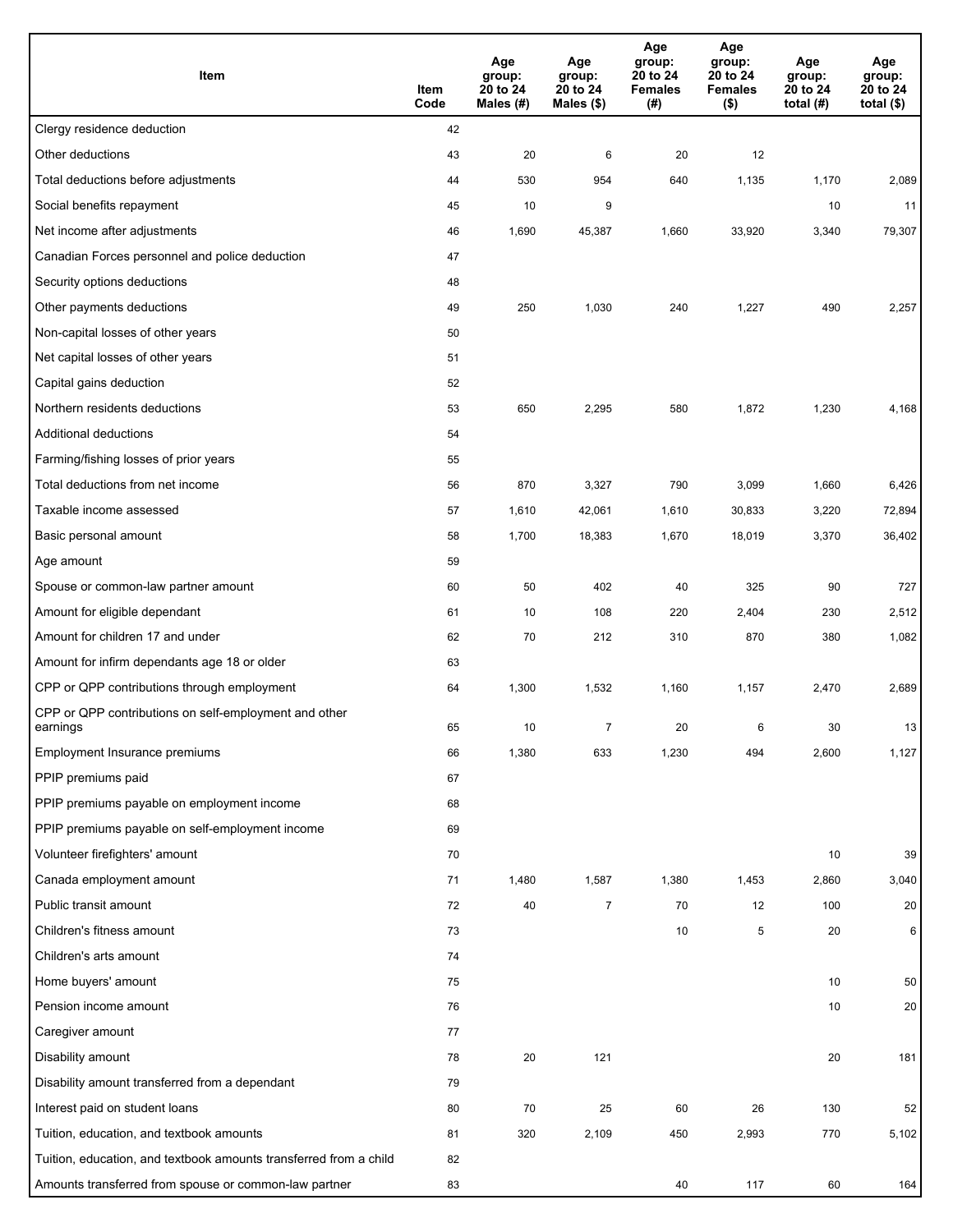| Item                                                | <b>Item</b><br>Code | Age<br>group:<br>20 to 24<br>Males $(H)$ | Age<br>group:<br>20 to 24<br>Males $(\$)$ | Age<br>group:<br>20 to 24<br><b>Females</b><br>(#) | Age<br>group:<br>20 to 24<br><b>Females</b><br>$($ \$) | Age<br>group:<br>20 to 24<br>total $(H)$ | Age<br>group:<br>20 to 24<br>total $(§)$ |
|-----------------------------------------------------|---------------------|------------------------------------------|-------------------------------------------|----------------------------------------------------|--------------------------------------------------------|------------------------------------------|------------------------------------------|
| Medical expenses                                    | 84                  | 10                                       | 19                                        | 30                                                 | 51                                                     | 50                                       | 69                                       |
| Total tax credits on personal amounts               | 85                  | 1,700                                    | 3,789                                     | 1,670                                              | 4,209                                                  | 3,370                                    | 7,998                                    |
| Allowable charitable donations and government gifts | 86                  | 60                                       | 23                                        | 80                                                 | 21                                                     | 140                                      | 44                                       |
| Eligible cultural and ecological gifts              | 87                  |                                          |                                           |                                                    |                                                        |                                          |                                          |
| Total tax credit on donations and gifts             | 88                  | 60                                       | 6                                         |                                                    |                                                        | 130                                      | 11                                       |
| Total federal non-refundable tax credits            | 89                  | 1,700                                    | 3,794                                     | 1,670                                              | 4,214                                                  | 3,370                                    | 8,008                                    |
| Federal dividend tax credit                         | 90                  | 30                                       | 48                                        | 30                                                 | 37                                                     |                                          |                                          |
| Overseas employment tax credit                      | 91                  |                                          |                                           |                                                    |                                                        |                                          |                                          |
| Minimum tax carryover                               | 92                  |                                          |                                           |                                                    |                                                        |                                          |                                          |
| Basic federal tax                                   | 93                  | 880                                      | 3,852                                     | 650                                                | 1,853                                                  | 1,520                                    | 5,705                                    |
| Federal Foreign Tax Credit                          | 94                  |                                          |                                           |                                                    |                                                        | 10                                       |                                          |
| Federal Political contribution tax credit           | 95                  |                                          |                                           |                                                    |                                                        |                                          |                                          |
| <b>Investment Tax Credit</b>                        | 96                  |                                          |                                           |                                                    |                                                        |                                          |                                          |
| Labour-sponsored funds tax credit                   | 97                  |                                          |                                           |                                                    |                                                        |                                          |                                          |
| Alternative minimum tax payable                     | 98                  |                                          |                                           |                                                    |                                                        |                                          |                                          |
| Net federal tax                                     | 99                  | 870                                      | 3,851                                     | 640                                                | 1,853                                                  | 1,510                                    | 5,705                                    |
| CPP contributions on self-employment                | 100                 | 10                                       | 13                                        | 20                                                 | 12                                                     | 30                                       | 25                                       |
| Social Benefits repayment                           | 101                 | 10                                       | 9                                         |                                                    |                                                        | 10                                       | 11                                       |
| Net Provincial Tax                                  | 102                 | 830                                      | 1,519                                     | 610                                                | 709                                                    | 1,430                                    | 2,229                                    |
| Total tax payable                                   | 103                 | 880                                      | 5,393                                     | 660                                                | 2,576                                                  | 1,540                                    | 7,969                                    |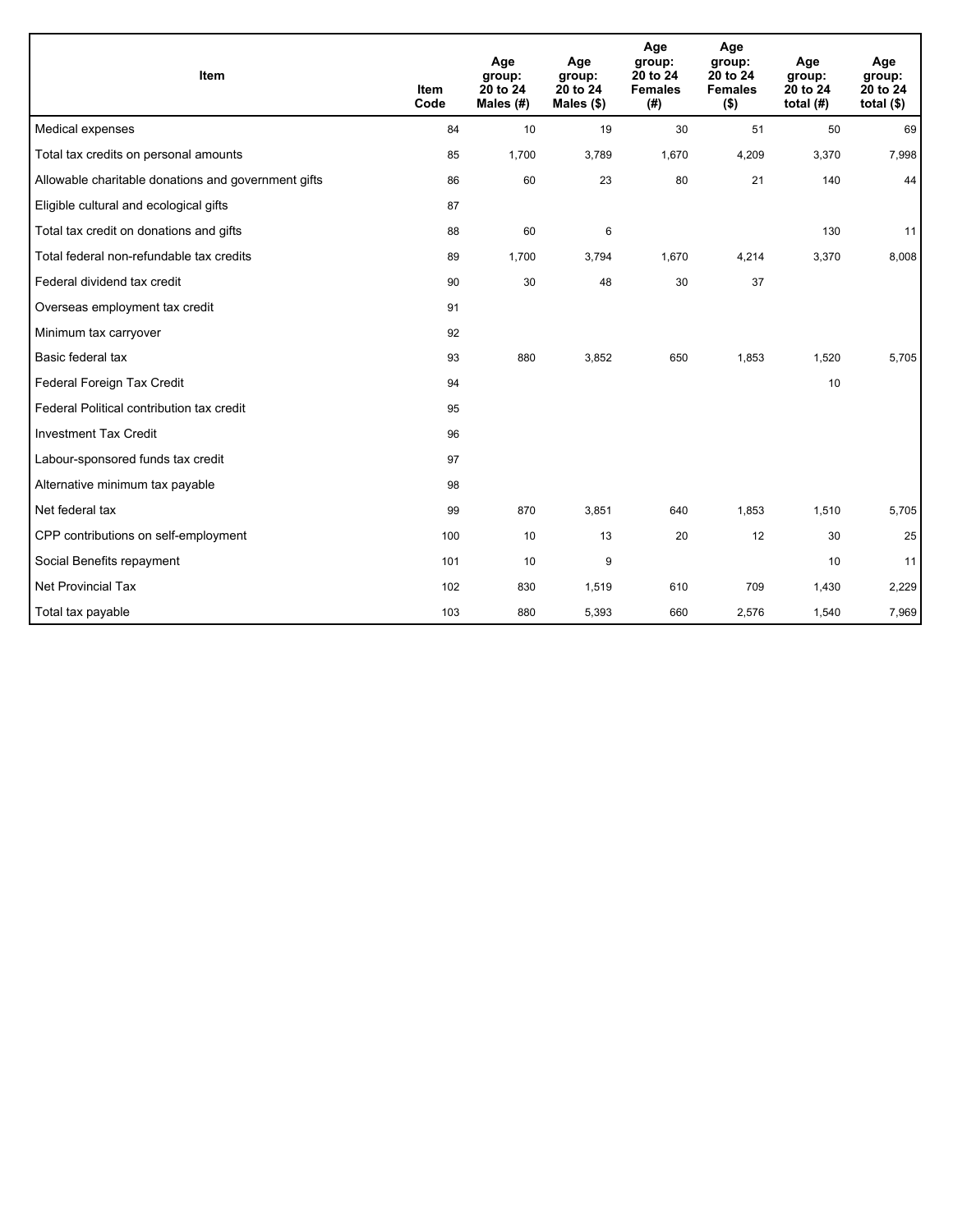| Item                                                                                           | Item<br>Code   | Age<br>group:<br>25 to 29<br>Males (#) | Age<br>group:<br>25 to 29<br>Males (\$) | Age<br>group:<br>25 to 29<br><b>Females</b><br>(# ) | Age<br>group:<br>25 to 29<br><b>Females</b><br>$($ \$) | Age<br>group:<br>25 to 29<br>total (#) | Age<br>group:<br>25 to 29<br>total $($ |
|------------------------------------------------------------------------------------------------|----------------|----------------------------------------|-----------------------------------------|-----------------------------------------------------|--------------------------------------------------------|----------------------------------------|----------------------------------------|
| Number of taxable returns                                                                      | $\mathbf{1}$   | 1,300                                  |                                         | 1,090                                               |                                                        | 2,390                                  |                                        |
| Number of non-taxable returns                                                                  | $\overline{2}$ | 500                                    |                                         | 690                                                 |                                                        | 1,190                                  |                                        |
| Total number of returns                                                                        | 3              | 1,800                                  |                                         | 1,780                                               |                                                        | 3,580                                  |                                        |
| Employment income                                                                              | 4              | 1,700                                  | 85,910                                  | 1,570                                               | 63,566                                                 | 3,270                                  | 149,475                                |
| Commissions (from employment)                                                                  | 5              | 30                                     | 650                                     | 30                                                  | 208                                                    | 60                                     | 858                                    |
| Other employment income                                                                        | 6              | 60                                     | 264                                     | 80                                                  | 275                                                    | 130                                    | 539                                    |
| Old Age Security pension (OASP)                                                                | $\overline{7}$ |                                        |                                         |                                                     |                                                        |                                        |                                        |
| CPP or QPP benefits                                                                            | 8              |                                        |                                         | 10                                                  | 37                                                     | 10                                     | 39                                     |
| Other pensions or superannuation                                                               | 9              |                                        |                                         |                                                     |                                                        |                                        |                                        |
| Elected split-pension amount                                                                   | 10             |                                        |                                         |                                                     |                                                        |                                        |                                        |
| Universal Child Care Benefit (UCCB)                                                            | 11             | 80                                     | 113                                     | 550                                                 | 876                                                    | 620                                    | 989                                    |
| Employment Insurance and other benefits                                                        | 12             | 220                                    | 1,615                                   | 300                                                 | 2,812                                                  | 520                                    | 4,427                                  |
| Taxable amount of dividends from taxable Canadian corporations                                 | 13             | 90                                     | 557                                     |                                                     |                                                        | 160                                    | 832                                    |
| Interest and other investment income                                                           | 14             | 140                                    | 53                                      | 170                                                 | 63                                                     | 310                                    | 116                                    |
| Net partnership income (Limited or non-active partners only)                                   | 15             |                                        |                                         |                                                     |                                                        |                                        |                                        |
| Net rental income                                                                              | 16             | 30                                     |                                         | 30                                                  | 86                                                     | 60                                     | 86                                     |
| Taxable capital gains                                                                          | 17             | 50                                     | 20                                      |                                                     |                                                        | 70                                     | 46                                     |
| Registered retirement savings plan income (RRSP)                                               | 18             | 120                                    | 408                                     | 90                                                  | 211                                                    | 210                                    | 618                                    |
| Other income                                                                                   | 19             | 230                                    | 634                                     | 220                                                 | 660                                                    | 460                                    | 1,294                                  |
| Net business income                                                                            | 20             | 50                                     | 758                                     | 90                                                  | 833                                                    | 130                                    | 1,592                                  |
| Net professional income                                                                        | 21             |                                        |                                         |                                                     |                                                        | 20                                     | 956                                    |
| Net commission income                                                                          | 22             |                                        |                                         |                                                     |                                                        | 10                                     | 15                                     |
| Net farming income                                                                             | 23             |                                        |                                         |                                                     |                                                        |                                        |                                        |
| Net fishing income                                                                             | 24             |                                        |                                         |                                                     |                                                        |                                        |                                        |
| Workers' compensation benefits                                                                 | 25             | 30                                     | 118                                     | 20                                                  | 127                                                    | 40                                     | 245                                    |
| Social assistance payments                                                                     | 26             | 180                                    | 978                                     | 170                                                 | 787                                                    | 360                                    | 1,765                                  |
| Net federal supplements                                                                        | 27             |                                        |                                         |                                                     |                                                        |                                        |                                        |
| Total income assessed                                                                          | 28             | 1,790                                  | 92,546                                  | 1,770                                               | 71,388                                                 | 3,560                                  | 163,934                                |
| Registered pension plan contributions (RPP)                                                    | 29             | 440                                    | 1,475                                   | 520                                                 | 1,783                                                  | 960                                    | 3,258                                  |
| RRSP deduction                                                                                 | 30             | 440                                    | 2,146                                   | 430                                                 | 1,462                                                  | 870                                    | 3,609                                  |
| Deduction for elected split-pension amount                                                     | 31             |                                        |                                         |                                                     |                                                        |                                        |                                        |
| Annual union, professional, or like dues                                                       | 32             | 450                                    | 348                                     | 660                                                 | 474                                                    | 1,110                                  | 822                                    |
| Child care expenses                                                                            | 33             | 40                                     | 192                                     | 150                                                 | 675                                                    | 180                                    | 867                                    |
| <b>Business investment loss</b>                                                                | 34             |                                        |                                         |                                                     |                                                        |                                        |                                        |
| Moving expenses                                                                                | 35             | 40                                     | 107                                     | 40                                                  | 68                                                     | 70                                     | 176                                    |
| Support payments made                                                                          | 36             |                                        |                                         |                                                     |                                                        |                                        |                                        |
| Carrying charges and interest expenses                                                         | 37             | 30                                     | 12                                      |                                                     |                                                        | 30                                     | 24                                     |
| Deductions for CPP/QPP contributions on self-employment and other<br>earnings                  | 38             | 30                                     | 31                                      | 60                                                  | 35                                                     | 90                                     | 66                                     |
| Deductions for provincial parental insurance plan (PPIP) premiums on<br>self-employment income | 39             |                                        |                                         |                                                     |                                                        |                                        |                                        |
| Exploration and development expenses                                                           | 40             |                                        |                                         |                                                     |                                                        |                                        |                                        |
| Other employment expenses                                                                      | 41             | 50                                     | 75                                      | 20                                                  | 35                                                     | 60                                     | 110                                    |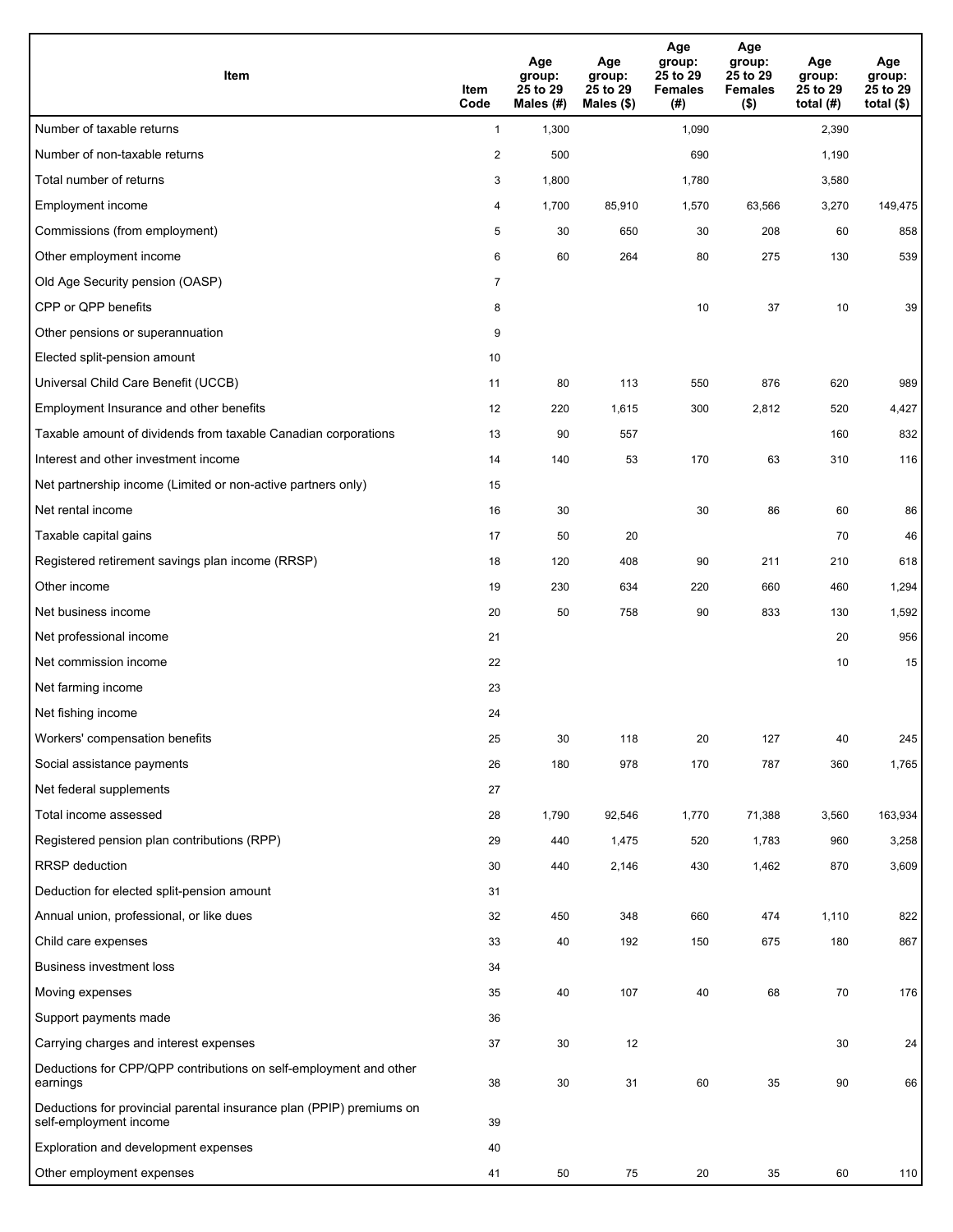| Item                                                              | Item<br>Code | Age<br>group:<br>25 to 29<br>Males (#) | Age<br>group:<br>25 to 29<br>Males (\$) | Age<br>group:<br>25 to 29<br><b>Females</b><br>(#) | Age<br>group:<br>25 to 29<br><b>Females</b><br>$($ \$) | Age<br>group:<br>25 to 29<br>total $(H)$ | Age<br>group:<br>25 to 29<br>total $($)$ |
|-------------------------------------------------------------------|--------------|----------------------------------------|-----------------------------------------|----------------------------------------------------|--------------------------------------------------------|------------------------------------------|------------------------------------------|
| Clergy residence deduction                                        | 42           |                                        |                                         |                                                    |                                                        |                                          |                                          |
| Other deductions                                                  | 43           | 40                                     | 35                                      | 60                                                 | 47                                                     | 100                                      | 81                                       |
| Total deductions before adjustments                               | 44           | 900                                    | 4,441                                   | 1,040                                              | 4,611                                                  | 1,940                                    | 9,052                                    |
| Social benefits repayment                                         | 45           | 30                                     | 40                                      | 10                                                 | $\overline{7}$                                         | 40                                       | 47                                       |
| Net income after adjustments                                      | 46           | 1,790                                  | 88,066                                  | 1,770                                              | 66,770                                                 | 3,560                                    | 154,837                                  |
| Canadian Forces personnel and police deduction                    | 47           |                                        |                                         |                                                    |                                                        |                                          |                                          |
| Security options deductions                                       | 48           |                                        |                                         |                                                    |                                                        |                                          |                                          |
| Other payments deductions                                         | 49           | 210                                    | 1,096                                   | 190                                                | 914                                                    | 400                                      | 2,010                                    |
| Non-capital losses of other years                                 | 50           |                                        |                                         |                                                    |                                                        |                                          |                                          |
| Net capital losses of other years                                 | 51           |                                        |                                         |                                                    |                                                        |                                          |                                          |
| Capital gains deduction                                           | 52           |                                        |                                         |                                                    |                                                        |                                          |                                          |
| Northern residents deductions                                     | 53           | 1,070                                  | 5,231                                   | 950                                                | 4,186                                                  | 2,010                                    | 9,416                                    |
| Additional deductions                                             | 54           |                                        |                                         |                                                    |                                                        |                                          |                                          |
| Farming/fishing losses of prior years                             | 55           |                                        |                                         |                                                    |                                                        |                                          |                                          |
| Total deductions from net income                                  | 56           | 1,230                                  | 6,357                                   | 1,100                                              | 5,099                                                  | 2,330                                    | 11,456                                   |
| Taxable income assessed                                           | 57           | 1,730                                  | 81,725                                  | 1,750                                              | 61,676                                                 | 3,480                                    | 143,401                                  |
| Basic personal amount                                             | 58           | 1,800                                  | 19,424                                  | 1,780                                              | 19,110                                                 | 3,580                                    | 38,534                                   |
| Age amount                                                        | 59           |                                        |                                         |                                                    |                                                        |                                          |                                          |
| Spouse or common-law partner amount                               | 60           | 140                                    | 1,083                                   | 60                                                 | 368                                                    | 200                                      | 1,450                                    |
| Amount for eligible dependant                                     | 61           | 10                                     | 117                                     | 260                                                | 2,805                                                  | 270                                      | 2,921                                    |
| Amount for children 17 and under                                  | 62           | 260                                    | 992                                     | 400                                                | 1,479                                                  | 650                                      | 2,471                                    |
| Amount for infirm dependants age 18 or older                      | 63           |                                        |                                         |                                                    |                                                        |                                          |                                          |
| CPP or QPP contributions through employment                       | 64           | 1,520                                  | 2,595                                   | 1,400                                              | 2,091                                                  | 2,910                                    | 4,686                                    |
| CPP or QPP contributions on self-employment and other<br>earnings | 65           | 30                                     | 31                                      | 60                                                 | 35                                                     | 90                                       | 66                                       |
| Employment Insurance premiums                                     | 66           | 1,550                                  | 988                                     | 1,430                                              | 806                                                    | 2,990                                    | 1,794                                    |
| PPIP premiums paid                                                | 67           |                                        |                                         |                                                    |                                                        |                                          |                                          |
| PPIP premiums payable on employment income                        | 68           |                                        |                                         |                                                    |                                                        |                                          |                                          |
| PPIP premiums payable on self-employment income                   | 69           |                                        |                                         |                                                    |                                                        |                                          |                                          |
| Volunteer firefighters' amount                                    | 70           | 20                                     | 72                                      |                                                    |                                                        | 30                                       | 93                                       |
| Canada employment amount                                          | 71           | 1,640                                  | 1,762                                   | 1,540                                              | 1,650                                                  | 3,180                                    | 3,412                                    |
| Public transit amount                                             | 72           | 20                                     | 6                                       | 30                                                 | 5                                                      | 50                                       | 12                                       |
| Children's fitness amount                                         | 73           | 40                                     | 13                                      | 60                                                 | 20                                                     | 100                                      | 33                                       |
| Children's arts amount                                            | 74           |                                        |                                         |                                                    |                                                        | 10                                       | $\overline{2}$                           |
| Home buyers' amount                                               | 75           | 40                                     | 155                                     | 20                                                 | ${\bf 74}$                                             | 50                                       | 229                                      |
| Pension income amount                                             | 76           |                                        |                                         |                                                    |                                                        |                                          |                                          |
| Caregiver amount                                                  | 77           |                                        |                                         |                                                    |                                                        |                                          |                                          |
| Disability amount                                                 | 78           | 20                                     | 110                                     |                                                    |                                                        | $20\,$                                   | 140                                      |
| Disability amount transferred from a dependant                    | 79           |                                        |                                         |                                                    |                                                        |                                          |                                          |
| Interest paid on student loans                                    | 80           | 120                                    | 76                                      | 200                                                | 143                                                    | 320                                      | 219                                      |
| Tuition, education, and textbook amounts                          | 81           | 250                                    | 1,864                                   | 350                                                | 2,385                                                  | 600                                      | 4,249                                    |
| Tuition, education, and textbook amounts transferred from a child | 82           |                                        |                                         |                                                    |                                                        |                                          |                                          |
| Amounts transferred from spouse or common-law partner             | 83           | 50                                     | 156                                     | 40                                                 | 159                                                    | 80                                       | 315                                      |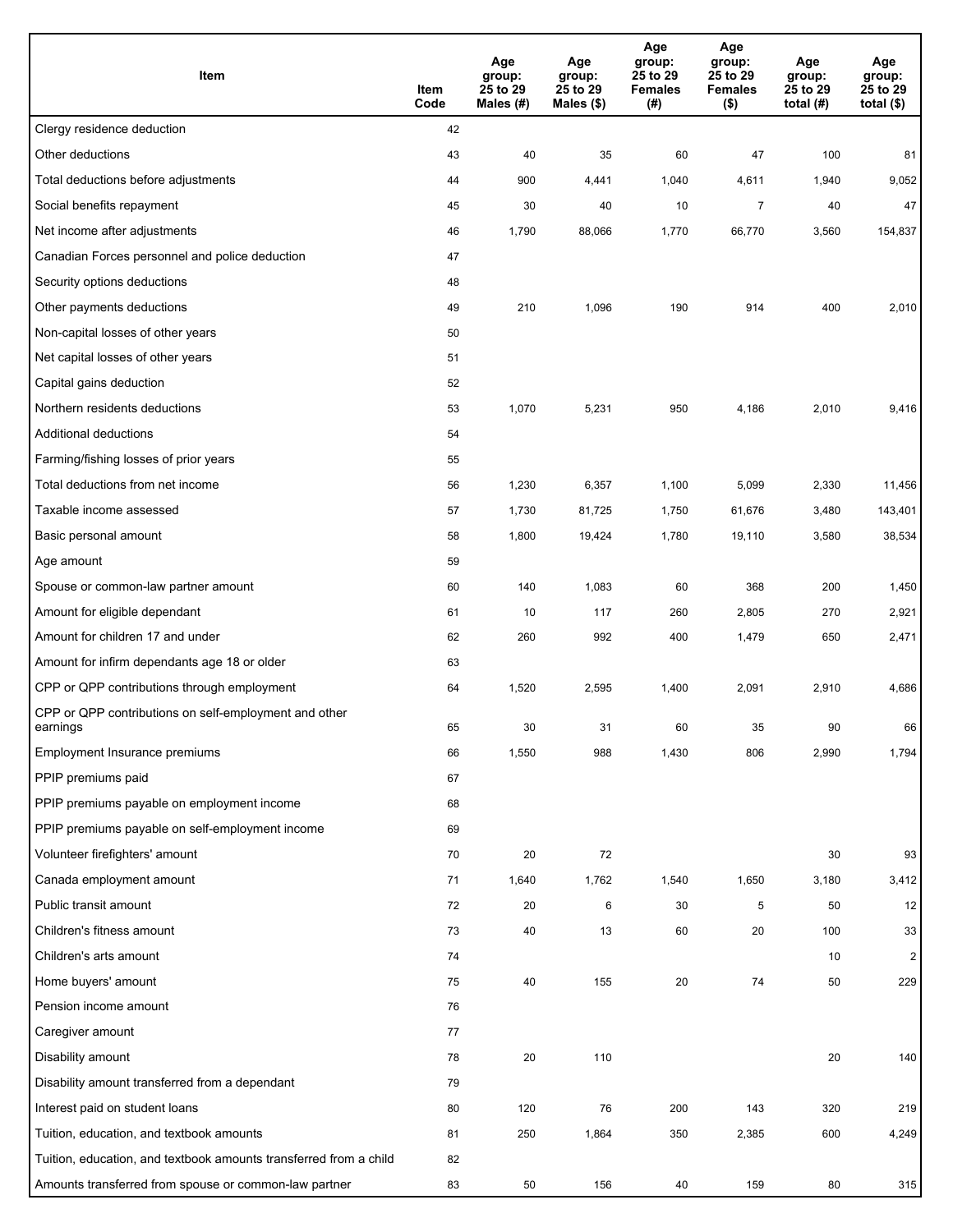| Item                                                | <b>Item</b><br>Code | Age<br>group:<br>25 to 29<br>Males (#) | Age<br>group:<br>25 to 29<br>Males $(\$)$ | Age<br>group:<br>25 to 29<br><b>Females</b><br>(#) | Age<br>group:<br>25 to 29<br><b>Females</b><br>$($ \$) | Age<br>group:<br>25 to 29<br>total $(H)$ | Age<br>group:<br>25 to 29<br>total $($ |
|-----------------------------------------------------|---------------------|----------------------------------------|-------------------------------------------|----------------------------------------------------|--------------------------------------------------------|------------------------------------------|----------------------------------------|
| Medical expenses                                    | 84                  | 30                                     | 41                                        | 40                                                 | 62                                                     | 60                                       | 103                                    |
| Total tax credits on personal amounts               | 85                  | 1,800                                  | 4,423                                     | 1,780                                              | 4,691                                                  | 3,580                                    | 9,114                                  |
| Allowable charitable donations and government gifts | 86                  | 170                                    | 239                                       | 210                                                | 164                                                    | 390                                      | 404                                    |
| Eligible cultural and ecological gifts              | 87                  |                                        |                                           |                                                    |                                                        |                                          |                                        |
| Total tax credit on donations and gifts             | 88                  | 170                                    | 66                                        | 210                                                | 44                                                     | 370                                      | 110                                    |
| Total federal non-refundable tax credits            | 89                  | 1,800                                  | 4,490                                     | 1,780                                              | 4,735                                                  | 3,580                                    | 9,224                                  |
| Federal dividend tax credit                         | 90                  | 90                                     | 67                                        |                                                    |                                                        | 160                                      | 103                                    |
| Overseas employment tax credit                      | 91                  |                                        |                                           |                                                    |                                                        |                                          |                                        |
| Minimum tax carryover                               | 92                  |                                        |                                           |                                                    |                                                        |                                          |                                        |
| Basic federal tax                                   | 93                  | 1,300                                  | 10,606                                    | 1,060                                              | 6,685                                                  | 2,360                                    | 17,291                                 |
| Federal Foreign Tax Credit                          | 94                  |                                        |                                           |                                                    |                                                        |                                          |                                        |
| Federal Political contribution tax credit           | 95                  |                                        |                                           |                                                    |                                                        |                                          |                                        |
| <b>Investment Tax Credit</b>                        | 96                  |                                        |                                           |                                                    |                                                        |                                          |                                        |
| Labour-sponsored funds tax credit                   | 97                  |                                        |                                           |                                                    |                                                        |                                          |                                        |
| Alternative minimum tax payable                     | 98                  |                                        |                                           |                                                    |                                                        |                                          |                                        |
| Net federal tax                                     | 99                  | 1,300                                  | 10,596                                    | 1,060                                              | 6,684                                                  | 2,350                                    | 17,280                                 |
| CPP contributions on self-employment                | 100                 | 30                                     | 62                                        | 60                                                 | 69                                                     | 90                                       | 132                                    |
| Social Benefits repayment                           | 101                 | 30                                     | 40                                        | 10                                                 | $\overline{7}$                                         | 40                                       | 47                                     |
| Net Provincial Tax                                  | 102                 | 1,270                                  | 4,404                                     | 1,040                                              | 2,700                                                  | 2,300                                    | 7,104                                  |
| Total tax payable                                   | 103                 | 1,300                                  | 15,103                                    | 1,090                                              | 9,460                                                  | 2,390                                    | 24,563                                 |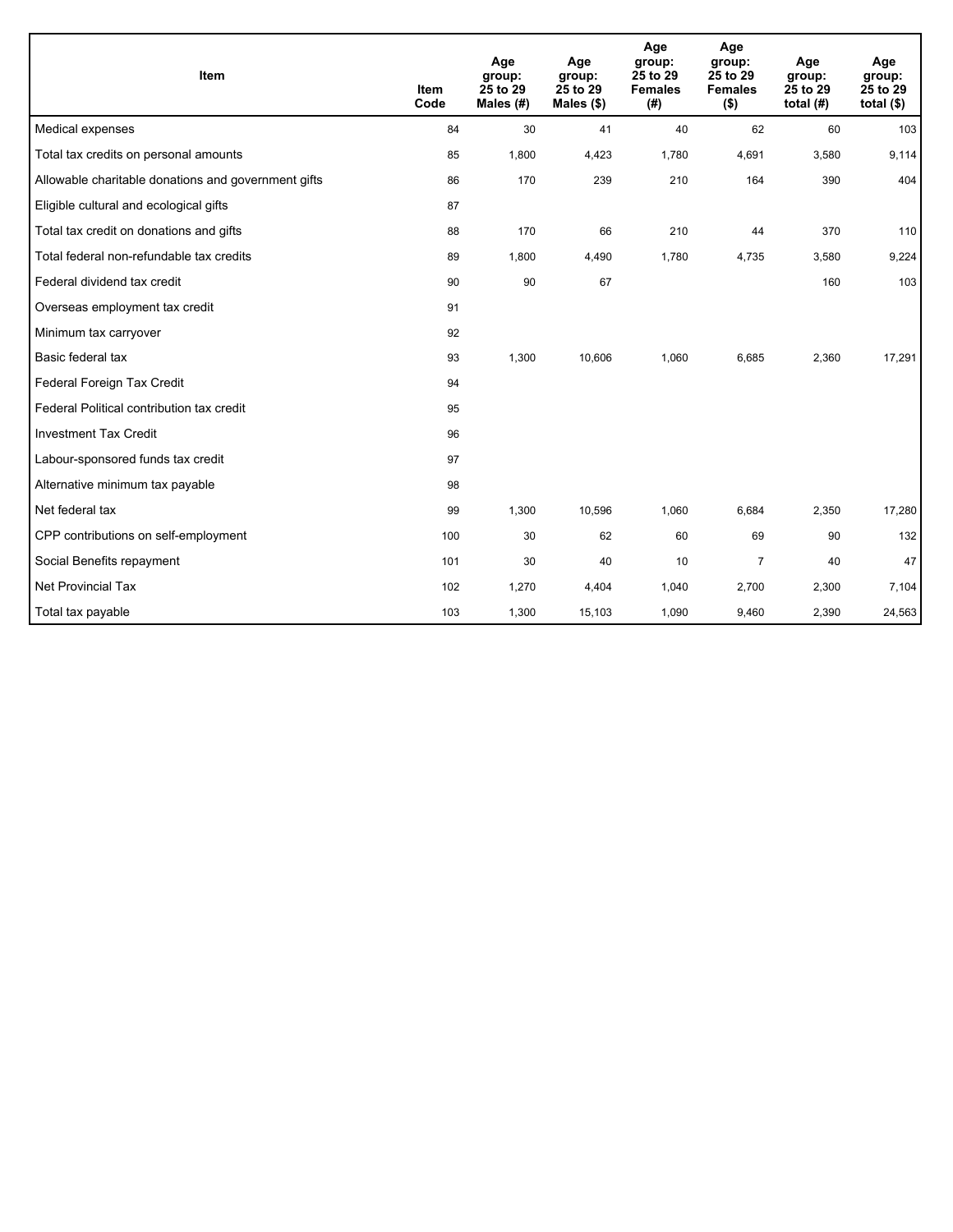| Item                                                                                           | Item<br>Code   | Age<br>group:<br>30 to 34<br>Males (#) | Age<br>group:<br>30 to 34<br>Males (\$) | Age<br>group:<br>30 to 34<br><b>Females</b><br>(#) | Age<br>group:<br>30 to 34<br><b>Females</b><br>$($ \$) | Age<br>group:<br>30 to 34<br>total $(H)$ | Age<br>group:<br>30 to 34<br>total $($)$ |
|------------------------------------------------------------------------------------------------|----------------|----------------------------------------|-----------------------------------------|----------------------------------------------------|--------------------------------------------------------|------------------------------------------|------------------------------------------|
| Number of taxable returns                                                                      | $\mathbf{1}$   | 1,380                                  |                                         | 1,260                                              |                                                        | 2,640                                    |                                          |
| Number of non-taxable returns                                                                  | $\overline{2}$ | 330                                    |                                         | 490                                                |                                                        | 830                                      |                                          |
| Total number of returns                                                                        | 3              | 1,710                                  |                                         | 1,760                                              |                                                        | 3,470                                    |                                          |
| Employment income                                                                              | 4              | 1,630                                  | 104,963                                 | 1,540                                              | 82,230                                                 | 3,170                                    | 187,193                                  |
| Commissions (from employment)                                                                  | 5              | 40                                     | 856                                     |                                                    |                                                        | 50                                       | 1,288                                    |
| Other employment income                                                                        | 6              | 60                                     | 373                                     | 70                                                 | 427                                                    | 140                                      | 800                                      |
| Old Age Security pension (OASP)                                                                | $\overline{7}$ |                                        |                                         |                                                    |                                                        |                                          |                                          |
| CPP or QPP benefits                                                                            | 8              |                                        |                                         | 10                                                 | 82                                                     | 20                                       | 111                                      |
| Other pensions or superannuation                                                               | 9              |                                        |                                         |                                                    |                                                        |                                          |                                          |
| Elected split-pension amount                                                                   | 10             |                                        |                                         |                                                    |                                                        |                                          |                                          |
| Universal Child Care Benefit (UCCB)                                                            | 11             | 140                                    | 225                                     | 600                                                | 984                                                    | 740                                      | 1,209                                    |
| Employment Insurance and other benefits                                                        | 12             | 250                                    | 2,026                                   | 370                                                | 3,661                                                  | 610                                      | 5,687                                    |
| Taxable amount of dividends from taxable Canadian corporations                                 | 13             | 70                                     | 625                                     | 100                                                | 347                                                    | 170                                      | 972                                      |
| Interest and other investment income                                                           | 14             | 170                                    | 65                                      | 200                                                | 76                                                     | 360                                      | 141                                      |
| Net partnership income (Limited or non-active partners only)                                   | 15             |                                        |                                         |                                                    |                                                        |                                          |                                          |
| Net rental income                                                                              | 16             | 80                                     | $-4$                                    | 60                                                 | 142                                                    | 140                                      | 139                                      |
| Taxable capital gains                                                                          | 17             | 40                                     | 65                                      | 50                                                 | 19                                                     | 80                                       | 84                                       |
| Registered retirement savings plan income (RRSP)                                               | 18             | 150                                    | 608                                     | 170                                                | 440                                                    | 320                                      | 1,048                                    |
| Other income                                                                                   | 19             | 200                                    | 602                                     | 240                                                | 830                                                    | 440                                      | 1,432                                    |
| Net business income                                                                            | 20             | 70                                     | 960                                     | 90                                                 | 1,324                                                  | 160                                      | 2,284                                    |
| Net professional income                                                                        | 21             |                                        |                                         | 20                                                 | 754                                                    | 20                                       | 1,062                                    |
| Net commission income                                                                          | 22             |                                        |                                         |                                                    |                                                        |                                          |                                          |
| Net farming income                                                                             | 23             |                                        |                                         |                                                    |                                                        |                                          |                                          |
| Net fishing income                                                                             | 24             |                                        |                                         |                                                    |                                                        |                                          |                                          |
| Workers' compensation benefits                                                                 | 25             | 20                                     | 105                                     |                                                    |                                                        | 20                                       | 184                                      |
| Social assistance payments                                                                     | 26             | 140                                    | 777                                     | 130                                                | 826                                                    | 270                                      | 1,603                                    |
| Net federal supplements                                                                        | 27             |                                        |                                         |                                                    |                                                        |                                          |                                          |
| Total income assessed                                                                          | 28             | 1,710                                  | 112,590                                 | 1,750                                              | 92,680                                                 | 3,460                                    | 205,270                                  |
| Registered pension plan contributions (RPP)                                                    | 29             | 580                                    | 2,483                                   | 710                                                | 2,997                                                  | 1,290                                    | 5,480                                    |
| RRSP deduction                                                                                 | 30             | 520                                    | 3,013                                   | 570                                                | 2,256                                                  | 1,090                                    | 5,269                                    |
| Deduction for elected split-pension amount                                                     | 31             |                                        |                                         |                                                    |                                                        |                                          |                                          |
| Annual union, professional, or like dues                                                       | 32             | 510                                    | 471                                     | 720                                                | 654                                                    | 1,230                                    | 1,125                                    |
| Child care expenses                                                                            | 33             | 100                                    | 565                                     | 280                                                | 1,598                                                  | 370                                      | 2,163                                    |
| <b>Business investment loss</b>                                                                | 34             |                                        |                                         |                                                    |                                                        |                                          |                                          |
| Moving expenses                                                                                | 35             | 30                                     | 87                                      | 30                                                 | 91                                                     | 70                                       | 178                                      |
| Support payments made                                                                          | 36             |                                        |                                         |                                                    |                                                        |                                          |                                          |
| Carrying charges and interest expenses                                                         | 37             | 20                                     | 22                                      | 30                                                 | 40                                                     | 50                                       | 62                                       |
| Deductions for CPP/QPP contributions on self-employment and other<br>earnings                  | 38             | 40                                     | 32                                      | 60                                                 | 52                                                     | 90                                       | 84                                       |
| Deductions for provincial parental insurance plan (PPIP) premiums on<br>self-employment income | 39             |                                        |                                         |                                                    |                                                        |                                          |                                          |
| Exploration and development expenses                                                           | 40             |                                        |                                         |                                                    |                                                        |                                          |                                          |
| Other employment expenses                                                                      | 41             | 30                                     | 107                                     | 20                                                 | 79                                                     | 50                                       | 187                                      |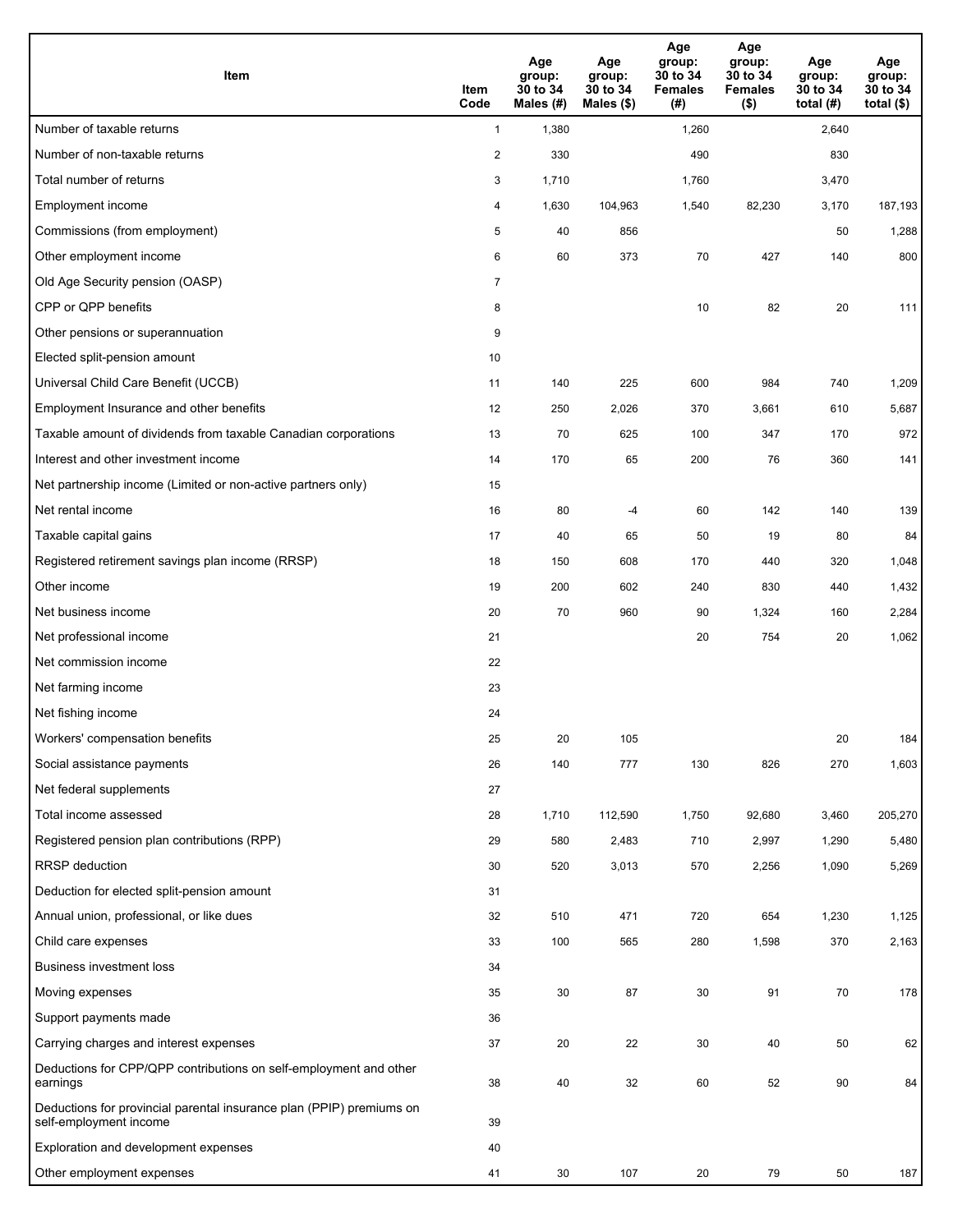| Item                                                              | Item<br>Code | Age<br>group:<br>30 to 34<br>Males (#) | Age<br>group:<br>30 to 34<br>Males (\$) | Age<br>group:<br>30 to 34<br><b>Females</b><br>(#) | Age<br>group:<br>30 to 34<br><b>Females</b><br>$($ \$) | Age<br>group:<br>30 to 34<br>total $(H)$ | Age<br>group:<br>30 to 34<br>total $($)$ |
|-------------------------------------------------------------------|--------------|----------------------------------------|-----------------------------------------|----------------------------------------------------|--------------------------------------------------------|------------------------------------------|------------------------------------------|
| Clergy residence deduction                                        | 42           |                                        |                                         |                                                    |                                                        |                                          |                                          |
| Other deductions                                                  | 43           | 50                                     | 51                                      | 50                                                 | 42                                                     | 100                                      | 93                                       |
| Total deductions before adjustments                               | 44           | 1,030                                  | 6,922                                   | 1,200                                              | 7,818                                                  | 2,230                                    | 14,740                                   |
| Social benefits repayment                                         | 45           | 30                                     | 36                                      |                                                    |                                                        | 40                                       | 44                                       |
| Net income after adjustments                                      | 46           | 1,710                                  | 105,632                                 | 1,750                                              | 84,891                                                 | 3,450                                    | 190,523                                  |
| Canadian Forces personnel and police deduction                    | 47           |                                        |                                         |                                                    |                                                        |                                          |                                          |
| Security options deductions                                       | 48           |                                        |                                         |                                                    |                                                        |                                          |                                          |
| Other payments deductions                                         | 49           | 160                                    | 881                                     | 130                                                | 905                                                    | 290                                      | 1,787                                    |
| Non-capital losses of other years                                 | 50           |                                        |                                         |                                                    |                                                        |                                          |                                          |
| Net capital losses of other years                                 | 51           |                                        |                                         |                                                    |                                                        |                                          |                                          |
| Capital gains deduction                                           | 52           |                                        |                                         |                                                    |                                                        |                                          |                                          |
| Northern residents deductions                                     | 53           | 1,150                                  | 6,604                                   | 1,060                                              | 5,485                                                  | 2,220                                    | 12,090                                   |
| Additional deductions                                             | 54           |                                        |                                         |                                                    |                                                        |                                          |                                          |
| Farming/fishing losses of prior years                             | 55           |                                        |                                         |                                                    |                                                        |                                          |                                          |
| Total deductions from net income                                  | 56           | 1,280                                  | 7,489                                   | 1,170                                              | 6,390                                                  | 2,460                                    | 13,879                                   |
| Taxable income assessed                                           | 57           | 1,670                                  | 98,152                                  | 1,710                                              | 78,514                                                 | 3,380                                    | 176,666                                  |
| Basic personal amount                                             | 58           | 1,710                                  | 18,458                                  | 1,760                                              | 18,909                                                 | 3,470                                    | 37,367                                   |
| Age amount                                                        | 59           |                                        |                                         |                                                    |                                                        |                                          |                                          |
| Spouse or common-law partner amount                               | 60           | 170                                    | 1,199                                   | 60                                                 | 499                                                    | 230                                      | 1,699                                    |
| Amount for eligible dependant                                     | 61           | 30                                     | 278                                     | 260                                                | 2,734                                                  | 280                                      | 3,012                                    |
| Amount for children 17 and under                                  | 62           | 440                                    | 1,861                                   | 540                                                | 2,361                                                  | 980                                      | 4,222                                    |
| Amount for infirm dependants age 18 or older                      | 63           |                                        |                                         |                                                    |                                                        |                                          |                                          |
| CPP or QPP contributions through employment                       | 64           | 1,500                                  | 2,782                                   | 1,410                                              | 2,459                                                  | 2,910                                    | 5,240                                    |
| CPP or QPP contributions on self-employment and other<br>earnings | 65           | 40                                     | 32                                      | 60                                                 | 52                                                     | 90                                       | 84                                       |
| Employment Insurance premiums                                     | 66           | 1,500                                  | 1,029                                   | 1,430                                              | 912                                                    | 2,930                                    | 1,941                                    |
| PPIP premiums paid                                                | 67           |                                        |                                         |                                                    |                                                        |                                          |                                          |
| PPIP premiums payable on employment income                        | 68           |                                        |                                         |                                                    |                                                        |                                          |                                          |
| PPIP premiums payable on self-employment income                   | 69           |                                        |                                         |                                                    |                                                        |                                          |                                          |
| Volunteer firefighters' amount                                    | 70           | 30                                     | 75                                      |                                                    |                                                        | 30                                       | 90                                       |
| Canada employment amount                                          | 71           | 1,600                                  | 1,726                                   | 1,510                                              | 1,629                                                  | 3,110                                    | 3,355                                    |
| Public transit amount                                             | 72           | 20                                     | 6                                       | 30                                                 | $\overline{7}$                                         | 50                                       | 14                                       |
| Children's fitness amount                                         | 73           | 150                                    | 66                                      | 140                                                | 56                                                     | 290                                      | 122                                      |
| Children's arts amount                                            | 74           | 30                                     | 12                                      | 30                                                 | 10                                                     | 60                                       | 22                                       |
| Home buyers' amount                                               | 75           | 30                                     | 147                                     | 30                                                 | 131                                                    | 60                                       | 278                                      |
| Pension income amount                                             | 76           |                                        |                                         |                                                    |                                                        |                                          |                                          |
| Caregiver amount                                                  | 77           |                                        |                                         |                                                    |                                                        |                                          |                                          |
| Disability amount                                                 | 78           | 10                                     | 83                                      |                                                    |                                                        | 20                                       | 136                                      |
| Disability amount transferred from a dependant                    | 79           |                                        |                                         |                                                    |                                                        | 10                                       | 179                                      |
| Interest paid on student loans                                    | 80           | 120                                    | 79                                      | 200                                                | 132                                                    | 330                                      | 211                                      |
| Tuition, education, and textbook amounts                          | 81           | 140                                    | 924                                     | 210                                                | 1,372                                                  | 350                                      | 2,296                                    |
| Tuition, education, and textbook amounts transferred from a child | 82           |                                        |                                         |                                                    |                                                        |                                          |                                          |
| Amounts transferred from spouse or common-law partner             | 83           | 40                                     | 170                                     | 30                                                 | 169                                                    | 70                                       | 340                                      |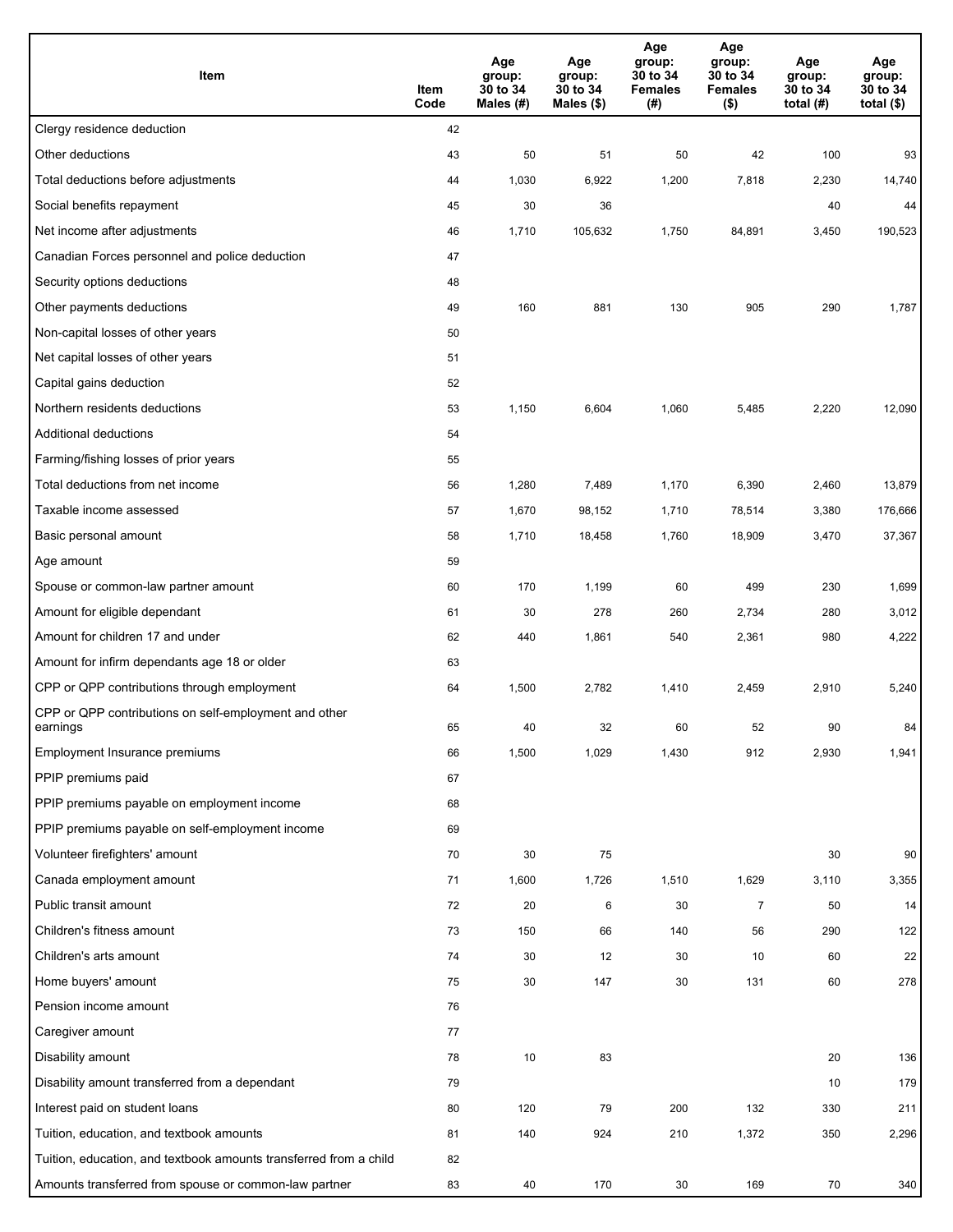| Item                                                | <b>Item</b><br>Code | Age<br>group:<br>30 to 34<br>Males (#) | Age<br>group:<br>30 to 34<br>Males $(\$)$ | Age<br>group:<br>30 to 34<br><b>Females</b><br>(# ) | Age<br>group:<br>30 to 34<br><b>Females</b><br>$($ \$) | Age<br>group:<br>30 to 34<br>total $(H)$ | Age<br>group:<br>30 to 34<br>total $($)$ |
|-----------------------------------------------------|---------------------|----------------------------------------|-------------------------------------------|-----------------------------------------------------|--------------------------------------------------------|------------------------------------------|------------------------------------------|
| Medical expenses                                    | 84                  | 20                                     | 47                                        | 60                                                  | 135                                                    | 90                                       | 182                                      |
| Total tax credits on personal amounts               | 85                  | 1,710                                  | 4,354                                     | 1,760                                               | 4,765                                                  | 3,470                                    | 9,119                                    |
| Allowable charitable donations and government gifts | 86                  | 250                                    | 273                                       | 290                                                 | 183                                                    | 550                                      | 457                                      |
| Eligible cultural and ecological gifts              | 87                  |                                        |                                           |                                                     |                                                        |                                          |                                          |
| Total tax credit on donations and gifts             | 88                  | 250                                    | 74                                        | 290                                                 | 48                                                     | 540                                      | 122                                      |
| Total federal non-refundable tax credits            | 89                  | 1,710                                  | 4,428                                     | 1,760                                               | 4,813                                                  | 3,470                                    | 9,241                                    |
| Federal dividend tax credit                         | 90                  | 70                                     | 80                                        | 90                                                  | 48                                                     | 160                                      | 128                                      |
| Overseas employment tax credit                      | 91                  |                                        |                                           |                                                     |                                                        |                                          |                                          |
| Minimum tax carryover                               | 92                  |                                        |                                           |                                                     |                                                        |                                          |                                          |
| Basic federal tax                                   | 93                  | 1,370                                  | 14,141                                    | 1,230                                               | 9,849                                                  | 2,600                                    | 23,990                                   |
| Federal Foreign Tax Credit                          | 94                  |                                        |                                           | 20                                                  | 1                                                      | 40                                       | $\overline{2}$                           |
| Federal Political contribution tax credit           | 95                  |                                        |                                           |                                                     |                                                        | 10                                       | 3                                        |
| <b>Investment Tax Credit</b>                        | 96                  |                                        |                                           |                                                     |                                                        |                                          |                                          |
| Labour-sponsored funds tax credit                   | 97                  |                                        |                                           |                                                     |                                                        |                                          |                                          |
| Alternative minimum tax payable                     | 98                  |                                        |                                           |                                                     |                                                        |                                          |                                          |
| Net federal tax                                     | 99                  | 1,370                                  | 14,137                                    | 1,230                                               | 9,848                                                  | 2,600                                    | 23,985                                   |
| CPP contributions on self-employment                | 100                 | 40                                     | 65                                        | 60                                                  | 104                                                    | 90                                       | 169                                      |
| Social Benefits repayment                           | 101                 | 30                                     | 36                                        |                                                     |                                                        | 40                                       | 44                                       |
| <b>Net Provincial Tax</b>                           | 102                 | 1,360                                  | 6,011                                     | 1,220                                               | 4,092                                                  | 2,580                                    | 10,103                                   |
| Total tax payable                                   | 103                 | 1,380                                  | 20,249                                    | 1,260                                               | 14,051                                                 | 2,640                                    | 34,301                                   |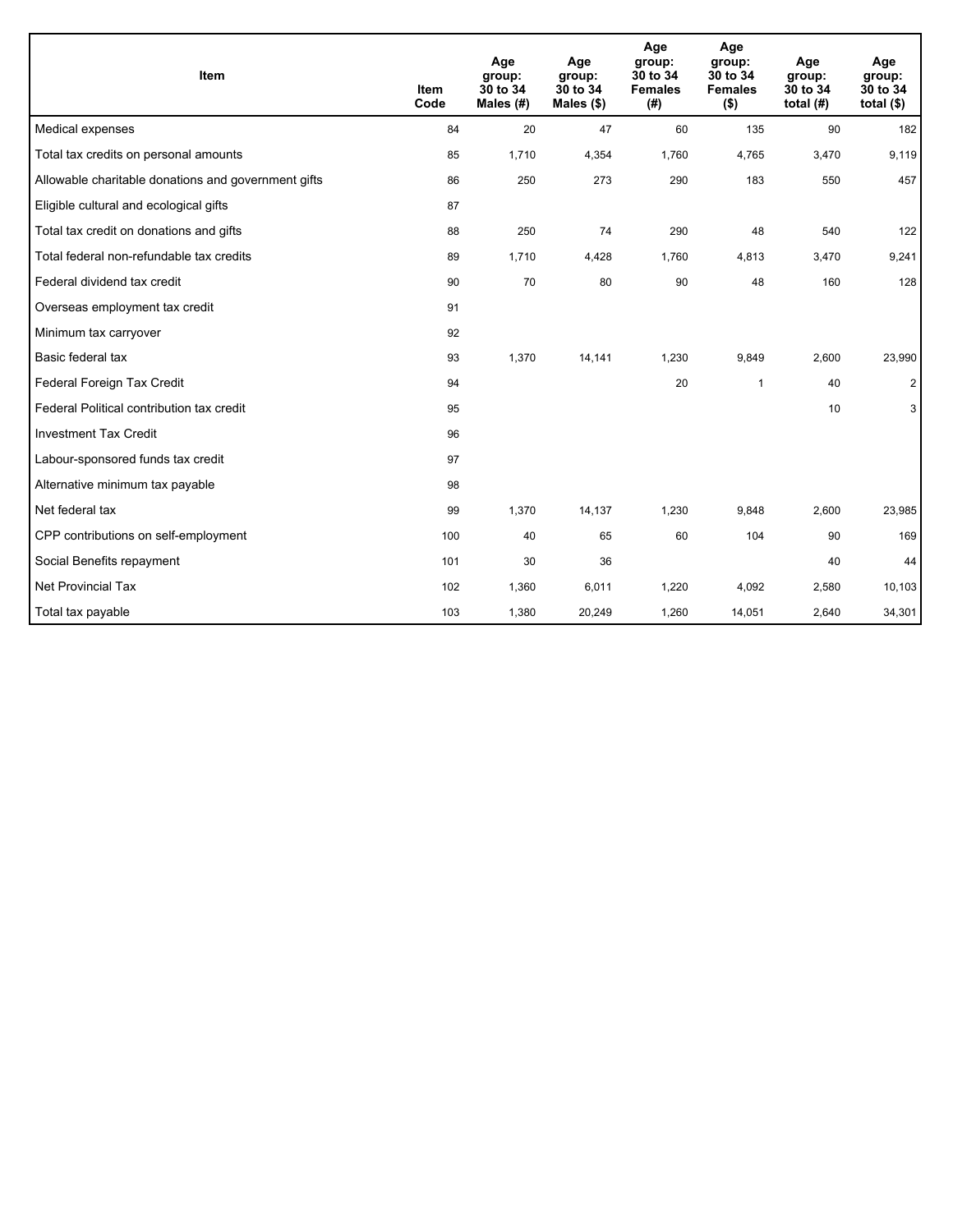| Item                                                                                           | Item<br>Code   | Age<br>group:<br>35 to 39<br>Males (#) | Age<br>group:<br>35 to 39<br>Males (\$) | Age<br>group:<br>35 to 39<br><b>Females</b><br>(#) | Age<br>group:<br>35 to 39<br><b>Females</b><br>$($ \$) | Age<br>group:<br>35 to 39<br>total $(H)$ | Age<br>group:<br>35 to 39<br>total $($)$ |
|------------------------------------------------------------------------------------------------|----------------|----------------------------------------|-----------------------------------------|----------------------------------------------------|--------------------------------------------------------|------------------------------------------|------------------------------------------|
| Number of taxable returns                                                                      | $\mathbf{1}$   | 1,200                                  |                                         | 1,120                                              |                                                        | 2,320                                    |                                          |
| Number of non-taxable returns                                                                  | $\overline{2}$ | 260                                    |                                         | 370                                                |                                                        | 630                                      |                                          |
| Total number of returns                                                                        | 3              | 1,460                                  |                                         | 1,490                                              |                                                        | 2,950                                    |                                          |
| Employment income                                                                              | 4              | 1,360                                  | 97,359                                  | 1,330                                              | 76,837                                                 | 2,690                                    | 174,196                                  |
| Commissions (from employment)                                                                  | 5              | 20                                     | 373                                     |                                                    |                                                        | 30                                       | 424                                      |
| Other employment income                                                                        | 6              | 60                                     | 536                                     | 60                                                 | 472                                                    | 120                                      | 1,008                                    |
| Old Age Security pension (OASP)                                                                | $\overline{7}$ |                                        |                                         |                                                    |                                                        |                                          |                                          |
| CPP or QPP benefits                                                                            | 8              |                                        |                                         | 20                                                 | 106                                                    | 30                                       | 158                                      |
| Other pensions or superannuation                                                               | 9              |                                        |                                         |                                                    |                                                        |                                          |                                          |
| Elected split-pension amount                                                                   | 10             |                                        |                                         |                                                    |                                                        |                                          |                                          |
| Universal Child Care Benefit (UCCB)                                                            | 11             | 120                                    | 182                                     | 450                                                | 709                                                    | 570                                      | 891                                      |
| Employment Insurance and other benefits                                                        | 12             | 210                                    | 1,962                                   | 250                                                | 2,383                                                  | 460                                      | 4,344                                    |
| Taxable amount of dividends from taxable Canadian corporations                                 | 13             |                                        |                                         | 80                                                 | 916                                                    | 170                                      | 3,714                                    |
| Interest and other investment income                                                           | 14             | 160                                    | 127                                     | 180                                                | 109                                                    | 340                                      | 236                                      |
| Net partnership income (Limited or non-active partners only)                                   | 15             |                                        |                                         |                                                    |                                                        |                                          |                                          |
| Net rental income                                                                              | 16             | 60                                     | 41                                      | 70                                                 | 97                                                     | 130                                      | 137                                      |
| Taxable capital gains                                                                          | 17             | 50                                     | 111                                     | 40                                                 | 243                                                    | 90                                       | 354                                      |
| Registered retirement savings plan income (RRSP)                                               | 18             | 180                                    | 627                                     | 160                                                | 396                                                    | 340                                      | 1,023                                    |
| Other income                                                                                   | 19             | 190                                    | 598                                     | 200                                                | 557                                                    | 390                                      | 1,155                                    |
| Net business income                                                                            | 20             | 110                                    | 1,521                                   | 70                                                 | 800                                                    | 180                                      | 2,321                                    |
| Net professional income                                                                        | 21             |                                        |                                         | 10                                                 | 295                                                    | 30                                       | 587                                      |
| Net commission income                                                                          | 22             |                                        |                                         |                                                    |                                                        | 10                                       | 50                                       |
| Net farming income                                                                             | 23             |                                        |                                         |                                                    |                                                        |                                          |                                          |
| Net fishing income                                                                             | 24             |                                        |                                         |                                                    |                                                        |                                          |                                          |
| Workers' compensation benefits                                                                 | 25             | 20                                     | 392                                     | 20                                                 | 136                                                    | 40                                       | 528                                      |
| Social assistance payments                                                                     | 26             | 100                                    | 633                                     | 100                                                | 689                                                    | 200                                      | 1,322                                    |
| Net federal supplements                                                                        | 27             |                                        |                                         |                                                    |                                                        |                                          |                                          |
| Total income assessed                                                                          | 28             | 1,450                                  | 107,676                                 | 1,480                                              | 84,893                                                 | 2,930                                    | 192,568                                  |
| Registered pension plan contributions (RPP)                                                    | 29             | 530                                    | 2,585                                   | 660                                                | 3,087                                                  | 1,190                                    | 5,672                                    |
| RRSP deduction                                                                                 | 30             | 450                                    | 2,454                                   | 480                                                | 2,113                                                  | 930                                      | 4,568                                    |
| Deduction for elected split-pension amount                                                     | 31             |                                        |                                         |                                                    |                                                        |                                          |                                          |
| Annual union, professional, or like dues                                                       | 32             | 480                                    | 501                                     | 620                                                | 590                                                    | 1,100                                    | 1,091                                    |
| Child care expenses                                                                            | 33             | 90                                     | 509                                     | 280                                                | 1,622                                                  | 370                                      | 2,131                                    |
| <b>Business investment loss</b>                                                                | 34             |                                        |                                         |                                                    |                                                        |                                          |                                          |
| Moving expenses                                                                                | 35             | 20                                     | 90                                      | 20                                                 | 61                                                     | 40                                       | 150                                      |
| Support payments made                                                                          | 36             |                                        |                                         |                                                    |                                                        |                                          |                                          |
| Carrying charges and interest expenses                                                         | 37             | 30                                     | 33                                      | 30                                                 | 38                                                     | 60                                       | 71                                       |
| Deductions for CPP/QPP contributions on self-employment and other<br>earnings                  | 38             | 60                                     | 51                                      | 50                                                 | 35                                                     | 110                                      | 86                                       |
| Deductions for provincial parental insurance plan (PPIP) premiums on<br>self-employment income | 39             |                                        |                                         |                                                    |                                                        |                                          |                                          |
| Exploration and development expenses                                                           | 40             |                                        |                                         |                                                    |                                                        |                                          |                                          |
| Other employment expenses                                                                      | 41             | 40                                     | 148                                     | 20                                                 | 108                                                    | 60                                       | 256                                      |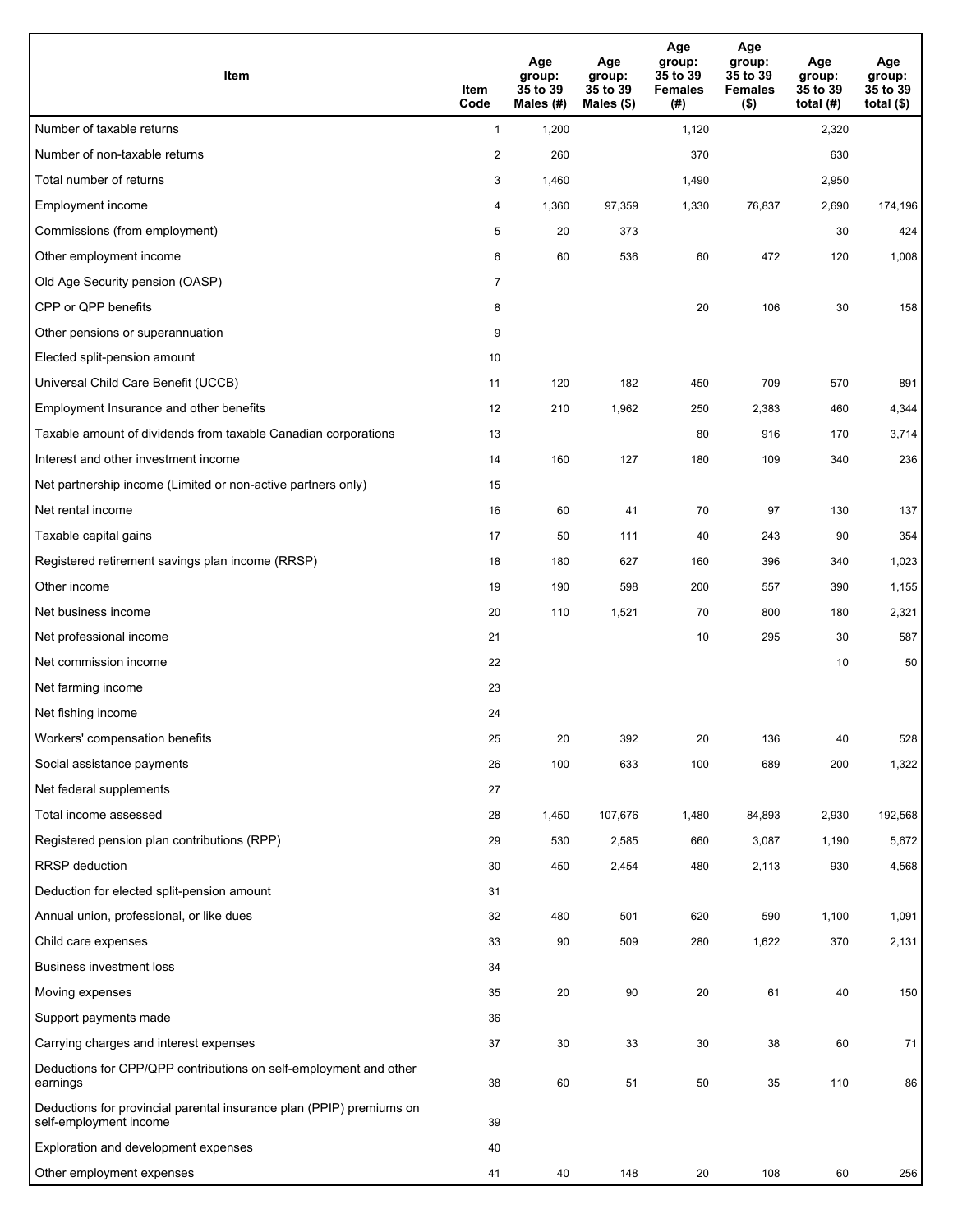| Item                                                              | Item<br>Code | Age<br>group:<br>35 to 39<br>Males (#) | Age<br>group:<br>35 to 39<br>Males (\$) | Age<br>group:<br>35 to 39<br><b>Females</b><br>(#) | Age<br>group:<br>35 to 39<br><b>Females</b><br>$($ \$) | Age<br>group:<br>35 to 39<br>total $(H)$ | Age<br>group:<br>35 to 39<br>total $($)$ |
|-------------------------------------------------------------------|--------------|----------------------------------------|-----------------------------------------|----------------------------------------------------|--------------------------------------------------------|------------------------------------------|------------------------------------------|
| Clergy residence deduction                                        | 42           |                                        |                                         |                                                    |                                                        |                                          |                                          |
| Other deductions                                                  | 43           | 60                                     | 63                                      | 50                                                 | 43                                                     | 110                                      | 106                                      |
| Total deductions before adjustments                               | 44           | 930                                    | 6,474                                   | 1,040                                              | 7,713                                                  | 1,970                                    | 14,187                                   |
| Social benefits repayment                                         | 45           | 30                                     | 41                                      |                                                    |                                                        | 40                                       | 57                                       |
| Net income after adjustments                                      | 46           | 1,450                                  | 101,204                                 | 1,470                                              | 77,197                                                 | 2,920                                    | 178,401                                  |
| Canadian Forces personnel and police deduction                    | 47           |                                        |                                         |                                                    |                                                        |                                          |                                          |
| Security options deductions                                       | 48           |                                        |                                         |                                                    |                                                        |                                          |                                          |
| Other payments deductions                                         | 49           | 120                                    | 1,025                                   | 110                                                | 825                                                    | 230                                      | 1,850                                    |
| Non-capital losses of other years                                 | 50           |                                        |                                         |                                                    |                                                        |                                          |                                          |
| Net capital losses of other years                                 | 51           |                                        |                                         |                                                    |                                                        | 10                                       | $\overline{7}$                           |
| Capital gains deduction                                           | 52           |                                        |                                         |                                                    |                                                        |                                          |                                          |
| Northern residents deductions                                     | 53           | 1,020                                  | 6,443                                   | 920                                                | 5,034                                                  | 1,940                                    | 11,477                                   |
| Additional deductions                                             | 54           |                                        |                                         |                                                    |                                                        |                                          |                                          |
| Farming/fishing losses of prior years                             | 55           |                                        |                                         |                                                    |                                                        |                                          |                                          |
| Total deductions from net income                                  | 56           | 1,110                                  | 7,483                                   | 1,000                                              | 5,865                                                  | 2,120                                    | 13,349                                   |
| Taxable income assessed                                           | 57           | 1,420                                  | 93,725                                  | 1,450                                              | 71,336                                                 | 2,870                                    | 165,060                                  |
| Basic personal amount                                             | 58           | 1,460                                  | 15,711                                  | 1,490                                              | 16,037                                                 | 2,950                                    | 31,747                                   |
| Age amount                                                        | 59           |                                        |                                         |                                                    |                                                        |                                          |                                          |
| Spouse or common-law partner amount                               | 60           | 170                                    | 1,301                                   | 80                                                 | 551                                                    | 240                                      | 1,853                                    |
| Amount for eligible dependant                                     | 61           | 40                                     | 422                                     | 230                                                | 2,410                                                  | 270                                      | 2,832                                    |
| Amount for children 17 and under                                  | 62           | 500                                    | 2,339                                   | 490                                                | 2,156                                                  | 990                                      | 4,495                                    |
| Amount for infirm dependants age 18 or older                      | 63           |                                        |                                         |                                                    |                                                        |                                          |                                          |
| CPP or QPP contributions through employment                       | 64           | 1,250                                  | 2,380                                   | 1,240                                              | 2,200                                                  | 2,490                                    | 4,580                                    |
| CPP or QPP contributions on self-employment and other<br>earnings | 65           | 60                                     | 51                                      | 50                                                 | 35                                                     | 110                                      | 86                                       |
| Employment Insurance premiums                                     | 66           | 1,250                                  | 873                                     | 1,240                                              | 814                                                    | 2,490                                    | 1,687                                    |
| PPIP premiums paid                                                | 67           |                                        |                                         |                                                    |                                                        |                                          |                                          |
| PPIP premiums payable on employment income                        | 68           |                                        |                                         |                                                    |                                                        |                                          |                                          |
| PPIP premiums payable on self-employment income                   | 69           |                                        |                                         |                                                    |                                                        |                                          |                                          |
| Volunteer firefighters' amount                                    | 70           | 20                                     | 51                                      |                                                    |                                                        | 20                                       | 57                                       |
| Canada employment amount                                          | 71           | 1,330                                  | 1,434                                   | 1,300                                              | 1,407                                                  | 2,630                                    | 2,841                                    |
| Public transit amount                                             | 72           |                                        |                                         | 30                                                 | 9                                                      | 40                                       | 11                                       |
| Children's fitness amount                                         | 73           | 210                                    | 116                                     | 170                                                | 83                                                     | 380                                      | 199                                      |
| Children's arts amount                                            | 74           | 60                                     | 22                                      | 40                                                 | 17                                                     | 100                                      | 40                                       |
| Home buyers' amount                                               | 75           | 30                                     | 123                                     |                                                    |                                                        | 40                                       | 158                                      |
| Pension income amount                                             | 76           |                                        |                                         |                                                    |                                                        | 10                                       | 16                                       |
| Caregiver amount                                                  | 77           |                                        |                                         |                                                    |                                                        |                                          |                                          |
| Disability amount                                                 | 78           |                                        |                                         | 10                                                 | 75                                                     | 20                                       | 129                                      |
| Disability amount transferred from a dependant                    | 79           |                                        |                                         | 20                                                 | 188                                                    | 30                                       | 278                                      |
| Interest paid on student loans                                    | 80           | 50                                     | 35                                      | 90                                                 | 45                                                     | 130                                      | 80                                       |
| Tuition, education, and textbook amounts                          | 81           | 80                                     | 389                                     | 140                                                | 605                                                    | 220                                      | 994                                      |
| Tuition, education, and textbook amounts transferred from a child | 82           |                                        |                                         |                                                    |                                                        |                                          |                                          |
| Amounts transferred from spouse or common-law partner             | 83           | 40                                     | 169                                     | 40                                                 | 165                                                    | 80                                       | 334                                      |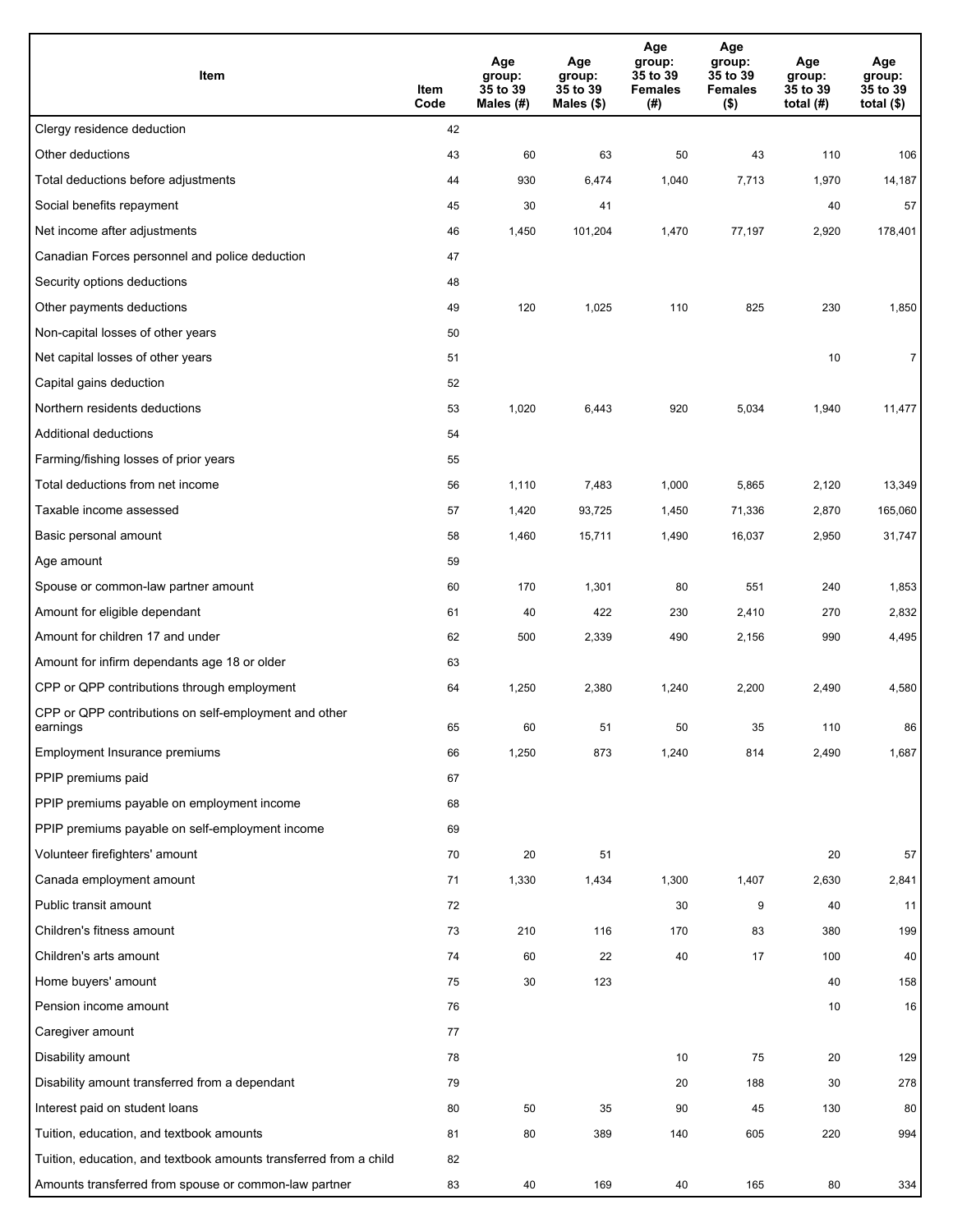| Item                                                | <b>Item</b><br>Code | Age<br>group:<br>35 to 39<br>Males (#) | Age<br>group:<br>35 to 39<br>Males $(\$)$ | Age<br>group:<br>35 to 39<br><b>Females</b><br>(#) | Age<br>group:<br>35 to 39<br><b>Females</b><br>$($ \$) | Age<br>group:<br>35 to 39<br>total $(H)$ | Age<br>group:<br>35 to 39<br>total $($)$ |
|-----------------------------------------------------|---------------------|----------------------------------------|-------------------------------------------|----------------------------------------------------|--------------------------------------------------------|------------------------------------------|------------------------------------------|
| Medical expenses                                    | 84                  | 30                                     | 68                                        | 70                                                 | 110                                                    | 90                                       | 178                                      |
| Total tax credits on personal amounts               | 85                  | 1,460                                  | 3,849                                     | 1,490                                              | 4,052                                                  | 2,950                                    | 7,901                                    |
| Allowable charitable donations and government gifts | 86                  | 240                                    | 235                                       | 290                                                | 190                                                    | 530                                      | 425                                      |
| Eligible cultural and ecological gifts              | 87                  |                                        |                                           |                                                    |                                                        |                                          |                                          |
| Total tax credit on donations and gifts             | 88                  | 240                                    | 64                                        | 280                                                | 49                                                     | 520                                      | 113                                      |
| Total federal non-refundable tax credits            | 89                  | 1,460                                  | 3,913                                     | 1,490                                              | 4,101                                                  | 2,950                                    | 8,013                                    |
| Federal dividend tax credit                         | 90                  |                                        |                                           | 80                                                 | 129                                                    | 160                                      | 503                                      |
| Overseas employment tax credit                      | 91                  |                                        |                                           |                                                    |                                                        |                                          |                                          |
| Minimum tax carryover                               | 92                  |                                        |                                           |                                                    |                                                        |                                          |                                          |
| Basic federal tax                                   | 93                  | 1,180                                  | 14,170                                    | 1,100                                              | 9,209                                                  | 2,280                                    | 23,380                                   |
| Federal Foreign Tax Credit                          | 94                  |                                        |                                           | 20                                                 | $\overline{2}$                                         | 50                                       | 21                                       |
| Federal Political contribution tax credit           | 95                  |                                        |                                           |                                                    |                                                        | 10                                       | 3                                        |
| <b>Investment Tax Credit</b>                        | 96                  |                                        |                                           |                                                    |                                                        |                                          |                                          |
| Labour-sponsored funds tax credit                   | 97                  |                                        |                                           |                                                    |                                                        |                                          |                                          |
| Alternative minimum tax payable                     | 98                  |                                        |                                           |                                                    |                                                        |                                          |                                          |
| Net federal tax                                     | 99                  | 1,180                                  | 14,148                                    | 1,100                                              | 9,206                                                  | 2,280                                    | 23,354                                   |
| CPP contributions on self-employment                | 100                 | 60                                     | 102                                       | 50                                                 | 69                                                     | 110                                      | 171                                      |
| Social Benefits repayment                           | 101                 | 30                                     | 41                                        |                                                    |                                                        | 40                                       | 57                                       |
| Net Provincial Tax                                  | 102                 | 1,170                                  | 6,169                                     | 1,090                                              | 3,849                                                  | 2,260                                    | 10,018                                   |
| Total tax payable                                   | 103                 | 1,200                                  | 20,460                                    | 1,120                                              | 13,141                                                 | 2,320                                    | 33,600                                   |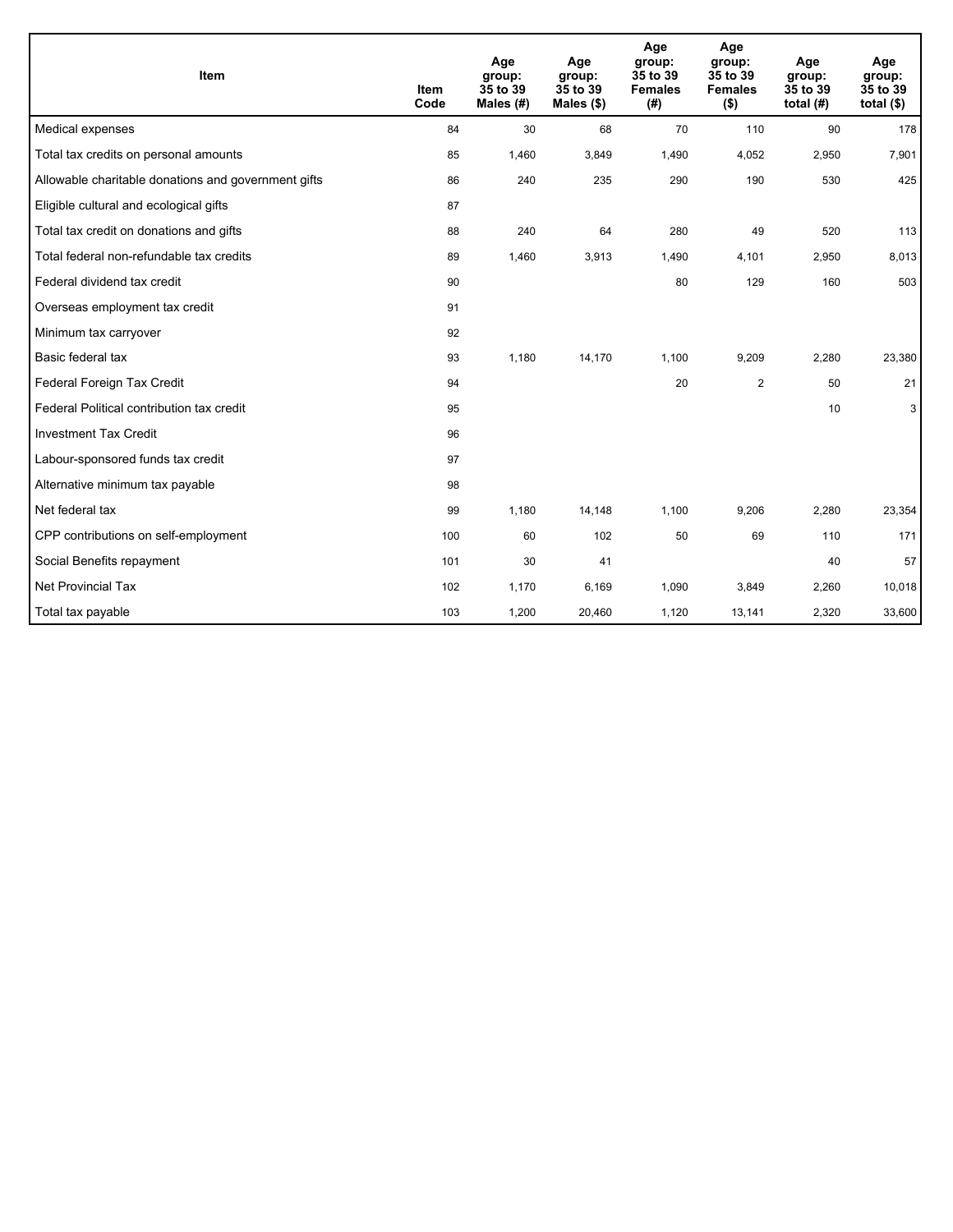| <b>Item</b>                                                                                    | Item<br>Code            | Age<br>group:<br>40 to 44<br>Males (#) | Age<br>group:<br>40 to 44<br>Males (\$) | Age<br>group:<br>40 to 44<br><b>Females</b><br>(#) | Age<br>group:<br>40 to 44<br><b>Females</b><br>$($ \$) | Age<br>group:<br>40 to 44<br>total $(#)$ | Age<br>group:<br>40 to 44<br>total $($)$ |
|------------------------------------------------------------------------------------------------|-------------------------|----------------------------------------|-----------------------------------------|----------------------------------------------------|--------------------------------------------------------|------------------------------------------|------------------------------------------|
| Number of taxable returns                                                                      | $\mathbf{1}$            | 1,290                                  |                                         | 1,090                                              |                                                        | 2,380                                    |                                          |
| Number of non-taxable returns                                                                  | $\overline{\mathbf{c}}$ | 300                                    |                                         | 370                                                |                                                        | 680                                      |                                          |
| Total number of returns                                                                        | 3                       | 1,590                                  |                                         | 1,460                                              |                                                        | 3,050                                    |                                          |
| Employment income                                                                              | 4                       | 1,460                                  | 109,692                                 | 1,310                                              | 77,876                                                 | 2,770                                    | 187,568                                  |
| Commissions (from employment)                                                                  | 5                       | 20                                     | 675                                     | 10                                                 | 233                                                    | 30                                       | 908                                      |
| Other employment income                                                                        | 6                       | 50                                     | 429                                     | 30                                                 | 146                                                    | 90                                       | 575                                      |
| Old Age Security pension (OASP)                                                                | $\overline{7}$          |                                        |                                         |                                                    |                                                        |                                          |                                          |
| CPP or QPP benefits                                                                            | 8                       |                                        |                                         | 30                                                 | 149                                                    | 40                                       | 223                                      |
| Other pensions or superannuation                                                               | 9                       |                                        |                                         |                                                    |                                                        | 10                                       | 107                                      |
| Elected split-pension amount                                                                   | 10                      |                                        |                                         | 10                                                 | 134                                                    | 10                                       | 134                                      |
| Universal Child Care Benefit (UCCB)                                                            | 11                      | 110                                    | 152                                     | 220                                                | 278                                                    | 330                                      | 429                                      |
| Employment Insurance and other benefits                                                        | 12                      | 190                                    | 1,749                                   | 160                                                | 1,355                                                  | 350                                      | 3,105                                    |
| Taxable amount of dividends from taxable Canadian corporations                                 | 13                      | 120                                    | 2,079                                   | 80                                                 | 1,503                                                  | 200                                      | 3,581                                    |
| Interest and other investment income                                                           | 14                      | 160                                    | 125                                     | 160                                                | 115                                                    | 320                                      | 240                                      |
| Net partnership income (Limited or non-active partners only)                                   | 15                      |                                        |                                         |                                                    |                                                        |                                          |                                          |
| Net rental income                                                                              | 16                      | 60                                     | 87                                      | 60                                                 | 239                                                    | 110                                      | 325                                      |
| Taxable capital gains                                                                          | 17                      | 50                                     | 674                                     | 40                                                 | 80                                                     | 90                                       | 754                                      |
| Registered retirement savings plan income (RRSP)                                               | 18                      | 180                                    | 892                                     | 170                                                | 641                                                    | 350                                      | 1,533                                    |
| Other income                                                                                   | 19                      | 210                                    | 1,180                                   | 210                                                | 1,178                                                  | 420                                      | 2,358                                    |
| Net business income                                                                            | 20                      | 100                                    | 2,878                                   | 90                                                 | 1,364                                                  | 190                                      | 4,242                                    |
| Net professional income                                                                        | 21                      |                                        |                                         | 10                                                 | 300                                                    | 20                                       | 734                                      |
| Net commission income                                                                          | 22                      |                                        |                                         |                                                    |                                                        |                                          |                                          |
| Net farming income                                                                             | 23                      |                                        |                                         |                                                    |                                                        |                                          |                                          |
| Net fishing income                                                                             | 24                      |                                        |                                         |                                                    |                                                        |                                          |                                          |
| Workers' compensation benefits                                                                 | 25                      | 30                                     | 240                                     | 20                                                 | 183                                                    | 50                                       | 423                                      |
| Social assistance payments                                                                     | 26                      | 150                                    | 814                                     | 120                                                | 847                                                    | 270                                      | 1,661                                    |
| Net federal supplements                                                                        | 27                      |                                        |                                         |                                                    |                                                        |                                          |                                          |
| Total income assessed                                                                          | 28                      | 1,590                                  | 122,292                                 | 1,450                                              | 86,720                                                 | 3,040                                    | 209,012                                  |
| Registered pension plan contributions (RPP)                                                    | 29                      | 530                                    | 2,976                                   | 630                                                | 3,067                                                  | 1,160                                    | 6,043                                    |
| RRSP deduction                                                                                 | 30                      | 450                                    | 3,299                                   | 440                                                | 2,123                                                  | 890                                      | 5,422                                    |
| Deduction for elected split-pension amount                                                     | 31                      |                                        |                                         |                                                    |                                                        |                                          |                                          |
| Annual union, professional, or like dues                                                       | 32                      | 490                                    | 553                                     | 590                                                | 591                                                    | 1,070                                    | 1,144                                    |
| Child care expenses                                                                            | 33                      | 80                                     | 434                                     | 160                                                | 647                                                    | 240                                      | 1,081                                    |
| <b>Business investment loss</b>                                                                | 34                      |                                        |                                         |                                                    |                                                        |                                          |                                          |
| Moving expenses                                                                                | 35                      | 20                                     | 106                                     | 10                                                 | 81                                                     | 30                                       | 187                                      |
| Support payments made                                                                          | 36                      |                                        |                                         |                                                    |                                                        |                                          |                                          |
| Carrying charges and interest expenses                                                         | 37                      | 40                                     | 99                                      | 30                                                 | 32                                                     | 70                                       | 132                                      |
| Deductions for CPP/QPP contributions on self-employment and other<br>earnings                  | 38                      | 70                                     | 72                                      | 60                                                 | 53                                                     | 130                                      | 124                                      |
| Deductions for provincial parental insurance plan (PPIP) premiums on<br>self-employment income | 39                      |                                        |                                         |                                                    |                                                        |                                          |                                          |
| Exploration and development expenses                                                           | 40                      |                                        |                                         |                                                    |                                                        |                                          |                                          |
| Other employment expenses                                                                      | 41                      | 30                                     | 80                                      | 20                                                 | 93                                                     | 50                                       | 173                                      |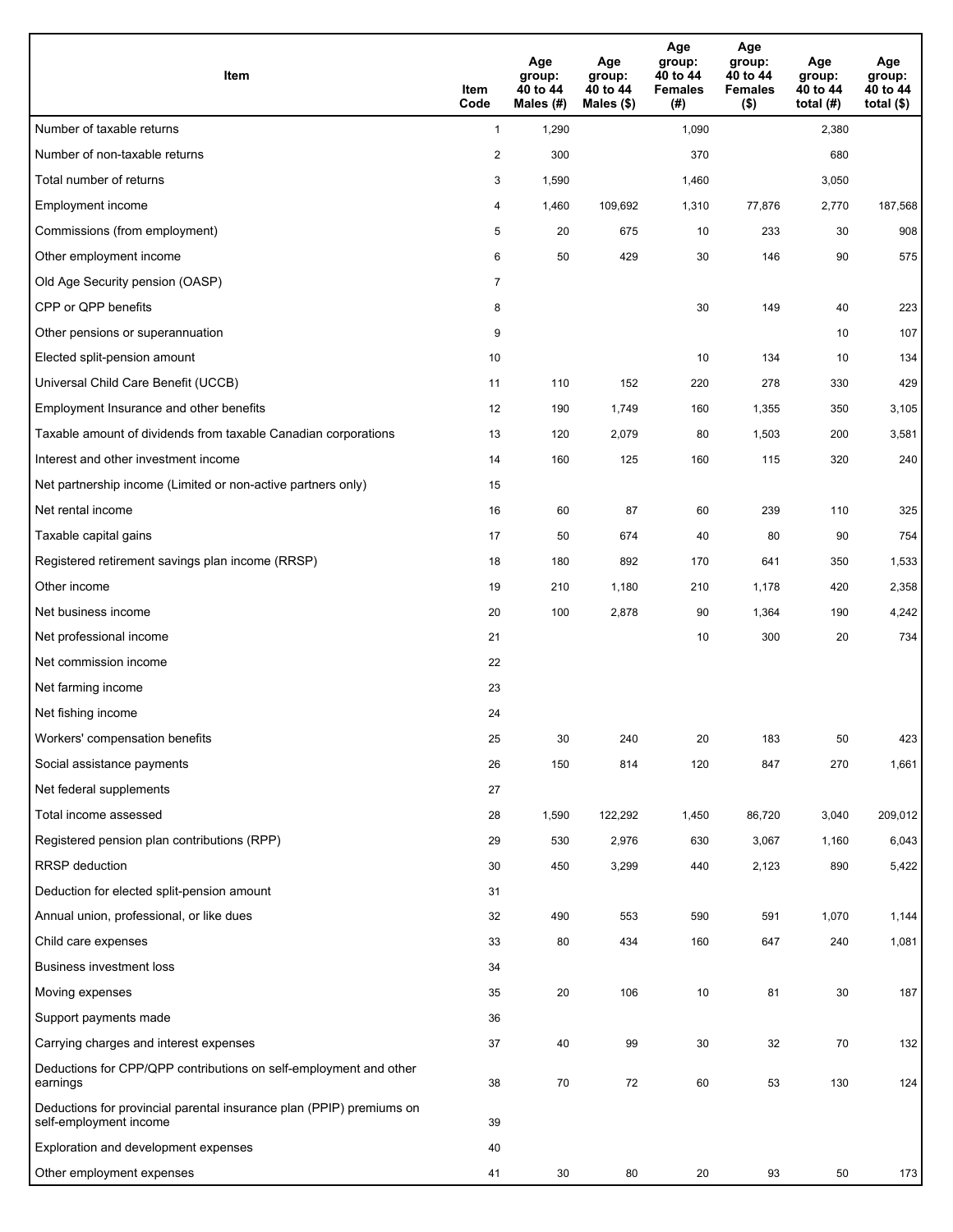| Item                                                              | Item<br>Code | Age<br>group:<br>40 to 44<br>Males (#) | Age<br>group:<br>40 to 44<br>Males (\$) | Age<br>group:<br>40 to 44<br><b>Females</b><br>(#) | Age<br>group:<br>40 to 44<br><b>Females</b><br>$($ \$) | Age<br>group:<br>40 to 44<br>total $(H)$ | Age<br>group:<br>40 to 44<br>total $($)$ |
|-------------------------------------------------------------------|--------------|----------------------------------------|-----------------------------------------|----------------------------------------------------|--------------------------------------------------------|------------------------------------------|------------------------------------------|
| Clergy residence deduction                                        | 42           |                                        |                                         |                                                    |                                                        |                                          |                                          |
| Other deductions                                                  | 43           | 70                                     | 54                                      | 40                                                 | 33                                                     | 100                                      | 86                                       |
| Total deductions before adjustments                               | 44           | 970                                    | 7,782                                   | 950                                                | 6,789                                                  | 1,920                                    | 14,571                                   |
| Social benefits repayment                                         | 45           | 30                                     | 45                                      | 10                                                 | 14                                                     | 40                                       | 59                                       |
| Net income after adjustments                                      | 46           | 1,590                                  | 114,483                                 | 1,450                                              | 79,935                                                 | 3,030                                    | 194,418                                  |
| Canadian Forces personnel and police deduction                    | 47           |                                        |                                         |                                                    |                                                        |                                          |                                          |
| Security options deductions                                       | 48           |                                        |                                         |                                                    |                                                        |                                          |                                          |
| Other payments deductions                                         | 49           | 180                                    | 1,054                                   | 140                                                | 1,029                                                  | 320                                      | 2,084                                    |
| Non-capital losses of other years                                 | 50           |                                        |                                         |                                                    |                                                        |                                          |                                          |
| Net capital losses of other years                                 | 51           |                                        |                                         |                                                    |                                                        |                                          |                                          |
| Capital gains deduction                                           | 52           |                                        |                                         |                                                    |                                                        |                                          |                                          |
| Northern residents deductions                                     | 53           | 1,110                                  | 7,193                                   | 930                                                | 5,401                                                  | 2,040                                    | 12,594                                   |
| Additional deductions                                             | 54           |                                        |                                         |                                                    |                                                        |                                          |                                          |
| Farming/fishing losses of prior years                             | 55           |                                        |                                         |                                                    |                                                        |                                          |                                          |
| Total deductions from net income                                  | 56           | 1,240                                  | 8,826                                   | 1,030                                              | 6,460                                                  | 2,260                                    | 15,285                                   |
| Taxable income assessed                                           | 57           | 1,550                                  | 105,666                                 | 1,410                                              | 73,486                                                 | 2,960                                    | 179,152                                  |
| Basic personal amount                                             | 58           | 1,590                                  | 17,187                                  | 1,460                                              | 15,746                                                 | 3,050                                    | 32,933                                   |
| Age amount                                                        | 59           |                                        |                                         |                                                    |                                                        |                                          |                                          |
| Spouse or common-law partner amount                               | 60           | 200                                    | 1,583                                   | 70                                                 | 564                                                    | 280                                      | 2,147                                    |
| Amount for eligible dependant                                     | 61           | 50                                     | 548                                     | 210                                                | 2,154                                                  | 260                                      | 2,702                                    |
| Amount for children 17 and under                                  | 62           | 550                                    | 2,457                                   | 450                                                | 1,827                                                  | 1,000                                    | 4,284                                    |
| Amount for infirm dependants age 18 or older                      | 63           |                                        |                                         |                                                    |                                                        |                                          |                                          |
| CPP or QPP contributions through employment                       | 64           | 1,370                                  | 2,548                                   | 1,190                                              | 2,148                                                  | 2,550                                    | 4,696                                    |
| CPP or QPP contributions on self-employment and other<br>earnings | 65           | 70                                     | 72                                      | 60                                                 | 53                                                     | 130                                      | 124                                      |
| Employment Insurance premiums                                     | 66           | 1,340                                  | 917                                     | 1,180                                              | 795                                                    | 2,520                                    | 1,712                                    |
| PPIP premiums paid                                                | 67           |                                        |                                         |                                                    |                                                        |                                          |                                          |
| PPIP premiums payable on employment income                        | 68           |                                        |                                         |                                                    |                                                        |                                          |                                          |
| PPIP premiums payable on self-employment income                   | 69           |                                        |                                         |                                                    |                                                        |                                          |                                          |
| Volunteer firefighters' amount                                    | 70           | 10                                     | 33                                      |                                                    |                                                        | 10                                       | 42                                       |
| Canada employment amount                                          | 71           | 1,430                                  | 1,550                                   | 1,260                                              | 1,356                                                  | 2,690                                    | 2,906                                    |
| Public transit amount                                             | 72           | 20                                     | 6                                       | 20                                                 | 8                                                      | 40                                       | 14                                       |
| Children's fitness amount                                         | 73           | 220                                    | 143                                     | 140                                                | 85                                                     | 360                                      | 228                                      |
| Children's arts amount                                            | 74           | 80                                     | 44                                      | 50                                                 | 26                                                     | 130                                      | 70                                       |
| Home buyers' amount                                               | 75           | 10                                     | 65                                      |                                                    |                                                        | 20                                       | 90                                       |
| Pension income amount                                             | 76           |                                        |                                         | 20                                                 | 34                                                     | 20                                       | 41                                       |
| Caregiver amount                                                  | 77           |                                        |                                         |                                                    |                                                        |                                          |                                          |
| Disability amount                                                 | 78           |                                        |                                         | 10                                                 | 91                                                     | 20                                       | 151                                      |
| Disability amount transferred from a dependant                    | 79           | 10                                     | 127                                     | 20                                                 | 148                                                    | 30                                       | 275                                      |
| Interest paid on student loans                                    | 80           | 20                                     | 16                                      | 40                                                 | 24                                                     | 60                                       | 40                                       |
| Tuition, education, and textbook amounts                          | 81           | 60                                     | 242                                     | 100                                                | 338                                                    | 160                                      | 580                                      |
| Tuition, education, and textbook amounts transferred from a child | 82           | 10                                     | 55                                      | 20                                                 | 95                                                     | 40                                       | 151                                      |
| Amounts transferred from spouse or common-law partner             | 83           | 40                                     | 205                                     | 30                                                 | 152                                                    | 70                                       | 357                                      |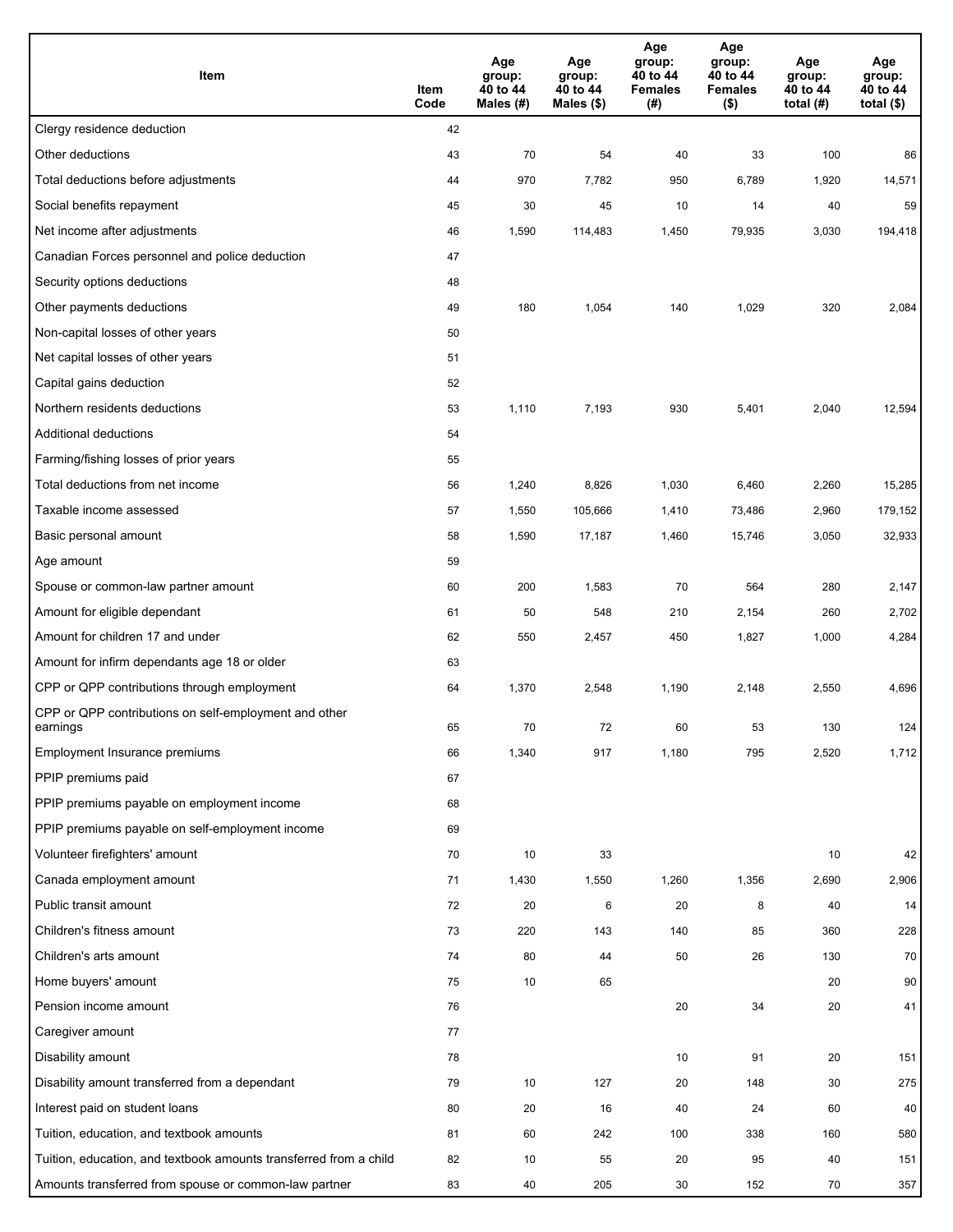| Item                                                | <b>Item</b><br>Code | Age<br>group:<br>40 to 44<br>Males (#) | Age<br>group:<br>40 to 44<br>Males $(\$)$ | Age<br>group:<br>40 to 44<br><b>Females</b><br>(# ) | Age<br>group:<br>40 to 44<br><b>Females</b><br>$($ \$) | Age<br>group:<br>40 to 44<br>total $(H)$ | Age<br>group:<br>40 to 44<br>total $($)$ |
|-----------------------------------------------------|---------------------|----------------------------------------|-------------------------------------------|-----------------------------------------------------|--------------------------------------------------------|------------------------------------------|------------------------------------------|
| Medical expenses                                    | 84                  | 40                                     | 105                                       | 70                                                  | 169                                                    | 110                                      | 274                                      |
| Total tax credits on personal amounts               | 85                  | 1,590                                  | 4,197                                     | 1,460                                               | 3,882                                                  | 3,050                                    | 8,079                                    |
| Allowable charitable donations and government gifts | 86                  | 280                                    | 339                                       | 260                                                 | 344                                                    | 530                                      | 682                                      |
| Eligible cultural and ecological gifts              | 87                  |                                        |                                           |                                                     |                                                        |                                          |                                          |
| Total tax credit on donations and gifts             | 88                  | 280                                    | 93                                        | 250                                                 | 94                                                     | 530                                      | 187                                      |
| Total federal non-refundable tax credits            | 89                  | 1,590                                  | 4,290                                     | 1,460                                               | 3,977                                                  | 3,050                                    | 8,266                                    |
| Federal dividend tax credit                         | 90                  | 120                                    | 272                                       | 80                                                  | 207                                                    | 190                                      | 479                                      |
| Overseas employment tax credit                      | 91                  |                                        |                                           |                                                     |                                                        |                                          |                                          |
| Minimum tax carryover                               | 92                  |                                        |                                           |                                                     |                                                        |                                          |                                          |
| Basic federal tax                                   | 93                  | 1,260                                  | 16,647                                    | 1,070                                               | 9,889                                                  | 2,330                                    | 26,536                                   |
| Federal Foreign Tax Credit                          | 94                  |                                        |                                           |                                                     |                                                        |                                          |                                          |
| Federal Political contribution tax credit           | 95                  |                                        |                                           |                                                     |                                                        | 10                                       | 3                                        |
| <b>Investment Tax Credit</b>                        | 96                  |                                        |                                           |                                                     |                                                        |                                          |                                          |
| Labour-sponsored funds tax credit                   | 97                  |                                        |                                           |                                                     |                                                        |                                          |                                          |
| Alternative minimum tax payable                     | 98                  |                                        |                                           |                                                     |                                                        |                                          |                                          |
| Net federal tax                                     | 99                  | 1,260                                  | 16,603                                    | 1,070                                               | 9,886                                                  | 2,330                                    | 26,489                                   |
| CPP contributions on self-employment                | 100                 | 70                                     | 143                                       | 60                                                  | 105                                                    | 130                                      | 249                                      |
| Social Benefits repayment                           | 101                 | 30                                     | 45                                        | 10                                                  | 14                                                     | 40                                       | 59                                       |
| Net Provincial Tax                                  | 102                 | 1,240                                  | 7,255                                     | 1,060                                               | 4,153                                                  | 2,300                                    | 11,408                                   |
| Total tax payable                                   | 103                 | 1,290                                  | 24,047                                    | 1,090                                               | 14,159                                                 | 2,380                                    | 38,205                                   |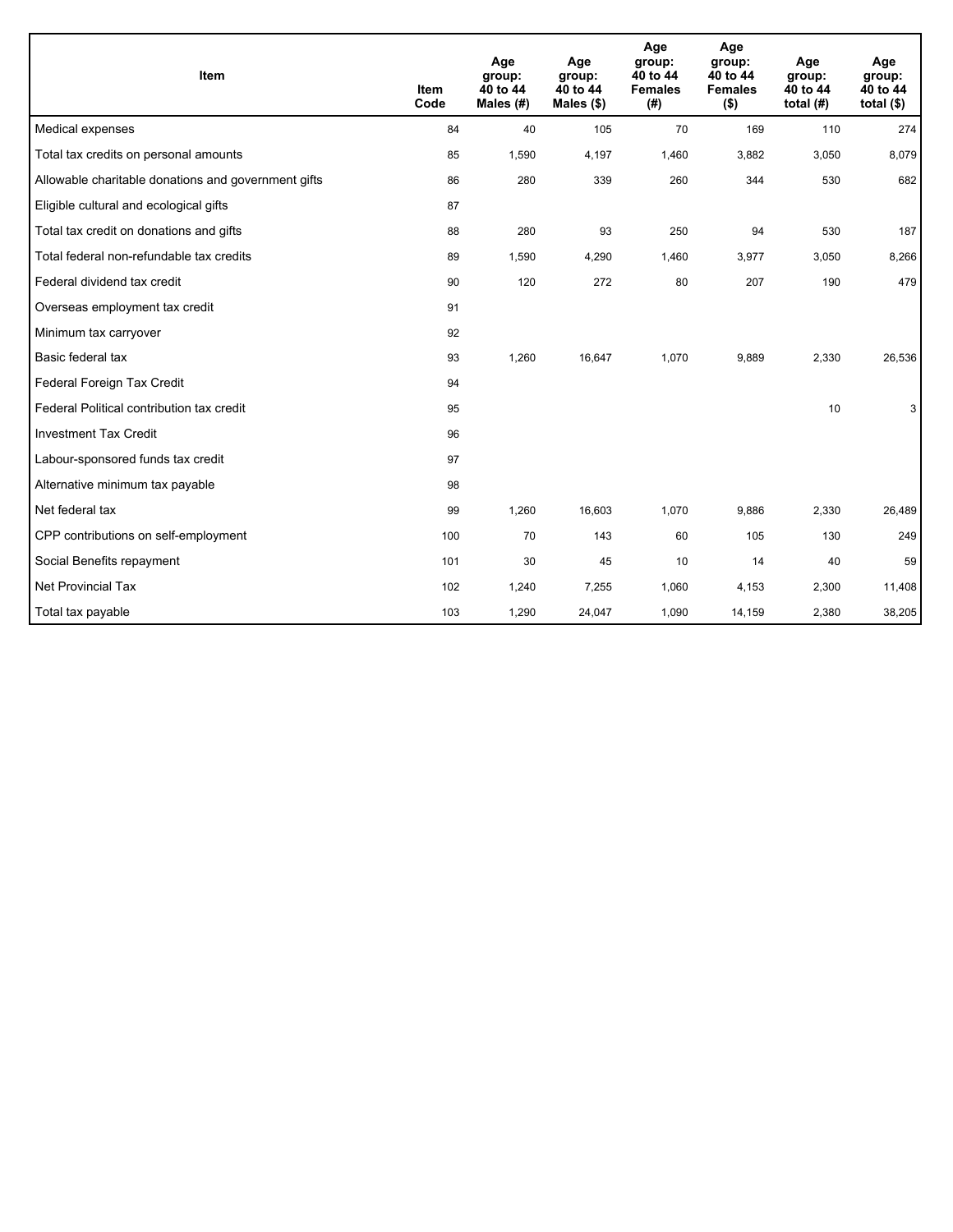| <b>Item</b>                                                                                    | Item<br>Code            | Age<br>group:<br>45 to 49<br>Males (#) | Age<br>group:<br>45 to 49<br>Males (\$) | Age<br>group:<br>45 to 49<br><b>Females</b><br>(#) | Age<br>group:<br>45 to 49<br><b>Females</b><br>$($ \$) | Age<br>group:<br>45 to 49<br>total (#) | Age<br>group:<br>45 to 49<br>total $($)$ |
|------------------------------------------------------------------------------------------------|-------------------------|----------------------------------------|-----------------------------------------|----------------------------------------------------|--------------------------------------------------------|----------------------------------------|------------------------------------------|
| Number of taxable returns                                                                      | $\mathbf{1}$            | 1,300                                  |                                         | 1,150                                              |                                                        | 2,450                                  |                                          |
| Number of non-taxable returns                                                                  | $\overline{\mathbf{c}}$ | 260                                    |                                         | 330                                                |                                                        | 590                                    |                                          |
| Total number of returns                                                                        | 3                       | 1,560                                  |                                         | 1,470                                              |                                                        | 3,040                                  |                                          |
| Employment income                                                                              | 4                       | 1,410                                  | 113.824                                 | 1,340                                              | 85,620                                                 | 2,760                                  | 199,444                                  |
| Commissions (from employment)                                                                  | 5                       | 30                                     | 681                                     |                                                    |                                                        | 40                                     | 842                                      |
| Other employment income                                                                        | 6                       | 60                                     | 293                                     | 60                                                 | 773                                                    | 120                                    | 1,066                                    |
| Old Age Security pension (OASP)                                                                | $\overline{7}$          |                                        |                                         |                                                    |                                                        |                                        |                                          |
| CPP or QPP benefits                                                                            | 8                       | 20                                     | 157                                     | 60                                                 | 393                                                    | 80                                     | 550                                      |
| Other pensions or superannuation                                                               | 9                       | 20                                     | 554                                     | 10                                                 | 156                                                    | 30                                     | 709                                      |
| Elected split-pension amount                                                                   | 10                      |                                        |                                         | 30                                                 | 224                                                    | 30                                     | 224                                      |
| Universal Child Care Benefit (UCCB)                                                            | 11                      | 50                                     | 59                                      | 60                                                 | 73                                                     | 110                                    | 132                                      |
| Employment Insurance and other benefits                                                        | 12                      | 200                                    | 1,777                                   | 110                                                | 877                                                    | 310                                    | 2,655                                    |
| Taxable amount of dividends from taxable Canadian corporations                                 | 13                      | 150                                    | 3,156                                   | 120                                                | 1,408                                                  | 270                                    | 4,564                                    |
| Interest and other investment income                                                           | 14                      | 190                                    | 267                                     | 230                                                | 221                                                    | 410                                    | 488                                      |
| Net partnership income (Limited or non-active partners only)                                   | 15                      |                                        |                                         |                                                    |                                                        |                                        |                                          |
| Net rental income                                                                              | 16                      | 70                                     | 27                                      | 80                                                 | 177                                                    | 160                                    | 204                                      |
| Taxable capital gains                                                                          | 17                      | 60                                     | 103                                     | 60                                                 | 129                                                    | 110                                    | 232                                      |
| Registered retirement savings plan income (RRSP)                                               | 18                      | 190                                    | 1,123                                   | 190                                                | 1,256                                                  | 380                                    | 2,378                                    |
| Other income                                                                                   | 19                      | 230                                    | 1,210                                   | 230                                                | 3,515                                                  | 460                                    | 4,724                                    |
| Net business income                                                                            | 20                      | 130                                    | 2,390                                   | 80                                                 | 1,225                                                  | 200                                    | 3,614                                    |
| Net professional income                                                                        | 21                      | 10                                     | 650                                     | 20                                                 | 504                                                    | 30                                     | 1,155                                    |
| Net commission income                                                                          | 22                      |                                        |                                         |                                                    |                                                        |                                        |                                          |
| Net farming income                                                                             | 23                      |                                        |                                         |                                                    |                                                        |                                        |                                          |
| Net fishing income                                                                             | 24                      |                                        |                                         |                                                    |                                                        |                                        |                                          |
| Workers' compensation benefits                                                                 | 25                      | 50                                     | 309                                     | 20                                                 | 193                                                    | 60                                     | 502                                      |
| Social assistance payments                                                                     | 26                      | 130                                    | 731                                     | 100                                                | 582                                                    | 230                                    | 1,313                                    |
| Net federal supplements                                                                        | 27                      |                                        |                                         |                                                    |                                                        |                                        |                                          |
| Total income assessed                                                                          | 28                      | 1,560                                  | 127,304                                 | 1,470                                              | 97,593                                                 | 3,020                                  | 224,897                                  |
| Registered pension plan contributions (RPP)                                                    | 29                      | 580                                    | 3,206                                   | 660                                                | 3,466                                                  | 1,240                                  | 6,672                                    |
| RRSP deduction                                                                                 | 30                      | 490                                    | 3,516                                   | 470                                                | 2,791                                                  | 960                                    | 6,307                                    |
| Deduction for elected split-pension amount                                                     | 31                      | 20                                     | 167                                     |                                                    |                                                        | 20                                     | 169                                      |
| Annual union, professional, or like dues                                                       | 32                      | 500                                    | 601                                     | 640                                                | 655                                                    | 1,140                                  | 1,256                                    |
| Child care expenses                                                                            | 33                      | 50                                     | 221                                     | 50                                                 | 151                                                    | 100                                    | 372                                      |
| <b>Business investment loss</b>                                                                | 34                      |                                        |                                         |                                                    |                                                        |                                        |                                          |
| Moving expenses                                                                                | 35                      | 20                                     | 63                                      |                                                    |                                                        | 20                                     | 93                                       |
| Support payments made                                                                          | 36                      |                                        |                                         |                                                    |                                                        |                                        |                                          |
| Carrying charges and interest expenses                                                         | 37                      |                                        |                                         | 50                                                 | 155                                                    |                                        |                                          |
| Deductions for CPP/QPP contributions on self-employment and other<br>earnings                  | 38                      | 80                                     | 74                                      | 40                                                 | 48                                                     | 120                                    | 122                                      |
| Deductions for provincial parental insurance plan (PPIP) premiums on<br>self-employment income | 39                      |                                        |                                         |                                                    |                                                        |                                        |                                          |
| Exploration and development expenses                                                           | 40                      |                                        |                                         |                                                    |                                                        |                                        |                                          |
| Other employment expenses                                                                      | 41                      | 40                                     | 144                                     | 20                                                 | 60                                                     | 60                                     | 204                                      |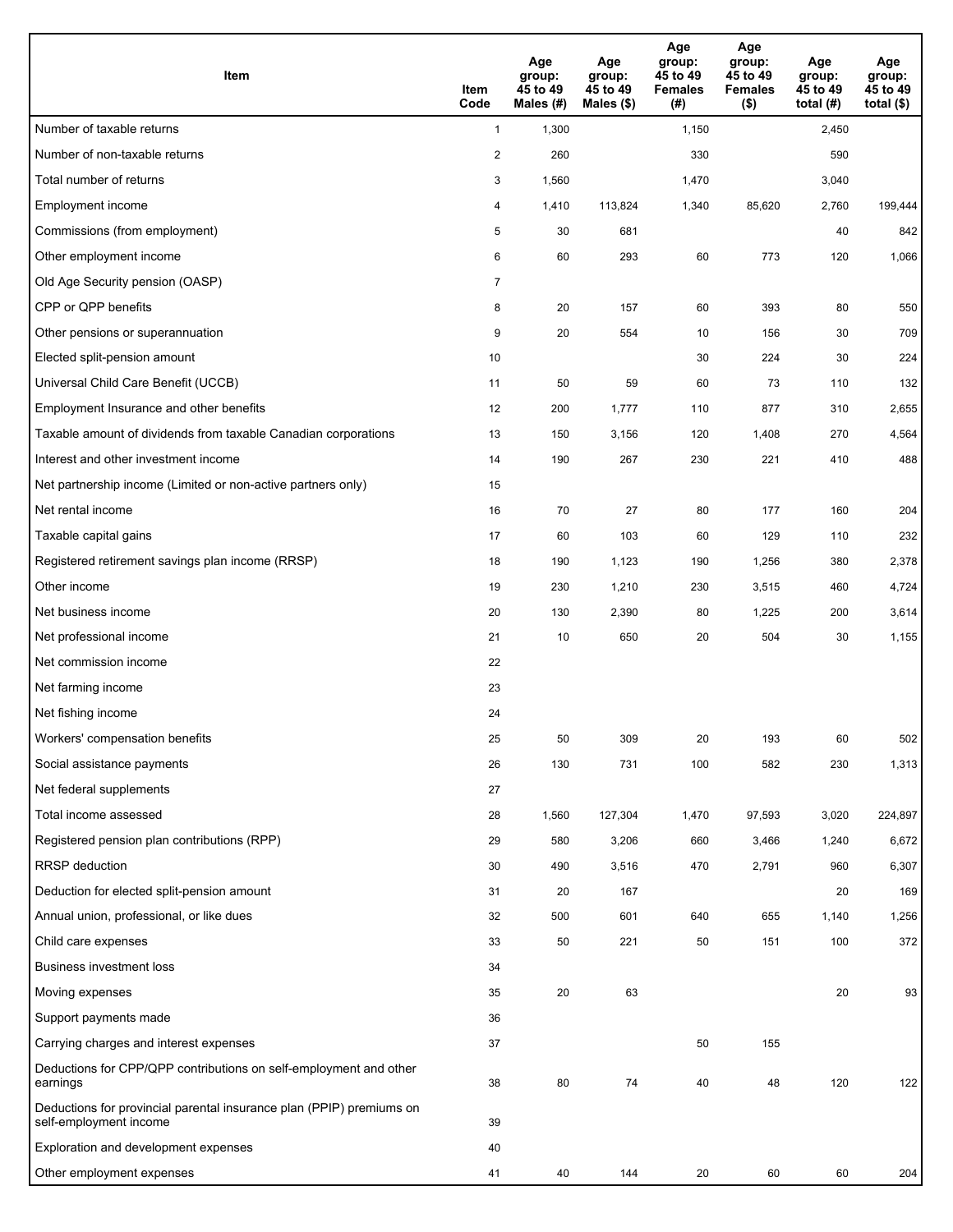| Item                                                              | Item<br>Code | Age<br>group:<br>45 to 49<br>Males (#) | Age<br>group:<br>45 to 49<br>Males (\$) | Age<br>group:<br>45 to 49<br><b>Females</b><br>(#) | Age<br>group:<br>45 to 49<br><b>Females</b><br>$($ \$) | Age<br>group:<br>45 to 49<br>total $(#)$ | Age<br>group:<br>45 to 49<br>total $($)$ |
|-------------------------------------------------------------------|--------------|----------------------------------------|-----------------------------------------|----------------------------------------------------|--------------------------------------------------------|------------------------------------------|------------------------------------------|
| Clergy residence deduction                                        | 42           |                                        |                                         |                                                    |                                                        |                                          |                                          |
| Other deductions                                                  | 43           | 70                                     | 107                                     | 40                                                 | 34                                                     | 100                                      | 141                                      |
| Total deductions before adjustments                               | 44           | 1,020                                  | 9,107                                   | 1,030                                              | 7,421                                                  | 2,050                                    | 16,528                                   |
| Social benefits repayment                                         | 45           | 30                                     | 41                                      |                                                    |                                                        | 40                                       | 54                                       |
| Net income after adjustments                                      | 46           | 1,550                                  | 118,161                                 | 1,470                                              | 90,168                                                 | 3,020                                    | 208,329                                  |
| Canadian Forces personnel and police deduction                    | 47           |                                        |                                         |                                                    |                                                        |                                          |                                          |
| Security options deductions                                       | 48           |                                        |                                         |                                                    |                                                        |                                          |                                          |
| Other payments deductions                                         | 49           | 170                                    | 1,040                                   | 120                                                | 781                                                    | 290                                      | 1,821                                    |
| Non-capital losses of other years                                 | 50           |                                        |                                         |                                                    |                                                        |                                          |                                          |
| Net capital losses of other years                                 | 51           | 10                                     | 24                                      |                                                    |                                                        | 20                                       | 29                                       |
| Capital gains deduction                                           | 52           |                                        |                                         |                                                    |                                                        |                                          |                                          |
| Northern residents deductions                                     | 53           | 1,130                                  | 7,276                                   | 960                                                | 5,749                                                  | 2,090                                    | 13,025                                   |
| Additional deductions                                             | 54           |                                        |                                         |                                                    |                                                        |                                          |                                          |
| Farming/fishing losses of prior years                             | 55           |                                        |                                         |                                                    |                                                        |                                          |                                          |
| Total deductions from net income                                  | 56           | 1,240                                  | 8,358                                   | 1,040                                              | 6,580                                                  | 2,280                                    | 14,939                                   |
| Taxable income assessed                                           | 57           | 1,520                                  | 109,815                                 | 1,430                                              | 83,599                                                 | 2,950                                    | 193,414                                  |
| Basic personal amount                                             | 58           | 1,560                                  | 16,873                                  | 1,470                                              | 15,921                                                 | 3,040                                    | 32,794                                   |
| Age amount                                                        | 59           |                                        |                                         |                                                    |                                                        |                                          |                                          |
| Spouse or common-law partner amount                               | 60           | 160                                    | 1,295                                   | 60                                                 | 502                                                    | 230                                      | 1,797                                    |
| Amount for eligible dependant                                     | 61           | 50                                     | 572                                     | 160                                                | 1,610                                                  | 210                                      | 2,183                                    |
| Amount for children 17 and under                                  | 62           | 450                                    | 1,775                                   | 320                                                | 1,092                                                  | 770                                      | 2,867                                    |
| Amount for infirm dependants age 18 or older                      | 63           |                                        |                                         |                                                    |                                                        |                                          |                                          |
| CPP or QPP contributions through employment                       | 64           | 1,340                                  | 2,568                                   | 1,220                                              | 2,284                                                  | 2,570                                    | 4,852                                    |
| CPP or QPP contributions on self-employment and other<br>earnings | 65           | 80                                     | 74                                      | 40                                                 | 48                                                     | 120                                      | 122                                      |
| Employment Insurance premiums                                     | 66           | 1,310                                  | 920                                     | 1,200                                              | 828                                                    | 2,510                                    | 1,748                                    |
| PPIP premiums paid                                                | 67           |                                        |                                         |                                                    |                                                        |                                          |                                          |
| PPIP premiums payable on employment income                        | 68           |                                        |                                         |                                                    |                                                        |                                          |                                          |
| PPIP premiums payable on self-employment income                   | 69           |                                        |                                         |                                                    |                                                        |                                          |                                          |
| Volunteer firefighters' amount                                    | 70           | 20                                     | 45                                      |                                                    |                                                        | 20                                       | 51                                       |
| Canada employment amount                                          | 71           | 1,390                                  | 1,508                                   | 1,290                                              | 1,399                                                  | 2,680                                    | 2,907                                    |
| Public transit amount                                             | 72           | 20                                     | 9                                       | 10                                                 | 5                                                      | 40                                       | 14                                       |
| Children's fitness amount                                         | 73           | 160                                    | 88                                      | 110                                                | 65                                                     | 270                                      | 153                                      |
| Children's arts amount                                            | 74           | 50                                     | 30                                      | 40                                                 | 19                                                     | 80                                       | 49                                       |
| Home buyers' amount                                               | 75           |                                        |                                         |                                                    |                                                        |                                          |                                          |
| Pension income amount                                             | 76           | 20                                     | 44                                      | 40                                                 | 74                                                     | 60                                       | 118                                      |
| Caregiver amount                                                  | 77           | 10                                     | 69                                      | 10                                                 | 60                                                     | 20                                       | 129                                      |
| Disability amount                                                 | 78           | 10                                     | 83                                      | 10                                                 | 106                                                    | 30                                       | 189                                      |
| Disability amount transferred from a dependant                    | 79           | 20                                     | 210                                     | 10                                                 | 104                                                    | 30                                       | 314                                      |
| Interest paid on student loans                                    | 80           |                                        |                                         | 20                                                 | 8                                                      | 30                                       | 11                                       |
| Tuition, education, and textbook amounts                          | 81           | 40                                     | 116                                     | 70                                                 | 282                                                    | 110                                      | 399                                      |
| Tuition, education, and textbook amounts transferred from a child | 82           | 50                                     | 243                                     | 50                                                 | 256                                                    | 100                                      | 500                                      |
| Amounts transferred from spouse or common-law partner             | 83           | 30                                     | 125                                     |                                                    |                                                        | 50                                       | 200                                      |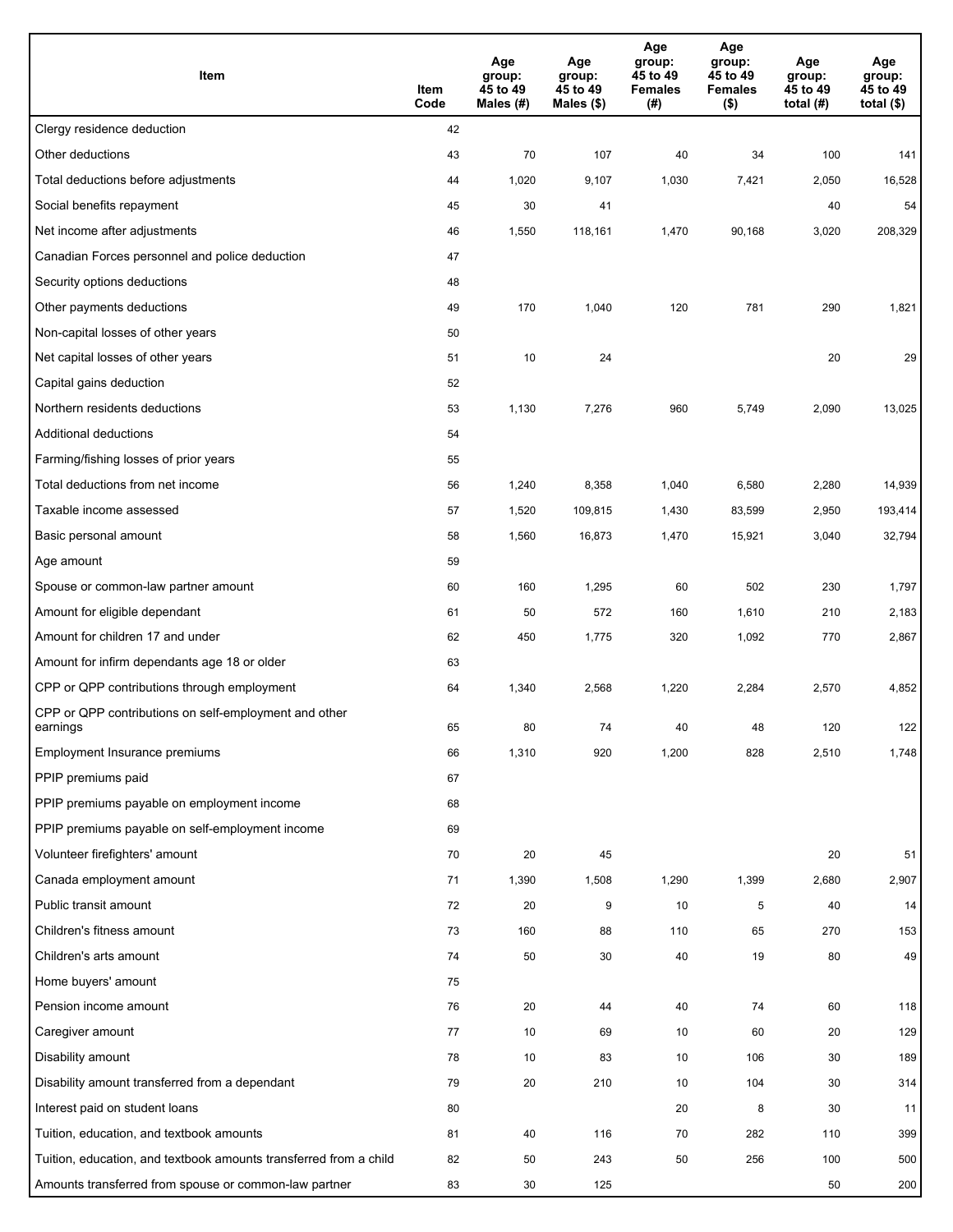| Item                                                | <b>Item</b><br>Code | Age<br>group:<br>45 to 49<br>Males (#) | Age<br>group:<br>45 to 49<br>Males $(\$)$ | Age<br>group:<br>45 to 49<br><b>Females</b><br>(#) | Age<br>group:<br>45 to 49<br><b>Females</b><br>$($ \$) | Age<br>group:<br>45 to 49<br>total $(H)$ | Age<br>group:<br>45 to 49<br>total $($ |
|-----------------------------------------------------|---------------------|----------------------------------------|-------------------------------------------|----------------------------------------------------|--------------------------------------------------------|------------------------------------------|----------------------------------------|
| Medical expenses                                    | 84                  | 50                                     | 185                                       | 60                                                 | 114                                                    | 110                                      | 299                                    |
| Total tax credits on personal amounts               | 85                  | 1,560                                  | 4,029                                     | 1,470                                              | 3,730                                                  | 3,040                                    | 7,759                                  |
| Allowable charitable donations and government gifts | 86                  | 270                                    | 434                                       | 300                                                | 322                                                    | 570                                      | 756                                    |
| Eligible cultural and ecological gifts              | 87                  |                                        |                                           |                                                    |                                                        |                                          |                                        |
| Total tax credit on donations and gifts             | 88                  | 270                                    | 120                                       | 300                                                | 87                                                     | 570                                      | 207                                    |
| Total federal non-refundable tax credits            | 89                  | 1,560                                  | 4,149                                     | 1,470                                              | 3,817                                                  | 3,040                                    | 7,966                                  |
| Federal dividend tax credit                         | 90                  | 150                                    | 432                                       | 120                                                | 194                                                    | 270                                      | 626                                    |
| Overseas employment tax credit                      | 91                  |                                        |                                           |                                                    |                                                        |                                          |                                        |
| Minimum tax carryover                               | 92                  |                                        |                                           |                                                    |                                                        |                                          |                                        |
| Basic federal tax                                   | 93                  | 1,270                                  | 17,512                                    | 1,140                                              | 12,173                                                 | 2,400                                    | 29,684                                 |
| Federal Foreign Tax Credit                          | 94                  | 40                                     | 4                                         | 30                                                 | $\overline{2}$                                         | 70                                       | 6                                      |
| Federal Political contribution tax credit           | 95                  | 10                                     | 3                                         |                                                    |                                                        | 20                                       | 5                                      |
| <b>Investment Tax Credit</b>                        | 96                  |                                        |                                           |                                                    |                                                        |                                          |                                        |
| Labour-sponsored funds tax credit                   | 97                  |                                        |                                           |                                                    |                                                        |                                          |                                        |
| Alternative minimum tax payable                     | 98                  |                                        |                                           |                                                    |                                                        |                                          |                                        |
| Net federal tax                                     | 99                  | 1,260                                  | 17,502                                    | 1,140                                              | 12,169                                                 | 2,400                                    | 29,671                                 |
| CPP contributions on self-employment                | 100                 | 80                                     | 148                                       | 40                                                 | 96                                                     | 120                                      | 244                                    |
| Social Benefits repayment                           | 101                 | 30                                     | 41                                        |                                                    |                                                        | 40                                       | 54                                     |
| Net Provincial Tax                                  | 102                 | 1,250                                  | 7,600                                     | 1,120                                              | 5,146                                                  | 2,360                                    | 12,747                                 |
| Total tax payable                                   | 103                 | 1,300                                  | 25,291                                    | 1,150                                              | 17,425                                                 | 2,450                                    | 42,716                                 |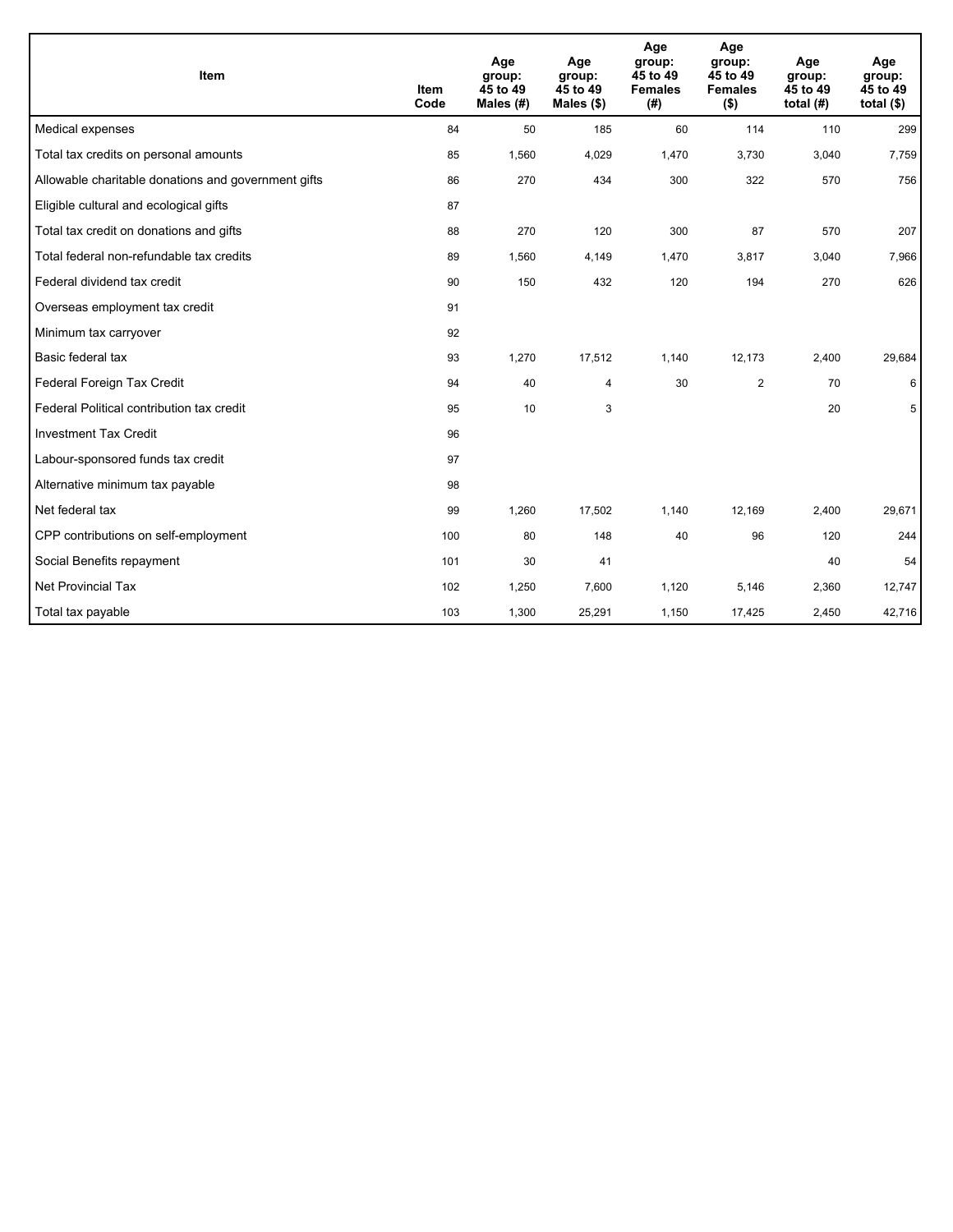| <b>Item</b>                                                                                    | Item<br>Code   | Age<br>group:<br>50 to 54<br>Males (#) | Age<br>group:<br>50 to 54<br>Males $(\$)$ | Age<br>group:<br>50 to 54<br><b>Females</b><br>(#) | Age<br>group:<br>50 to 54<br><b>Females</b><br>$($ \$) | Age<br>group:<br>50 to 54<br>total $(#)$ | Age<br>group:<br>50 to 54<br>total $($)$ |
|------------------------------------------------------------------------------------------------|----------------|----------------------------------------|-------------------------------------------|----------------------------------------------------|--------------------------------------------------------|------------------------------------------|------------------------------------------|
| Number of taxable returns                                                                      | $\mathbf{1}$   | 1,300                                  |                                           | 1,150                                              |                                                        | 2,450                                    |                                          |
| Number of non-taxable returns                                                                  | $\overline{2}$ | 260                                    |                                           | 330                                                |                                                        | 600                                      |                                          |
| Total number of returns                                                                        | 3              | 1,560                                  |                                           | 1,480                                              |                                                        | 3,040                                    |                                          |
| Employment income                                                                              | 4              | 1,390                                  | 112,944                                   | 1,330                                              | 83,041                                                 | 2,720                                    | 195,985                                  |
| Commissions (from employment)                                                                  | 5              |                                        |                                           |                                                    |                                                        |                                          |                                          |
| Other employment income                                                                        | 6              | 60                                     | 793                                       | 50                                                 | 444                                                    | 110                                      | 1,236                                    |
| Old Age Security pension (OASP)                                                                | $\overline{7}$ |                                        |                                           |                                                    |                                                        |                                          |                                          |
| CPP or QPP benefits                                                                            | 8              | 30                                     | 265                                       | 90                                                 | 518                                                    | 120                                      | 783                                      |
| Other pensions or superannuation                                                               | 9              | 50                                     | 1,147                                     | 30                                                 | 424                                                    | 80                                       | 1,571                                    |
| Elected split-pension amount                                                                   | 10             | 10                                     | 51                                        | 40                                                 | 498                                                    | 60                                       | 549                                      |
| Universal Child Care Benefit (UCCB)                                                            | 11             | 30                                     | 28                                        | 20                                                 | 18                                                     | 40                                       | 45                                       |
| Employment Insurance and other benefits                                                        | 12             | 170                                    | 1,699                                     | 130                                                | 1,043                                                  | 310                                      | 2,742                                    |
| Taxable amount of dividends from taxable Canadian corporations                                 | 13             | 210                                    | 4,103                                     | 160                                                | 1,877                                                  | 380                                      | 5,980                                    |
| Interest and other investment income                                                           | 14             | 260                                    | 739                                       | 270                                                | 424                                                    | 530                                      | 1,163                                    |
| Net partnership income (Limited or non-active partners only)                                   | 15             |                                        |                                           |                                                    |                                                        | 10                                       | 736                                      |
| Net rental income                                                                              | 16             | 80                                     | 239                                       | 100                                                | 386                                                    | 180                                      | 625                                      |
| Taxable capital gains                                                                          | 17             | 90                                     | 442                                       | 80                                                 | 758                                                    | 170                                      | 1,199                                    |
| Registered retirement savings plan income (RRSP)                                               | 18             | 160                                    | 1,133                                     | 180                                                | 1,089                                                  | 330                                      | 2,222                                    |
| Other income                                                                                   | 19             | 260                                    | 836                                       | 270                                                | 3,208                                                  | 530                                      | 4,044                                    |
| Net business income                                                                            | 20             | 140                                    | 3,130                                     | 100                                                | 1,391                                                  | 240                                      | 4,521                                    |
| Net professional income                                                                        | 21             | 20                                     | 1,074                                     | 20                                                 | 775                                                    | 40                                       | 1,849                                    |
| Net commission income                                                                          | 22             |                                        |                                           |                                                    |                                                        |                                          |                                          |
| Net farming income                                                                             | 23             |                                        |                                           |                                                    |                                                        |                                          |                                          |
| Net fishing income                                                                             | 24             |                                        |                                           |                                                    |                                                        |                                          |                                          |
| Workers' compensation benefits                                                                 | 25             | 40                                     | 345                                       | 30                                                 | 241                                                    | 80                                       | 587                                      |
| Social assistance payments                                                                     | 26             | 130                                    | 818                                       | 120                                                | 759                                                    | 250                                      | 1,578                                    |
| Net federal supplements                                                                        | 27             |                                        |                                           |                                                    |                                                        |                                          |                                          |
| Total income assessed                                                                          | 28             | 1,550                                  | 131,063                                   | 1,480                                              | 97,283                                                 | 3,030                                    | 228,345                                  |
| Registered pension plan contributions (RPP)                                                    | 29             | 580                                    | 3,321                                     | 640                                                | 3,368                                                  | 1,220                                    | 6,689                                    |
| RRSP deduction                                                                                 | 30             | 500                                    | 3,954                                     | 500                                                | 3,149                                                  | 990                                      | 7,103                                    |
| Deduction for elected split-pension amount                                                     | 31             | 30                                     | 307                                       |                                                    |                                                        | 30                                       | 326                                      |
| Annual union, professional, or like dues                                                       | 32             | 500                                    | 616                                       | 610                                                | 616                                                    | 1,110                                    | 1,232                                    |
| Child care expenses                                                                            | 33             | 20                                     | 60                                        | 30                                                 | 52                                                     | 40                                       | 112                                      |
| <b>Business investment loss</b>                                                                | 34             |                                        |                                           |                                                    |                                                        |                                          |                                          |
| Moving expenses                                                                                | 35             | 10                                     | 61                                        | 20                                                 | 78                                                     | 30                                       | 140                                      |
| Support payments made                                                                          | 36             |                                        |                                           |                                                    |                                                        |                                          |                                          |
| Carrying charges and interest expenses                                                         | 37             | 80                                     | 301                                       |                                                    |                                                        | 140                                      | 584                                      |
| Deductions for CPP/QPP contributions on self-employment and other<br>earnings                  | 38             | 90                                     | 100                                       | 60                                                 | 56                                                     | 150                                      | 157                                      |
| Deductions for provincial parental insurance plan (PPIP) premiums on<br>self-employment income | 39             |                                        |                                           |                                                    |                                                        |                                          |                                          |
| Exploration and development expenses                                                           | 40             |                                        |                                           |                                                    |                                                        |                                          |                                          |
| Other employment expenses                                                                      | 41             | 40                                     | 326                                       | 30                                                 | 34                                                     | 60                                       | 360                                      |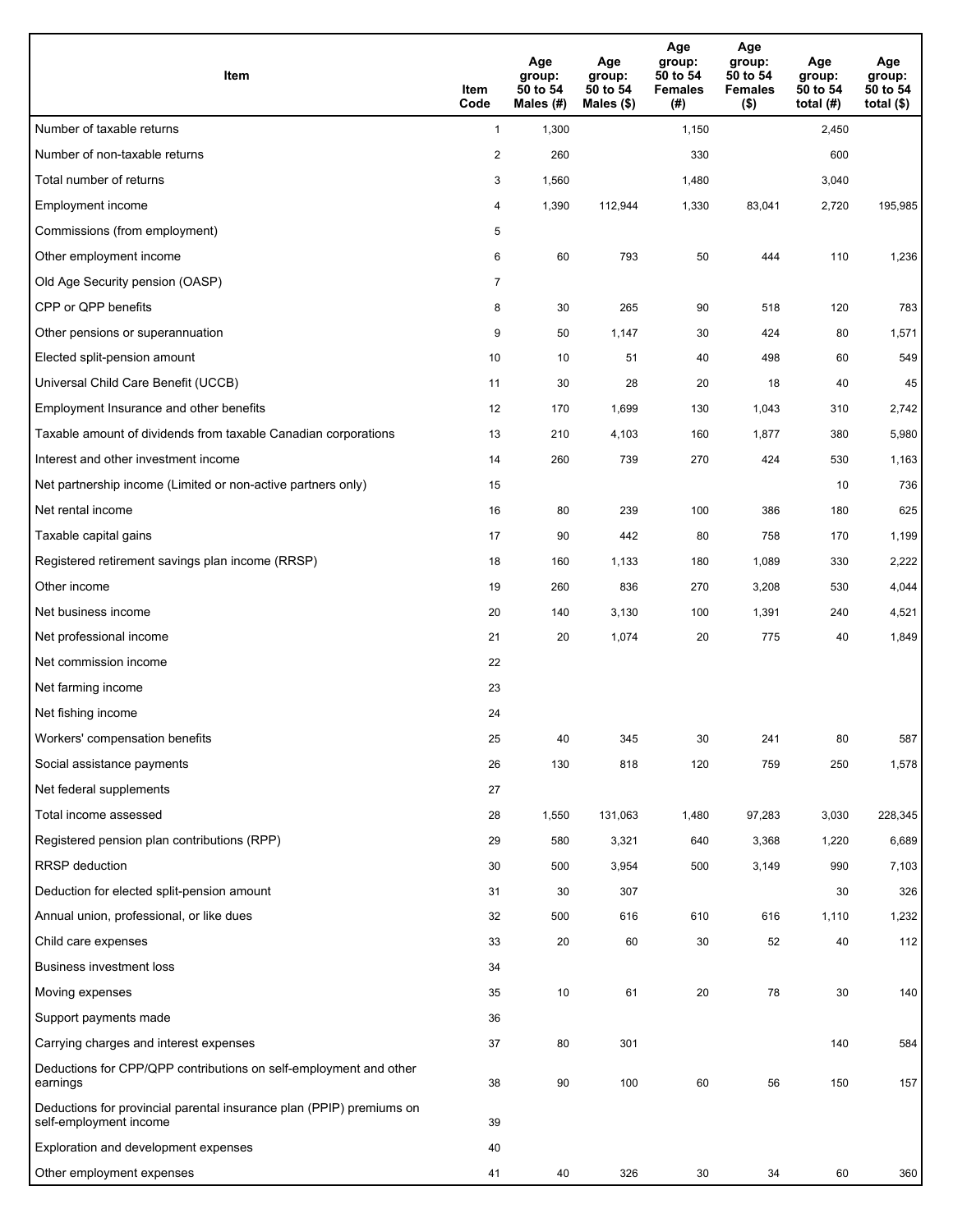| Item                                                              | Item<br>Code | Age<br>group:<br>50 to 54<br>Males (#) | Age<br>group:<br>50 to 54<br>Males (\$) | Age<br>group:<br>50 to 54<br><b>Females</b><br>(#) | Age<br>group:<br>50 to 54<br><b>Females</b><br>$($ \$) | Age<br>group:<br>50 to 54<br>total $(H)$ | Age<br>group:<br>50 to 54<br>total $($)$ |
|-------------------------------------------------------------------|--------------|----------------------------------------|-----------------------------------------|----------------------------------------------------|--------------------------------------------------------|------------------------------------------|------------------------------------------|
| Clergy residence deduction                                        | 42           |                                        |                                         |                                                    |                                                        |                                          |                                          |
| Other deductions                                                  | 43           | 50                                     | 43                                      | 40                                                 | 35                                                     | 90                                       | 78                                       |
| Total deductions before adjustments                               | 44           | 1,010                                  | 9,247                                   | 1,010                                              | 7,731                                                  | 2,020                                    | 16,978                                   |
| Social benefits repayment                                         | 45           | 30                                     | 52                                      | 10                                                 | 15                                                     | 40                                       | 66                                       |
| Net income after adjustments                                      | 46           | 1,550                                  | 121,772                                 | 1,470                                              | 89,557                                                 | 3,020                                    | 211,329                                  |
| Canadian Forces personnel and police deduction                    | 47           |                                        |                                         |                                                    |                                                        |                                          |                                          |
| Security options deductions                                       | 48           |                                        |                                         |                                                    |                                                        |                                          |                                          |
| Other payments deductions                                         | 49           | 170                                    | 1,164                                   | 150                                                | 1,001                                                  | 320                                      | 2,165                                    |
| Non-capital losses of other years                                 | 50           |                                        |                                         |                                                    |                                                        |                                          |                                          |
| Net capital losses of other years                                 | 51           | 20                                     | 44                                      | 20                                                 | 49                                                     | 40                                       | 93                                       |
| Capital gains deduction                                           | 52           |                                        |                                         |                                                    |                                                        |                                          |                                          |
| Northern residents deductions                                     | 53           | 1,160                                  | 7,209                                   | 990                                                | 5,589                                                  | 2,150                                    | 12,798                                   |
| Additional deductions                                             | 54           |                                        |                                         |                                                    |                                                        |                                          |                                          |
| Farming/fishing losses of prior years                             | 55           |                                        |                                         |                                                    |                                                        |                                          |                                          |
| Total deductions from net income                                  | 56           | 1,270                                  | 8,480                                   | 1,080                                              | 7,117                                                  | 2,350                                    | 15,596                                   |
| Taxable income assessed                                           | 57           | 1,520                                  | 113,306                                 | 1,430                                              | 82,453                                                 | 2,940                                    | 195,759                                  |
| Basic personal amount                                             | 58           | 1,560                                  | 16,827                                  | 1,480                                              | 16,011                                                 | 3,040                                    | 32,838                                   |
| Age amount                                                        | 59           |                                        |                                         |                                                    |                                                        |                                          |                                          |
| Spouse or common-law partner amount                               | 60           | 160                                    | 1,313                                   | 50                                                 | 390                                                    | 220                                      | 1,703                                    |
| Amount for eligible dependant                                     | 61           | 30                                     | 274                                     | 100                                                | 1,057                                                  | 130                                      | 1,330                                    |
| Amount for children 17 and under                                  | 62           | 310                                    | 1,118                                   | 180                                                | 542                                                    | 490                                      | 1,660                                    |
| Amount for infirm dependants age 18 or older                      | 63           |                                        |                                         |                                                    |                                                        |                                          |                                          |
| CPP or QPP contributions through employment                       | 64           | 1,290                                  | 2,483                                   | 1,200                                              | 2,240                                                  | 2,490                                    | 4,724                                    |
| CPP or QPP contributions on self-employment and other<br>earnings | 65           | 90                                     | 100                                     | 60                                                 | 56                                                     | 150                                      | 157                                      |
| Employment Insurance premiums                                     | 66           | 1,240                                  | 871                                     | 1,170                                              | 811                                                    | 2,420                                    | 1,683                                    |
| PPIP premiums paid                                                | 67           |                                        |                                         |                                                    |                                                        |                                          |                                          |
| PPIP premiums payable on employment income                        | 68           |                                        |                                         |                                                    |                                                        |                                          |                                          |
| PPIP premiums payable on self-employment income                   | 69           |                                        |                                         |                                                    |                                                        |                                          |                                          |
| Volunteer firefighters' amount                                    | 70           |                                        |                                         |                                                    |                                                        |                                          |                                          |
| Canada employment amount                                          | 71           | 1,370                                  | 1,483                                   | 1,260                                              | 1,360                                                  | 2,630                                    | 2,843                                    |
| Public transit amount                                             | 72           | 10                                     | 5                                       | 10                                                 | $\overline{4}$                                         | 30                                       | 8                                        |
| Children's fitness amount                                         | 73           | 90                                     | 53                                      | 50                                                 | 26                                                     | 150                                      | 78                                       |
| Children's arts amount                                            | 74           | 30                                     | 16                                      | 10                                                 | 6                                                      | 40                                       | 22                                       |
| Home buyers' amount                                               | 75           |                                        |                                         |                                                    |                                                        |                                          |                                          |
| Pension income amount                                             | 76           | 60                                     | 110                                     | 70                                                 | 136                                                    | 130                                      | 246                                      |
| Caregiver amount                                                  | 77           | 10                                     | 61                                      |                                                    |                                                        | 20                                       | 99                                       |
| Disability amount                                                 | 78           |                                        |                                         | 10                                                 | 106                                                    | 20                                       | 170                                      |
| Disability amount transferred from a dependant                    | 79           | 20                                     | 150                                     | 20                                                 | 209                                                    | 40                                       | 360                                      |
| Interest paid on student loans                                    | 80           |                                        |                                         | 10                                                 | 9                                                      | 20                                       | 12                                       |
| Tuition, education, and textbook amounts                          | 81           | 40                                     | 133                                     | 70                                                 | 234                                                    | 110                                      | 367                                      |
| Tuition, education, and textbook amounts transferred from a child | 82           | 50                                     | 244                                     | 50                                                 | 235                                                    | 100                                      | 479                                      |
| Amounts transferred from spouse or common-law partner             | 83           | 20                                     | 73                                      | 20                                                 | 85                                                     |                                          |                                          |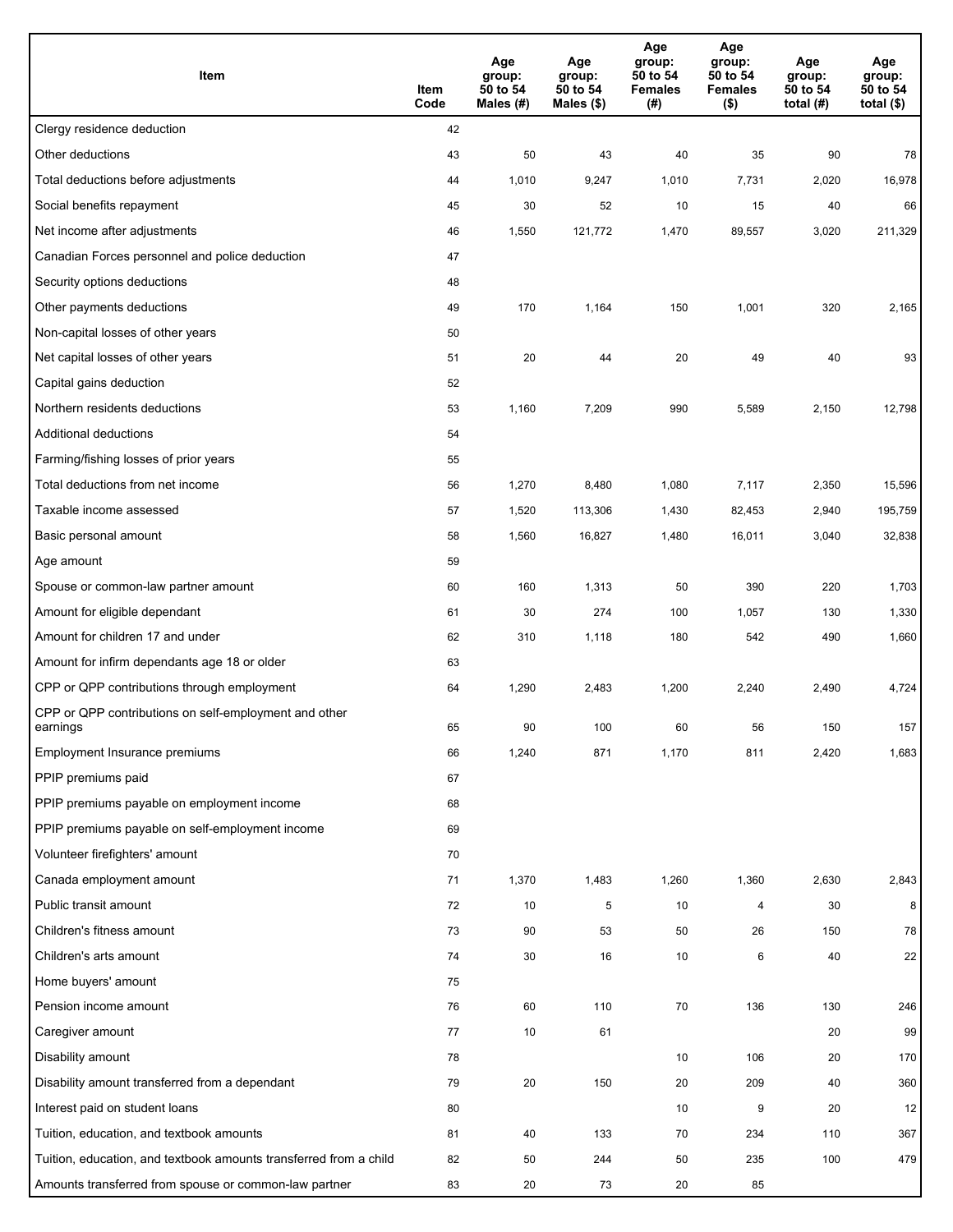| Item                                                | <b>Item</b><br>Code | Age<br>group:<br>50 to 54<br>Males (#) | Age<br>group:<br>50 to 54<br>Males $(\$)$ | Age<br>group:<br>50 to 54<br><b>Females</b><br>(#) | Age<br>group:<br>50 to 54<br><b>Females</b><br>$($ \$) | Age<br>group:<br>50 to 54<br>total $(H)$ | Age<br>group:<br>50 to 54<br>total $($)$ |
|-----------------------------------------------------|---------------------|----------------------------------------|-------------------------------------------|----------------------------------------------------|--------------------------------------------------------|------------------------------------------|------------------------------------------|
| Medical expenses                                    | 84                  | 60                                     | 94                                        | 60                                                 | 111                                                    | 120                                      | 205                                      |
| Total tax credits on personal amounts               | 85                  | 1,560                                  | 3,830                                     | 1,480                                              | 3,551                                                  | 3,040                                    | 7,382                                    |
| Allowable charitable donations and government gifts | 86                  | 320                                    | 691                                       | 320                                                | 395                                                    | 650                                      | 1,085                                    |
| Eligible cultural and ecological gifts              | 87                  |                                        |                                           |                                                    |                                                        |                                          |                                          |
| Total tax credit on donations and gifts             | 88                  | 320                                    | 193                                       | 320                                                | 108                                                    | 640                                      | 301                                      |
| Total federal non-refundable tax credits            | 89                  | 1,560                                  | 4,024                                     | 1,480                                              | 3,659                                                  | 3,040                                    | 7,683                                    |
| Federal dividend tax credit                         | 90                  | 200                                    | 556                                       | 160                                                | 222                                                    | 360                                      | 778                                      |
| Overseas employment tax credit                      | 91                  |                                        |                                           |                                                    |                                                        |                                          |                                          |
| Minimum tax carryover                               | 92                  |                                        |                                           |                                                    |                                                        |                                          |                                          |
| Basic federal tax                                   | 93                  | 1,270                                  | 18,400                                    | 1,140                                              | 12,160                                                 | 2,410                                    | 30,559                                   |
| Federal Foreign Tax Credit                          | 94                  | 50                                     | 3                                         | 50                                                 | 3                                                      | 90                                       | 6                                        |
| Federal Political contribution tax credit           | 95                  | 30                                     | 8                                         | 10                                                 | 2                                                      | 40                                       | 10                                       |
| <b>Investment Tax Credit</b>                        | 96                  |                                        |                                           |                                                    |                                                        |                                          |                                          |
| Labour-sponsored funds tax credit                   | 97                  |                                        |                                           |                                                    |                                                        |                                          |                                          |
| Alternative minimum tax payable                     | 98                  |                                        |                                           |                                                    |                                                        |                                          |                                          |
| Net federal tax                                     | 99                  | 1,270                                  | 18,387                                    | 1,140                                              | 12,151                                                 | 2,410                                    | 30,538                                   |
| CPP contributions on self-employment                | 100                 | 90                                     | 201                                       | 60                                                 | 113                                                    | 150                                      | 314                                      |
| Social Benefits repayment                           | 101                 | 30                                     | 52                                        | 10                                                 | 15                                                     | 40                                       | 66                                       |
| Net Provincial Tax                                  | 102                 | 1,250                                  | 7,974                                     | 1,130                                              | 5,120                                                  | 2,380                                    | 13,094                                   |
| Total tax payable                                   | 103                 | 1,300                                  | 26,613                                    | 1,150                                              | 17,399                                                 | 2,450                                    | 44,012                                   |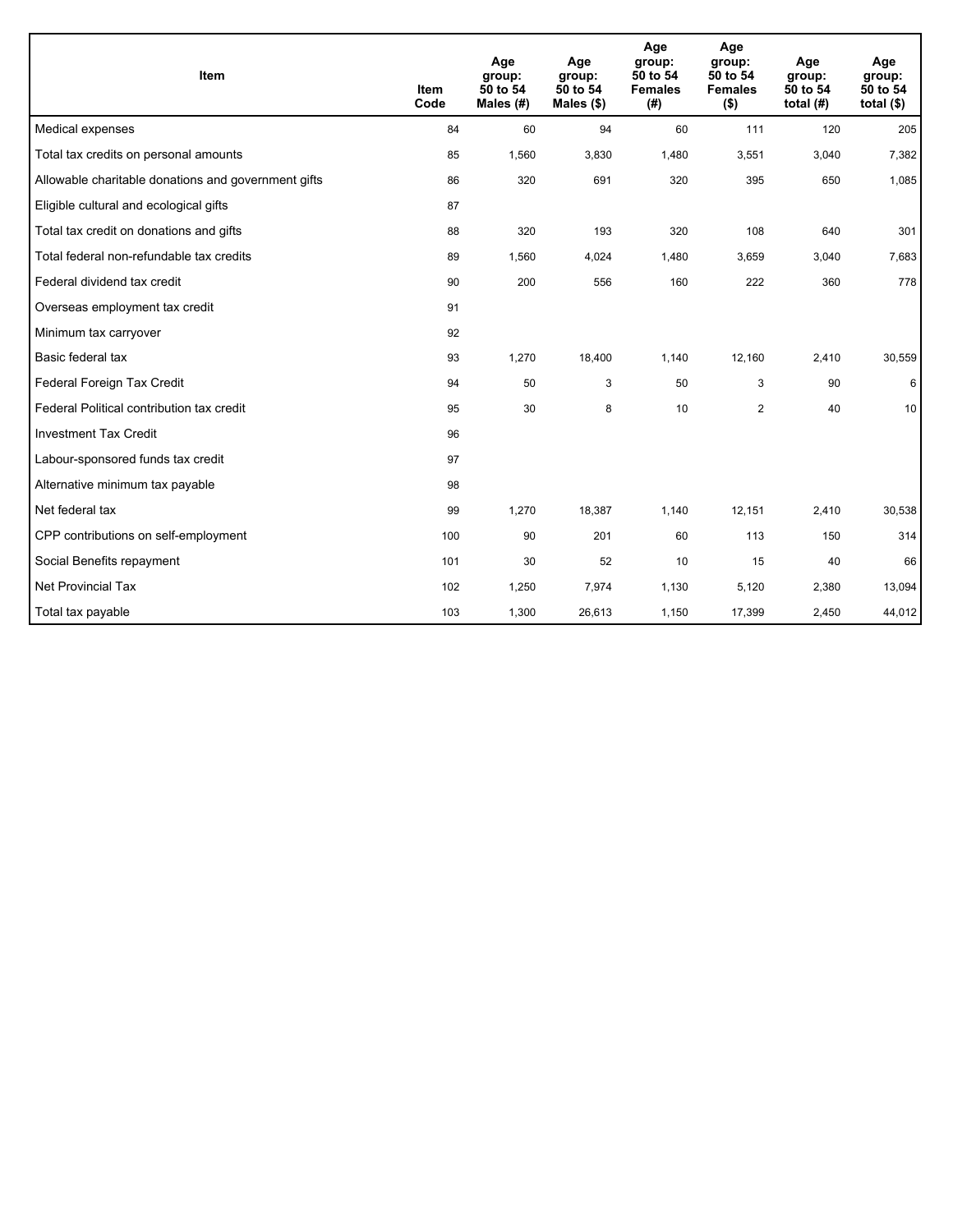| <b>Item</b>                                                                                    | Item<br>Code   | Age<br>group:<br>55 to 59<br>Males (#) | Age<br>group:<br>55 to 59<br>Males (\$) | Age<br>group:<br>55 to 59<br><b>Females</b><br>(#) | Age<br>group:<br>55 to 59<br><b>Females</b><br>$($ \$) | Age<br>group:<br>55 to 59<br>total $(#)$ | Age<br>group:<br>55 to 59<br>total $($)$ |
|------------------------------------------------------------------------------------------------|----------------|----------------------------------------|-----------------------------------------|----------------------------------------------------|--------------------------------------------------------|------------------------------------------|------------------------------------------|
| Number of taxable returns                                                                      | $\mathbf{1}$   | 1,030                                  |                                         | 920                                                |                                                        | 1,950                                    |                                          |
| Number of non-taxable returns                                                                  | $\overline{2}$ | 230                                    |                                         | 230                                                |                                                        | 460                                      |                                          |
| Total number of returns                                                                        | 3              | 1,250                                  |                                         | 1,160                                              |                                                        | 2,410                                    |                                          |
| Employment income                                                                              | 4              | 1,060                                  | 91,343                                  | 990                                                | 66,073                                                 | 2,050                                    | 157,780                                  |
| Commissions (from employment)                                                                  | 5              | 20                                     | 710                                     |                                                    |                                                        | 30                                       | 1,453                                    |
| Other employment income                                                                        | 6              | 60                                     | 775                                     | 80                                                 | 788                                                    | 140                                      | 1,563                                    |
| Old Age Security pension (OASP)                                                                | $\overline{7}$ |                                        |                                         |                                                    |                                                        |                                          |                                          |
| CPP or QPP benefits                                                                            | 8              | 50                                     | 446                                     | 100                                                | 712                                                    | 150                                      | 1,158                                    |
| Other pensions or superannuation                                                               | 9              | 110                                    | 4,152                                   | 100                                                | 2,613                                                  | 210                                      | 6,765                                    |
| Elected split-pension amount                                                                   | 10             | 20                                     | 153                                     | 100                                                | 1,207                                                  | 110                                      | 1,360                                    |
| Universal Child Care Benefit (UCCB)                                                            | 11             | 10                                     | 12                                      |                                                    |                                                        | 20                                       | 14                                       |
| Employment Insurance and other benefits                                                        | 12             | 140                                    | 1,371                                   | 70                                                 | 391                                                    | 210                                      | 1,762                                    |
| Taxable amount of dividends from taxable Canadian corporations                                 | 13             | 210                                    | 4,875                                   | 160                                                | 2,309                                                  | 370                                      | 7,184                                    |
| Interest and other investment income                                                           | 14             | 260                                    | 901                                     | 270                                                | 443                                                    | 530                                      | 1,345                                    |
| Net partnership income (Limited or non-active partners only)                                   | 15             |                                        |                                         |                                                    |                                                        |                                          |                                          |
| Net rental income                                                                              | 16             | 90                                     | 332                                     | 80                                                 | 244                                                    | 160                                      | 576                                      |
| Taxable capital gains                                                                          | 17             | 100                                    | 452                                     | 90                                                 | 243                                                    | 190                                      | 694                                      |
| Registered retirement savings plan income (RRSP)                                               | 18             | 140                                    | 1,300                                   | 130                                                | 1,450                                                  | 270                                      | 2,750                                    |
| Other income                                                                                   | 19             | 250                                    | 1,524                                   | 240                                                | 1,139                                                  | 490                                      | 2,663                                    |
| Net business income                                                                            | 20             | 100                                    | 2,139                                   | 80                                                 | 1,365                                                  | 180                                      | 3,504                                    |
| Net professional income                                                                        | 21             | 20                                     | 745                                     |                                                    |                                                        | 20                                       | 820                                      |
| Net commission income                                                                          | 22             |                                        |                                         |                                                    |                                                        |                                          |                                          |
| Net farming income                                                                             | 23             |                                        |                                         |                                                    |                                                        |                                          |                                          |
| Net fishing income                                                                             | 24             |                                        |                                         |                                                    |                                                        |                                          |                                          |
| Workers' compensation benefits                                                                 | 25             | 60                                     | 716                                     | 20                                                 | 285                                                    | 70                                       | 1,001                                    |
| Social assistance payments                                                                     | 26             | 110                                    | 796                                     | 80                                                 | 682                                                    | 190                                      | 1,478                                    |
| Net federal supplements                                                                        | 27             |                                        |                                         |                                                    |                                                        |                                          |                                          |
| Total income assessed                                                                          | 28             | 1,250                                  | 112,813                                 | 1,150                                              | 80,787                                                 | 2,400                                    | 193,964                                  |
| Registered pension plan contributions (RPP)                                                    | 29             | 440                                    | 2,672                                   | 550                                                | 3,000                                                  | 990                                      | 5,678                                    |
| RRSP deduction                                                                                 | 30             | 440                                    | 4,255                                   | 430                                                | 3,052                                                  | 870                                      | 7,306                                    |
| Deduction for elected split-pension amount                                                     | 31             | 60                                     | 953                                     | 30                                                 | 294                                                    | 90                                       | 1,247                                    |
| Annual union, professional, or like dues                                                       | 32             | 390                                    | 480                                     | 490                                                | 541                                                    | 880                                      | 1,021                                    |
| Child care expenses                                                                            | 33             |                                        |                                         |                                                    |                                                        | 10                                       | 39                                       |
| <b>Business investment loss</b>                                                                | 34             |                                        |                                         |                                                    |                                                        |                                          |                                          |
| Moving expenses                                                                                | 35             |                                        |                                         | 10                                                 | 53                                                     | 20                                       | 75                                       |
| Support payments made                                                                          | 36             | 10                                     | 343                                     |                                                    |                                                        | 10                                       | 343                                      |
| Carrying charges and interest expenses                                                         | 37             |                                        |                                         | 80                                                 | 157                                                    | 190                                      | 1,317                                    |
| Deductions for CPP/QPP contributions on self-employment and other<br>earnings                  | 38             | 60                                     | 67                                      | 50                                                 | 47                                                     | 110                                      | 115                                      |
| Deductions for provincial parental insurance plan (PPIP) premiums on<br>self-employment income | 39             |                                        |                                         |                                                    |                                                        |                                          |                                          |
| Exploration and development expenses                                                           | 40             |                                        |                                         |                                                    |                                                        |                                          |                                          |
| Other employment expenses                                                                      | 41             | 30                                     | 155                                     | 10                                                 | 55                                                     | 40                                       | 209                                      |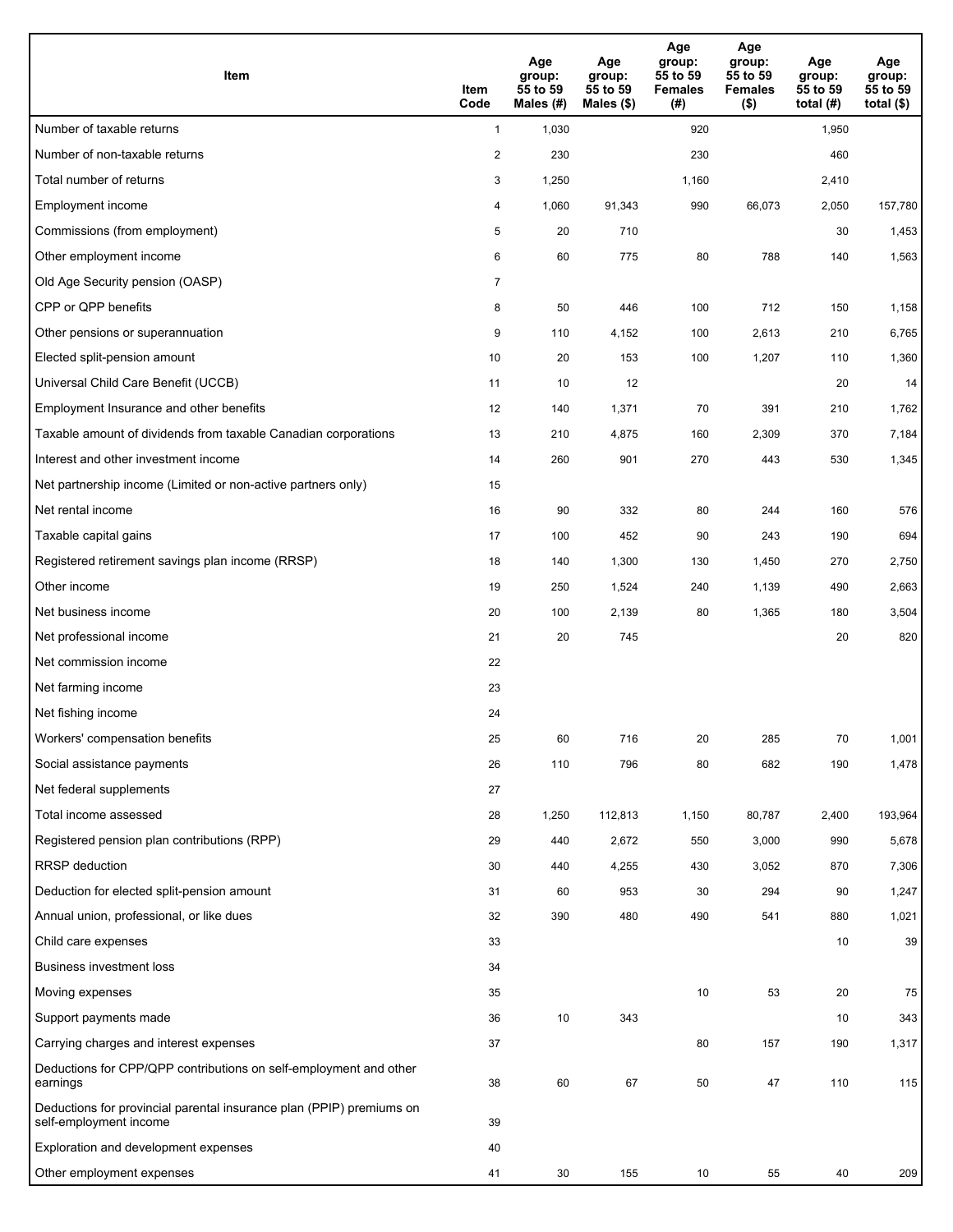| Item                                                              | Item<br>Code | Age<br>group:<br>55 to 59<br>Males (#) | Age<br>group:<br>55 to 59<br>Males (\$) | Age<br>group:<br>55 to 59<br><b>Females</b><br>(#) | Age<br>group:<br>55 to 59<br>Females<br>$($ \$) | Age<br>group:<br>55 to 59<br>total $(#)$ | Age<br>group:<br>55 to 59<br>total $($)$ |
|-------------------------------------------------------------------|--------------|----------------------------------------|-----------------------------------------|----------------------------------------------------|-------------------------------------------------|------------------------------------------|------------------------------------------|
| Clergy residence deduction                                        | 42           |                                        |                                         |                                                    |                                                 |                                          |                                          |
| Other deductions                                                  | 43           | 50                                     | 46                                      | 30                                                 | 55                                              | 80                                       | 101                                      |
| Total deductions before adjustments                               | 44           | 830                                    | 10,260                                  | 830                                                | 7,326                                           | 1,660                                    | 17,592                                   |
| Social benefits repayment                                         | 45           | 30                                     | 40                                      |                                                    |                                                 | 30                                       | 43                                       |
| Net income after adjustments                                      | 46           | 1,240                                  | 102,552                                 | 1,150                                              | 73,466                                          | 2,390                                    | 176,376                                  |
| Canadian Forces personnel and police deduction                    | 47           |                                        |                                         |                                                    |                                                 |                                          |                                          |
| Security options deductions                                       | 48           |                                        |                                         |                                                    |                                                 |                                          |                                          |
| Other payments deductions                                         | 49           | 160                                    | 1,512                                   | 100                                                | 967                                             | 260                                      | 2,479                                    |
| Non-capital losses of other years                                 | 50           |                                        |                                         |                                                    |                                                 |                                          |                                          |
| Net capital losses of other years                                 | 51           | 20                                     | 51                                      | 20                                                 | 21                                              | 40                                       | 72                                       |
| Capital gains deduction                                           | 52           |                                        |                                         |                                                    |                                                 |                                          |                                          |
| Northern residents deductions                                     | 53           | 940                                    | 5,860                                   | 810                                                | 4,727                                           | 1,750                                    | 10,593                                   |
| Additional deductions                                             | 54           |                                        |                                         |                                                    |                                                 |                                          |                                          |
| Farming/fishing losses of prior years                             | 55           |                                        |                                         |                                                    |                                                 |                                          |                                          |
| Total deductions from net income                                  | 56           | 1,030                                  | 7,589                                   | 890                                                | 5,730                                           | 1,920                                    | 13,326                                   |
| Taxable income assessed                                           | 57           | 1,180                                  | 94,984                                  | 1,110                                              | 67,742                                          | 2,300                                    | 163,079                                  |
| Basic personal amount                                             | 58           | 1,250                                  | 13,535                                  | 1,160                                              | 12,492                                          | 2,410                                    | 26,038                                   |
| Age amount                                                        | 59           |                                        |                                         |                                                    |                                                 |                                          |                                          |
| Spouse or common-law partner amount                               | 60           | 130                                    | 1,080                                   | 50                                                 | 329                                             | 170                                      | 1,409                                    |
| Amount for eligible dependant                                     | 61           | 20                                     | 216                                     | 30                                                 | 328                                             | 50                                       | 544                                      |
| Amount for children 17 and under                                  | 62           | 120                                    | 390                                     | 50                                                 | 145                                             | 170                                      | 535                                      |
| Amount for infirm dependants age 18 or older                      | 63           |                                        |                                         |                                                    |                                                 |                                          |                                          |
| CPP or QPP contributions through employment                       | 64           | 990                                    | 1,957                                   | 900                                                | 1,751                                           | 1,890                                    | 3,708                                    |
| CPP or QPP contributions on self-employment and other<br>earnings | 65           | 60                                     | 67                                      | 50                                                 | 47                                              | 110                                      | 115                                      |
| Employment Insurance premiums                                     | 66           | 920                                    | 668                                     | 870                                                | 627                                             | 1,790                                    | 1,295                                    |
| PPIP premiums paid                                                | 67           |                                        |                                         |                                                    |                                                 |                                          |                                          |
| PPIP premiums payable on employment income                        | 68           |                                        |                                         |                                                    |                                                 |                                          |                                          |
| PPIP premiums payable on self-employment income                   | 69           |                                        |                                         |                                                    |                                                 |                                          |                                          |
| Volunteer firefighters' amount                                    | 70           |                                        |                                         |                                                    |                                                 |                                          |                                          |
| Canada employment amount                                          | 71           | 1,040                                  | 1,130                                   | 960                                                | 1,033                                           | 2,000                                    | 2,163                                    |
| Public transit amount                                             | 72           | 10                                     | 4                                       | 10                                                 | 6                                               | 20                                       | 10                                       |
| Children's fitness amount                                         | 73           | 40                                     | 18                                      |                                                    |                                                 | 50                                       | 22                                       |
| Children's arts amount                                            | 74           | 10                                     | 8                                       |                                                    |                                                 | 10                                       | 8                                        |
| Home buyers' amount                                               | 75           |                                        |                                         |                                                    |                                                 |                                          |                                          |
| Pension income amount                                             | 76           | 130                                    | 246                                     | 180                                                | 342                                             | 310                                      | 588                                      |
| Caregiver amount                                                  | 77           |                                        |                                         |                                                    |                                                 |                                          |                                          |
| Disability amount                                                 | 78           | 20                                     | 166                                     | 30                                                 | 196                                             | 50                                       | 362                                      |
| Disability amount transferred from a dependant                    | 79           |                                        |                                         |                                                    |                                                 | 20                                       | 139                                      |
| Interest paid on student loans                                    | 80           |                                        |                                         |                                                    |                                                 | 10                                       | 6                                        |
| Tuition, education, and textbook amounts                          | 81           | 10                                     | 32                                      | 50                                                 | 136                                             | 60                                       | 168                                      |
| Tuition, education, and textbook amounts transferred from a child | 82           | 50                                     | 241                                     | 20                                                 | 83                                              | 60                                       | 324                                      |
| Amounts transferred from spouse or common-law partner             | 83           | 20                                     | 91                                      | 30                                                 | 174                                             | 50                                       | 265                                      |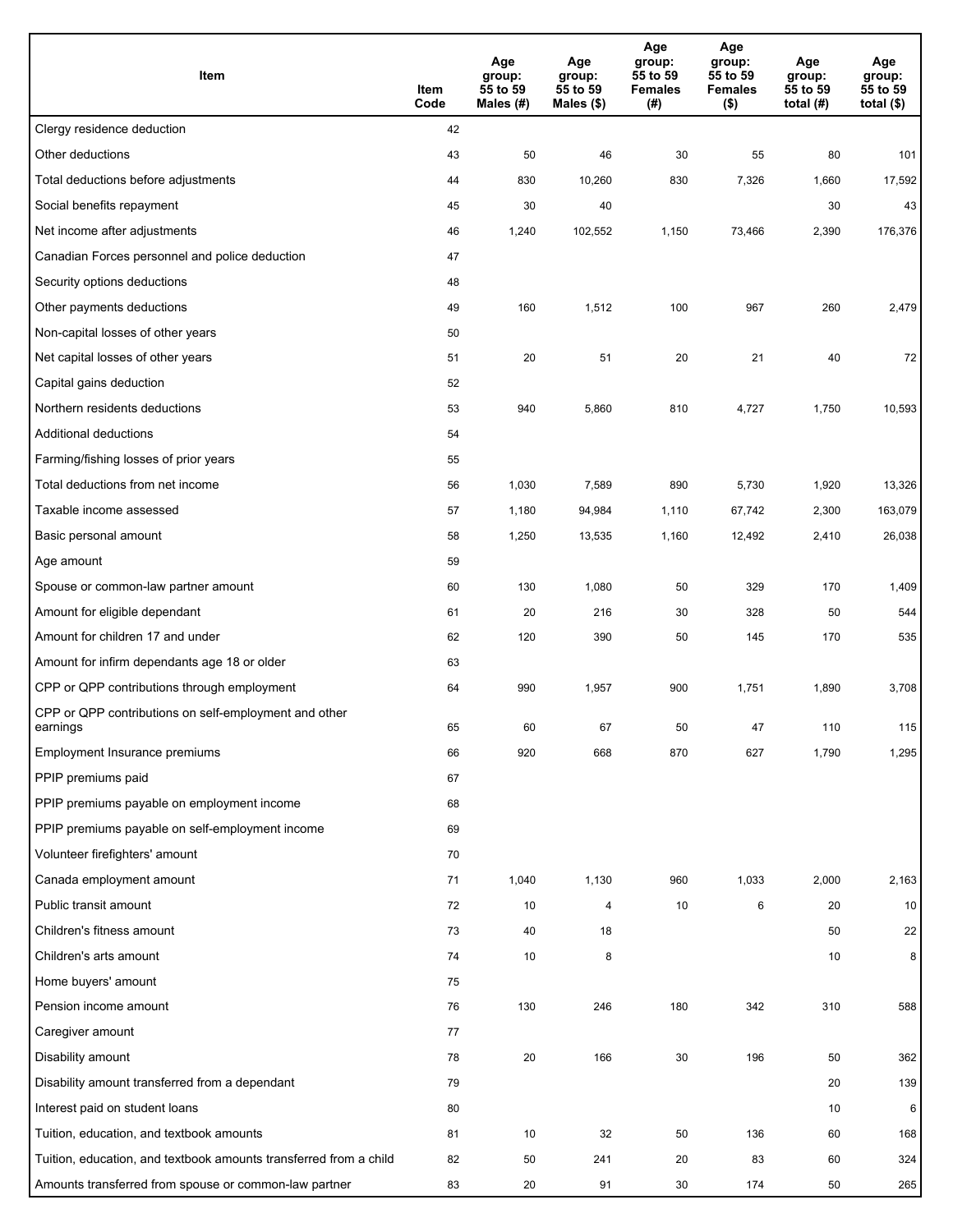| Item                                                | <b>Item</b><br>Code | Age<br>group:<br>55 to 59<br>Males (#) | Age<br>group:<br>55 to 59<br>Males (\$) | Age<br>group:<br>55 to 59<br><b>Females</b><br>(# ) | Age<br>group:<br>55 to 59<br><b>Females</b><br>$($ \$) | Age<br>group:<br>55 to 59<br>total $(H)$ | Age<br>group:<br>55 to 59<br>total $($)$ |
|-----------------------------------------------------|---------------------|----------------------------------------|-----------------------------------------|-----------------------------------------------------|--------------------------------------------------------|------------------------------------------|------------------------------------------|
| Medical expenses                                    | 84                  | 40                                     | 158                                     | 50                                                  | 127                                                    | 90                                       | 285                                      |
| Total tax credits on personal amounts               | 85                  | 1,250                                  | 3,019                                   | 1,160                                               | 2,693                                                  | 2,410                                    | 5,713                                    |
| Allowable charitable donations and government gifts | 86                  | 280                                    | 448                                     | 300                                                 | 585                                                    | 580                                      | 1,033                                    |
| Eligible cultural and ecological gifts              | 87                  |                                        |                                         |                                                     |                                                        |                                          |                                          |
| Total tax credit on donations and gifts             | 88                  | 280                                    | 124                                     | 300                                                 | 163                                                    | 580                                      | 287                                      |
| Total federal non-refundable tax credits            | 89                  | 1,250                                  | 3,143                                   | 1,160                                               | 2,855                                                  | 2,410                                    | 6,000                                    |
| Federal dividend tax credit                         | 90                  | 200                                    | 665                                     | 160                                                 | 320                                                    | 360                                      | 985                                      |
| Overseas employment tax credit                      | 91                  |                                        |                                         |                                                     |                                                        |                                          |                                          |
| Minimum tax carryover                               | 92                  |                                        |                                         |                                                     |                                                        |                                          |                                          |
| Basic federal tax                                   | 93                  | 1,010                                  | 15,727                                  | 920                                                 | 9,906                                                  | 1,930                                    | 25,723                                   |
| Federal Foreign Tax Credit                          | 94                  |                                        |                                         | 50                                                  | 8                                                      |                                          |                                          |
| Federal Political contribution tax credit           | 95                  | 30                                     | $\overline{7}$                          | 10                                                  | 3                                                      | 40                                       | 9                                        |
| <b>Investment Tax Credit</b>                        | 96                  |                                        |                                         |                                                     |                                                        |                                          |                                          |
| Labour-sponsored funds tax credit                   | 97                  |                                        |                                         |                                                     |                                                        |                                          |                                          |
| Alternative minimum tax payable                     | 98                  |                                        |                                         |                                                     |                                                        |                                          |                                          |
| Net federal tax                                     | 99                  | 1,010                                  | 15,662                                  | 920                                                 | 9,894                                                  | 1,930                                    | 25,646                                   |
| CPP contributions on self-employment                | 100                 | 60                                     | 134                                     | 50                                                  | 95                                                     | 110                                      | 229                                      |
| Social Benefits repayment                           | 101                 | 30                                     | 40                                      |                                                     |                                                        | 30                                       | 43                                       |
| <b>Net Provincial Tax</b>                           | 102                 | 990                                    | 6,759                                   | 900                                                 | 4,130                                                  | 1,890                                    | 10,932                                   |
| Total tax payable                                   | 103                 | 1,030                                  | 22,596                                  | 920                                                 | 14,122                                                 | 1,950                                    | 36,850                                   |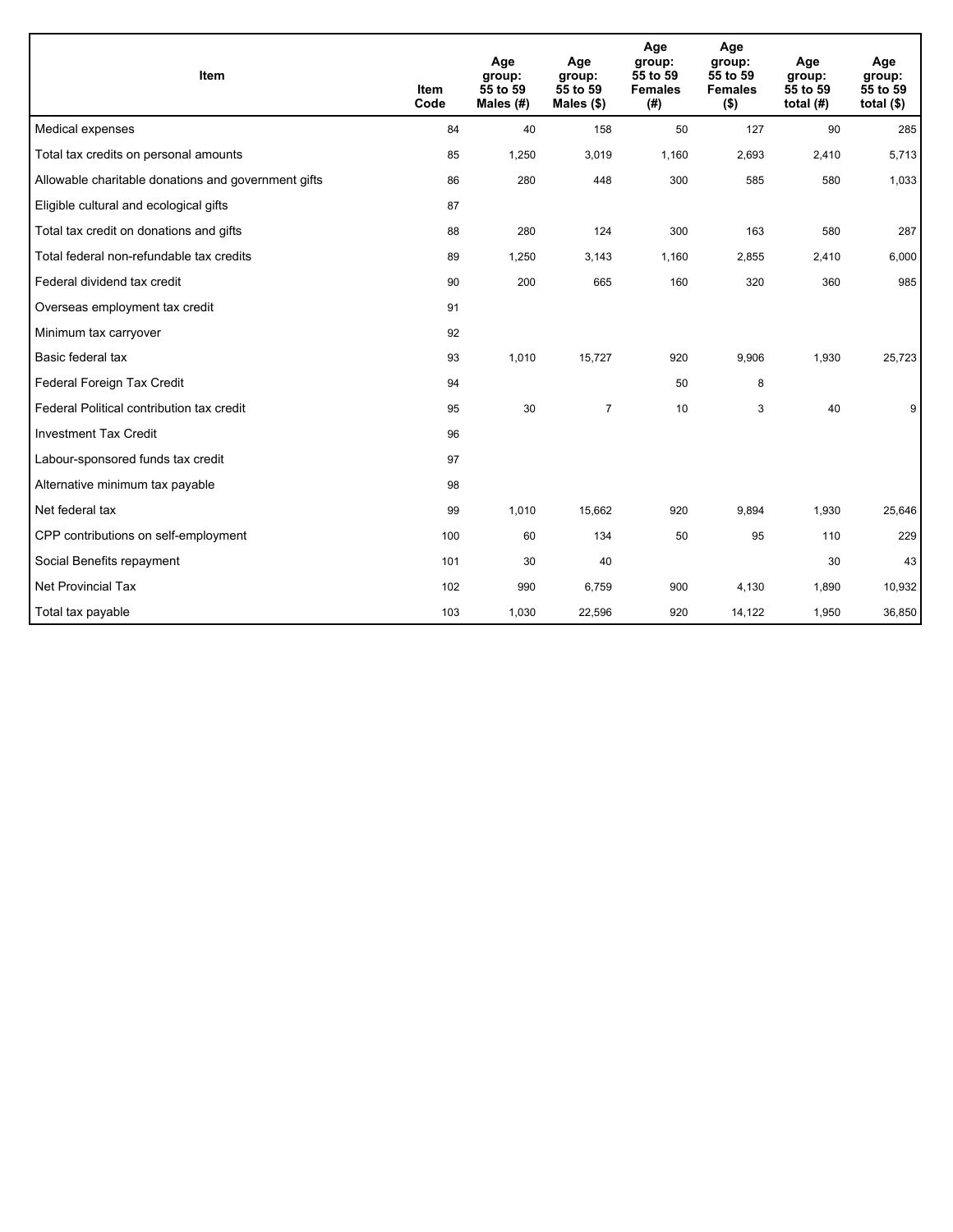| <b>Item</b>                                                                                    | Item<br>Code            | Age<br>group:<br>60 to 64<br>Males (#) | Age<br>group:<br>60 to 64<br>Males $(\$)$ | Age<br>group:<br>60 to 64<br><b>Females</b><br>(#) | Age<br>group:<br>60 to 64<br><b>Females</b><br>$($ \$) | Age<br>group:<br>60 to 64<br>total $(H)$ | Age<br>group:<br>60 to 64<br>total $($)$ |
|------------------------------------------------------------------------------------------------|-------------------------|----------------------------------------|-------------------------------------------|----------------------------------------------------|--------------------------------------------------------|------------------------------------------|------------------------------------------|
| Number of taxable returns                                                                      | $\mathbf{1}$            | 720                                    |                                           | 590                                                |                                                        | 1,310                                    |                                          |
| Number of non-taxable returns                                                                  | $\overline{\mathbf{c}}$ | 220                                    |                                           | 190                                                |                                                        | 410                                      |                                          |
| Total number of returns                                                                        | 3                       | 950                                    |                                           | 780                                                |                                                        | 1,730                                    |                                          |
| Employment income                                                                              | 4                       | 700                                    | 48,255                                    | 560                                                | 30,902                                                 | 1,260                                    | 79,158                                   |
| Commissions (from employment)                                                                  | 5                       |                                        |                                           |                                                    |                                                        | 10                                       | 502                                      |
| Other employment income                                                                        | 6                       | 60                                     | 991                                       | 40                                                 | 545                                                    | 90                                       | 1,537                                    |
| Old Age Security pension (OASP)                                                                | $\overline{7}$          |                                        |                                           |                                                    |                                                        |                                          |                                          |
| CPP or QPP benefits                                                                            | 8                       | 450                                    | 2,469                                     | 390                                                | 2,247                                                  | 840                                      | 4,716                                    |
| Other pensions or superannuation                                                               | 9                       | 170                                    | 5,836                                     | 170                                                | 4,907                                                  | 340                                      | 10,743                                   |
| Elected split-pension amount                                                                   | 10                      | 30                                     | 296                                       | 70                                                 | 1,009                                                  | 100                                      | 1,305                                    |
| Universal Child Care Benefit (UCCB)                                                            | 11                      |                                        |                                           |                                                    |                                                        |                                          |                                          |
| Employment Insurance and other benefits                                                        | 12                      | 90                                     | 827                                       | 40                                                 | 378                                                    | 130                                      | 1,205                                    |
| Taxable amount of dividends from taxable Canadian corporations                                 | 13                      | 150                                    | 3,588                                     | 110                                                | 1,713                                                  | 260                                      | 5,302                                    |
| Interest and other investment income                                                           | 14                      | 230                                    | 409                                       | 210                                                | 429                                                    | 440                                      | 838                                      |
| Net partnership income (Limited or non-active partners only)                                   | 15                      |                                        |                                           |                                                    |                                                        |                                          |                                          |
| Net rental income                                                                              | 16                      | 60                                     | 131                                       | 50                                                 | 276                                                    | 110                                      | 407                                      |
| Taxable capital gains                                                                          | 17                      | 80                                     | 487                                       | 40                                                 | 311                                                    | 120                                      | 798                                      |
| Registered retirement savings plan income (RRSP)                                               | 18                      | 90                                     | 1,343                                     | 100                                                | 832                                                    | 190                                      | 2,175                                    |
| Other income                                                                                   | 19                      | 220                                    | 1,716                                     | 170                                                | 1,144                                                  | 390                                      | 2,860                                    |
| Net business income                                                                            | 20                      | 90                                     | 1,732                                     | 70                                                 | 1,127                                                  | 150                                      | 2,858                                    |
| Net professional income                                                                        | 21                      | 30                                     | 1,725                                     |                                                    |                                                        | 40                                       | 1,831                                    |
| Net commission income                                                                          | 22                      |                                        |                                           |                                                    |                                                        |                                          |                                          |
| Net farming income                                                                             | 23                      |                                        |                                           |                                                    |                                                        | 10                                       | 124                                      |
| Net fishing income                                                                             | 24                      |                                        |                                           |                                                    |                                                        |                                          |                                          |
| Workers' compensation benefits                                                                 | 25                      | 40                                     | 558                                       | 20                                                 | 369                                                    | 70                                       | 927                                      |
| Social assistance payments                                                                     | 26                      | 140                                    | 1,165                                     | 90                                                 | 564                                                    | 230                                      | 1,728                                    |
| Net federal supplements                                                                        | 27                      | 10                                     | 108                                       |                                                    |                                                        |                                          |                                          |
| Total income assessed                                                                          | 28                      | 950                                    | 72,511                                    | 780                                                | 47,518                                                 | 1,720                                    | 120,029                                  |
| Registered pension plan contributions (RPP)                                                    | 29                      | 250                                    | 1,476                                     | 250                                                | 1,235                                                  | 500                                      | 2,712                                    |
| RRSP deduction                                                                                 | 30                      | 270                                    | 2,845                                     | 230                                                | 1,390                                                  | 500                                      | 4,236                                    |
| Deduction for elected split-pension amount                                                     | 31                      | 80                                     | 851                                       | 40                                                 | 333                                                    | 120                                      | 1,184                                    |
| Annual union, professional, or like dues                                                       | 32                      | 240                                    | 283                                       | 270                                                | 266                                                    | 510                                      | 549                                      |
| Child care expenses                                                                            | 33                      |                                        |                                           |                                                    |                                                        |                                          |                                          |
| <b>Business investment loss</b>                                                                | 34                      |                                        |                                           |                                                    |                                                        |                                          |                                          |
| Moving expenses                                                                                | 35                      |                                        |                                           |                                                    |                                                        | 10                                       | 35                                       |
| Support payments made                                                                          | 36                      | 10                                     | 130                                       |                                                    |                                                        | 10                                       | 130                                      |
| Carrying charges and interest expenses                                                         | 37                      | 70                                     | 229                                       | 60                                                 | 132                                                    | 130                                      | 361                                      |
| Deductions for CPP/QPP contributions on self-employment and other<br>earnings                  | 38                      | 70                                     | 85                                        | 50                                                 | 42                                                     | 120                                      | 127                                      |
| Deductions for provincial parental insurance plan (PPIP) premiums on<br>self-employment income | 39                      |                                        |                                           |                                                    |                                                        |                                          |                                          |
| Exploration and development expenses                                                           | 40                      |                                        |                                           |                                                    |                                                        |                                          |                                          |
| Other employment expenses                                                                      | 41                      | 10                                     | 52                                        |                                                    |                                                        | 20                                       | 109                                      |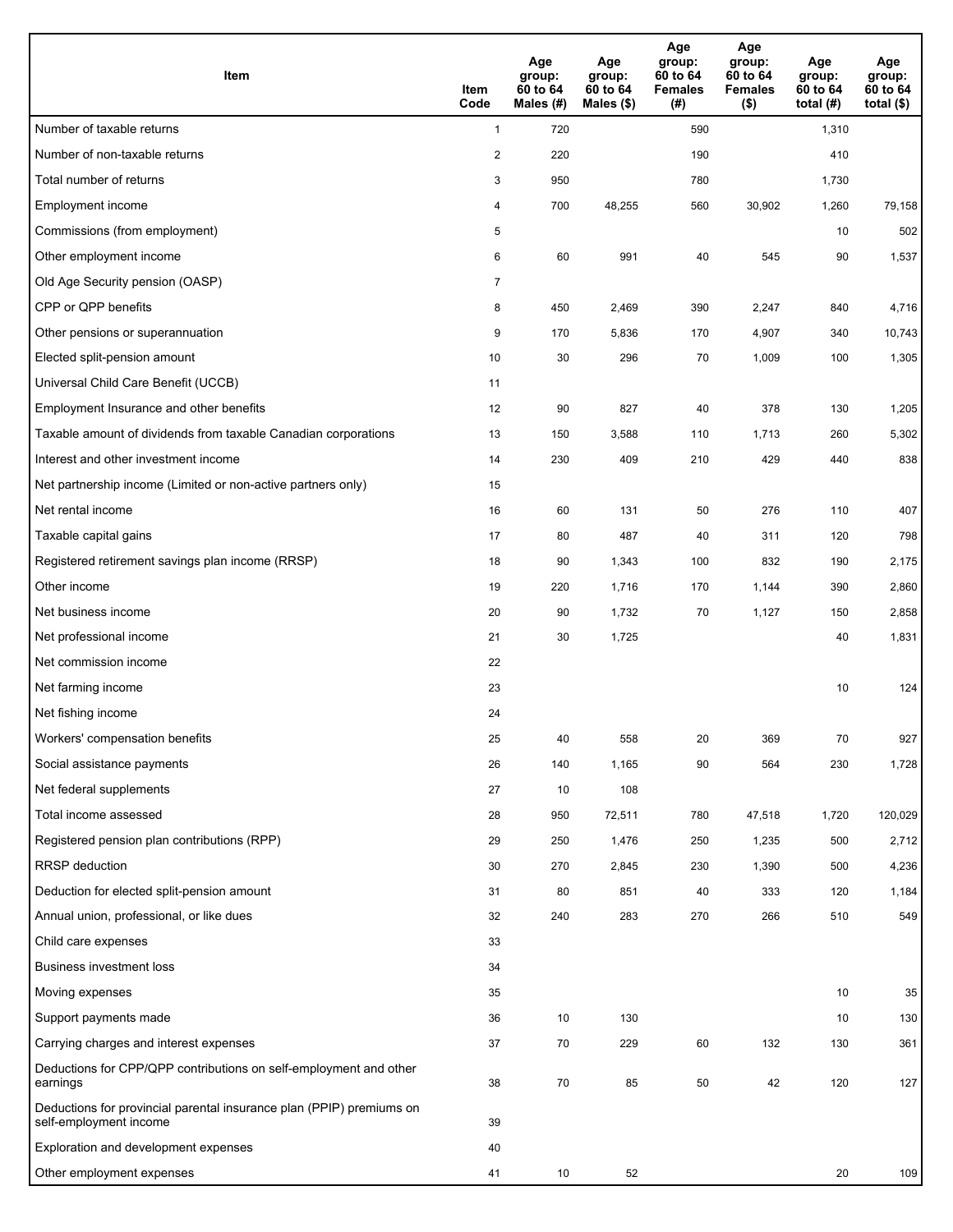| Item                                                              | Item<br>Code | Age<br>group:<br>60 to 64<br>Males (#) | Age<br>group:<br>60 to 64<br>Males (\$) | Age<br>group:<br>60 to 64<br><b>Females</b><br>(#) | Age<br>group:<br>60 to 64<br><b>Females</b><br>$($ \$) | Age<br>group:<br>60 to 64<br>total $(H)$ | Age<br>group:<br>60 to 64<br>total $($)$ |
|-------------------------------------------------------------------|--------------|----------------------------------------|-----------------------------------------|----------------------------------------------------|--------------------------------------------------------|------------------------------------------|------------------------------------------|
| Clergy residence deduction                                        | 42           |                                        |                                         |                                                    |                                                        |                                          |                                          |
| Other deductions                                                  | 43           | 40                                     | 35                                      | 30                                                 | 42                                                     | 70                                       | 77                                       |
| Total deductions before adjustments                               | 44           | 570                                    | 6,041                                   | 470                                                | 3,532                                                  | 1,040                                    | 9,572                                    |
| Social benefits repayment                                         | 45           | 20                                     | 23                                      |                                                    |                                                        | 20                                       | 33                                       |
| Net income after adjustments                                      | 46           | 940                                    | 66,519                                  | 780                                                | 43,981                                                 | 1,720                                    | 110,501                                  |
| Canadian Forces personnel and police deduction                    | 47           |                                        |                                         |                                                    |                                                        |                                          |                                          |
| Security options deductions                                       | 48           |                                        |                                         |                                                    |                                                        |                                          |                                          |
| Other payments deductions                                         | 49           | 180                                    | 1,830                                   | 140                                                | 1,351                                                  | 320                                      | 3,182                                    |
| Non-capital losses of other years                                 | 50           |                                        |                                         |                                                    |                                                        |                                          |                                          |
| Net capital losses of other years                                 | 51           | 20                                     | 40                                      |                                                    |                                                        | 40                                       | 52                                       |
| Capital gains deduction                                           | 52           |                                        |                                         |                                                    |                                                        |                                          |                                          |
| Northern residents deductions                                     | 53           | 670                                    | 3,826                                   | 520                                                | 2,824                                                  | 1,190                                    | 6,651                                    |
| Additional deductions                                             | 54           |                                        |                                         |                                                    |                                                        |                                          |                                          |
| Farming/fishing losses of prior years                             | 55           |                                        |                                         |                                                    |                                                        |                                          |                                          |
| Total deductions from net income                                  | 56           | 780                                    | 5,950                                   | 610                                                | 4,258                                                  | 1,390                                    | 10,208                                   |
| Taxable income assessed                                           | 57           | 910                                    | 60,588                                  | 760                                                | 39,736                                                 | 1,670                                    | 100,324                                  |
| Basic personal amount                                             | 58           | 950                                    | 10,207                                  | 780                                                | 8,463                                                  | 1,730                                    | 18,670                                   |
| Age amount                                                        | 59           |                                        |                                         |                                                    |                                                        |                                          |                                          |
| Spouse or common-law partner amount                               | 60           | 90                                     | 777                                     | 30                                                 | 209                                                    | 130                                      | 986                                      |
| Amount for eligible dependant                                     | 61           | 10                                     | 105                                     | 20                                                 | 143                                                    | 30                                       | 248                                      |
| Amount for children 17 and under                                  | 62           | 40                                     | 118                                     | 20                                                 | 68                                                     | 60                                       | 186                                      |
| Amount for infirm dependants age 18 or older                      | 63           |                                        |                                         |                                                    |                                                        |                                          |                                          |
| CPP or QPP contributions through employment                       | 64           | 630                                    | 1,119                                   | 490                                                | 856                                                    | 1,120                                    | 1,975                                    |
| CPP or QPP contributions on self-employment and other<br>earnings | 65           | 70                                     | 85                                      | 50                                                 | 42                                                     | 120                                      | 127                                      |
| Employment Insurance premiums                                     | 66           | 570                                    | 377                                     | 480                                                | 308                                                    | 1,050                                    | 685                                      |
| PPIP premiums paid                                                | 67           |                                        |                                         |                                                    |                                                        |                                          |                                          |
| PPIP premiums payable on employment income                        | 68           |                                        |                                         |                                                    |                                                        |                                          |                                          |
| PPIP premiums payable on self-employment income                   | 69           |                                        |                                         |                                                    |                                                        |                                          |                                          |
| Volunteer firefighters' amount                                    | 70           |                                        |                                         |                                                    |                                                        |                                          |                                          |
| Canada employment amount                                          | 71           | 710                                    | 752                                     | 550                                                | 587                                                    | 1,260                                    | 1,339                                    |
| Public transit amount                                             | 72           |                                        |                                         |                                                    |                                                        |                                          |                                          |
| Children's fitness amount                                         | 73           |                                        |                                         |                                                    |                                                        |                                          |                                          |
| Children's arts amount                                            | 74           |                                        |                                         |                                                    |                                                        |                                          |                                          |
| Home buyers' amount                                               | 75           |                                        |                                         |                                                    |                                                        |                                          |                                          |
| Pension income amount                                             | 76           | 190                                    | 378                                     | 220                                                | 431                                                    | 410                                      | 809                                      |
| Caregiver amount                                                  | 77           |                                        |                                         |                                                    |                                                        |                                          |                                          |
| Disability amount                                                 | 78           | 20                                     | 158                                     | 20                                                 | 166                                                    | 40                                       | 324                                      |
| Disability amount transferred from a dependant                    | 79           |                                        |                                         |                                                    |                                                        | 10                                       | 110                                      |
| Interest paid on student loans                                    | 80           |                                        |                                         |                                                    |                                                        |                                          |                                          |
| Tuition, education, and textbook amounts                          | 81           |                                        |                                         | 20                                                 | 47                                                     | 30                                       | 84                                       |
| Tuition, education, and textbook amounts transferred from a child | 82           | 30                                     | 126                                     |                                                    |                                                        | 30                                       | 152                                      |
| Amounts transferred from spouse or common-law partner             | 83           | 30                                     | 91                                      | 60                                                 | 342                                                    | 90                                       | 433                                      |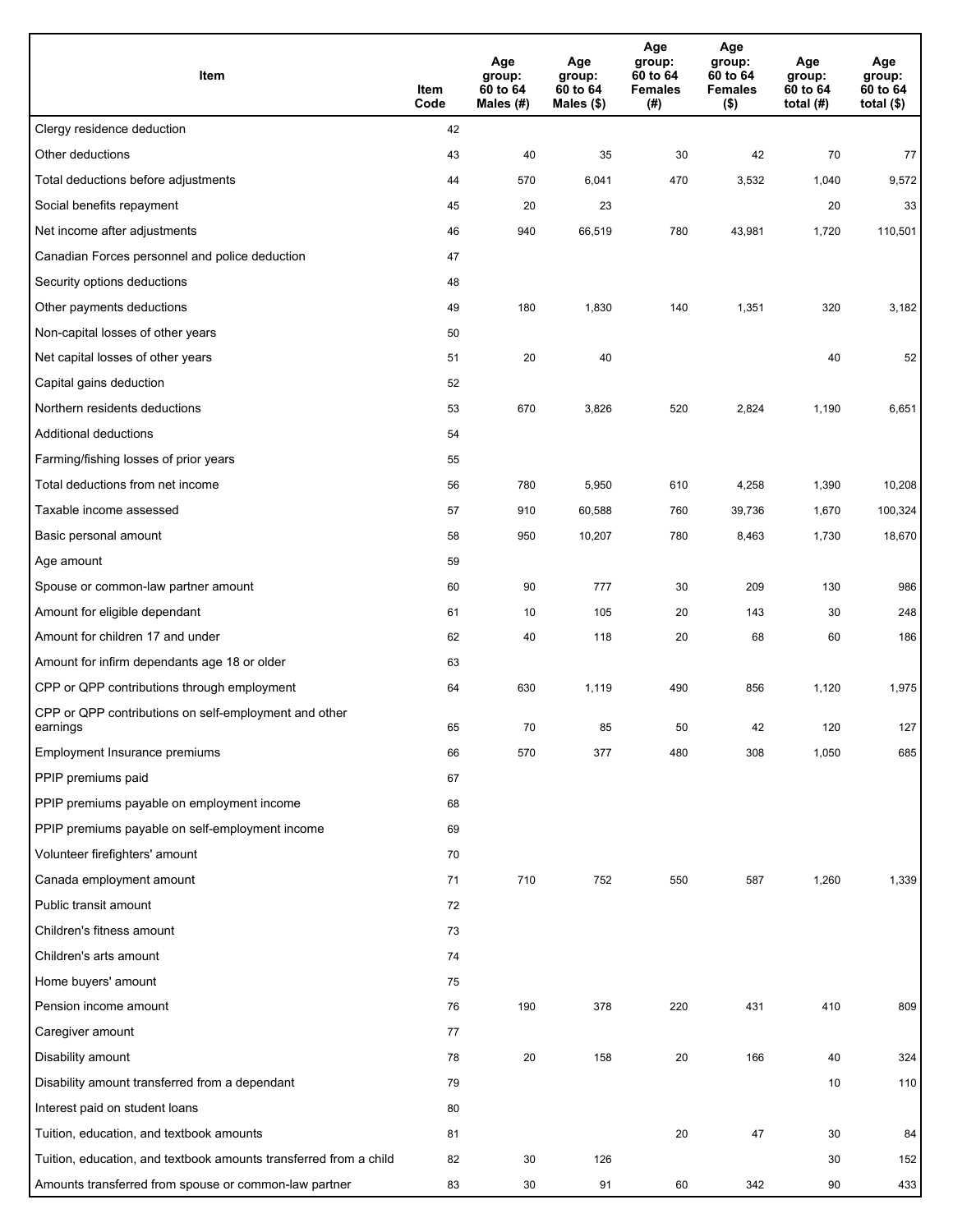| Item                                                | <b>Item</b><br>Code | Age<br>group:<br>60 to 64<br>Males (#) | Age<br>group:<br>60 to 64<br>Males $(\$)$ | Age<br>group:<br>60 to 64<br><b>Females</b><br>(# ) | Age<br>group:<br>60 to 64<br><b>Females</b><br>$($ \$) | Age<br>group:<br>60 to 64<br>total $(H)$ | Age<br>group:<br>60 to 64<br>total $($)$ |
|-----------------------------------------------------|---------------------|----------------------------------------|-------------------------------------------|-----------------------------------------------------|--------------------------------------------------------|------------------------------------------|------------------------------------------|
| Medical expenses                                    | 84                  | 40                                     | 179                                       | 30                                                  | 96                                                     | 70                                       | 275                                      |
| Total tax credits on personal amounts               | 85                  | 950                                    | 2,191                                     | 780                                                 | 1,783                                                  | 1,730                                    | 3,974                                    |
| Allowable charitable donations and government gifts | 86                  | 200                                    | 412                                       | 200                                                 | 289                                                    | 400                                      | 701                                      |
| Eligible cultural and ecological gifts              | 87                  |                                        |                                           |                                                     |                                                        |                                          |                                          |
| Total tax credit on donations and gifts             | 88                  | 200                                    | 115                                       | 200                                                 | 79                                                     | 400                                      | 194                                      |
| Total federal non-refundable tax credits            | 89                  | 950                                    | 2,306                                     | 780                                                 | 1,862                                                  | 1,730                                    | 4,168                                    |
| Federal dividend tax credit                         | 90                  | 150                                    | 478                                       | 110                                                 | 236                                                    | 250                                      | 714                                      |
| Overseas employment tax credit                      | 91                  |                                        |                                           |                                                     |                                                        |                                          |                                          |
| Minimum tax carryover                               | 92                  |                                        |                                           |                                                     |                                                        |                                          |                                          |
| Basic federal tax                                   | 93                  | 710                                    | 9,496                                     | 580                                                 | 5,514                                                  | 1,290                                    | 15,009                                   |
| Federal Foreign Tax Credit                          | 94                  |                                        |                                           | 30                                                  | 6                                                      |                                          |                                          |
| Federal Political contribution tax credit           | 95                  | 30                                     | $\overline{7}$                            | 10                                                  | $\overline{2}$                                         | 40                                       | 9                                        |
| <b>Investment Tax Credit</b>                        | 96                  |                                        |                                           |                                                     |                                                        |                                          |                                          |
| Labour-sponsored funds tax credit                   | 97                  |                                        |                                           |                                                     |                                                        |                                          |                                          |
| Alternative minimum tax payable                     | 98                  |                                        |                                           |                                                     |                                                        |                                          |                                          |
| Net federal tax                                     | 99                  | 710                                    | 9,422                                     | 580                                                 | 5,505                                                  | 1,290                                    | 14,927                                   |
| CPP contributions on self-employment                | 100                 | 70                                     | 170                                       | 50                                                  | 84                                                     | 120                                      | 253                                      |
| Social Benefits repayment                           | 101                 | 20                                     | 23                                        |                                                     |                                                        | 20                                       | 33                                       |
| <b>Net Provincial Tax</b>                           | 102                 | 690                                    | 4,051                                     | 560                                                 | 2,286                                                  | 1,250                                    | 6,336                                    |
| Total tax payable                                   | 103                 | 720                                    | 13,665                                    | 590                                                 | 7,884                                                  | 1,310                                    | 21,550                                   |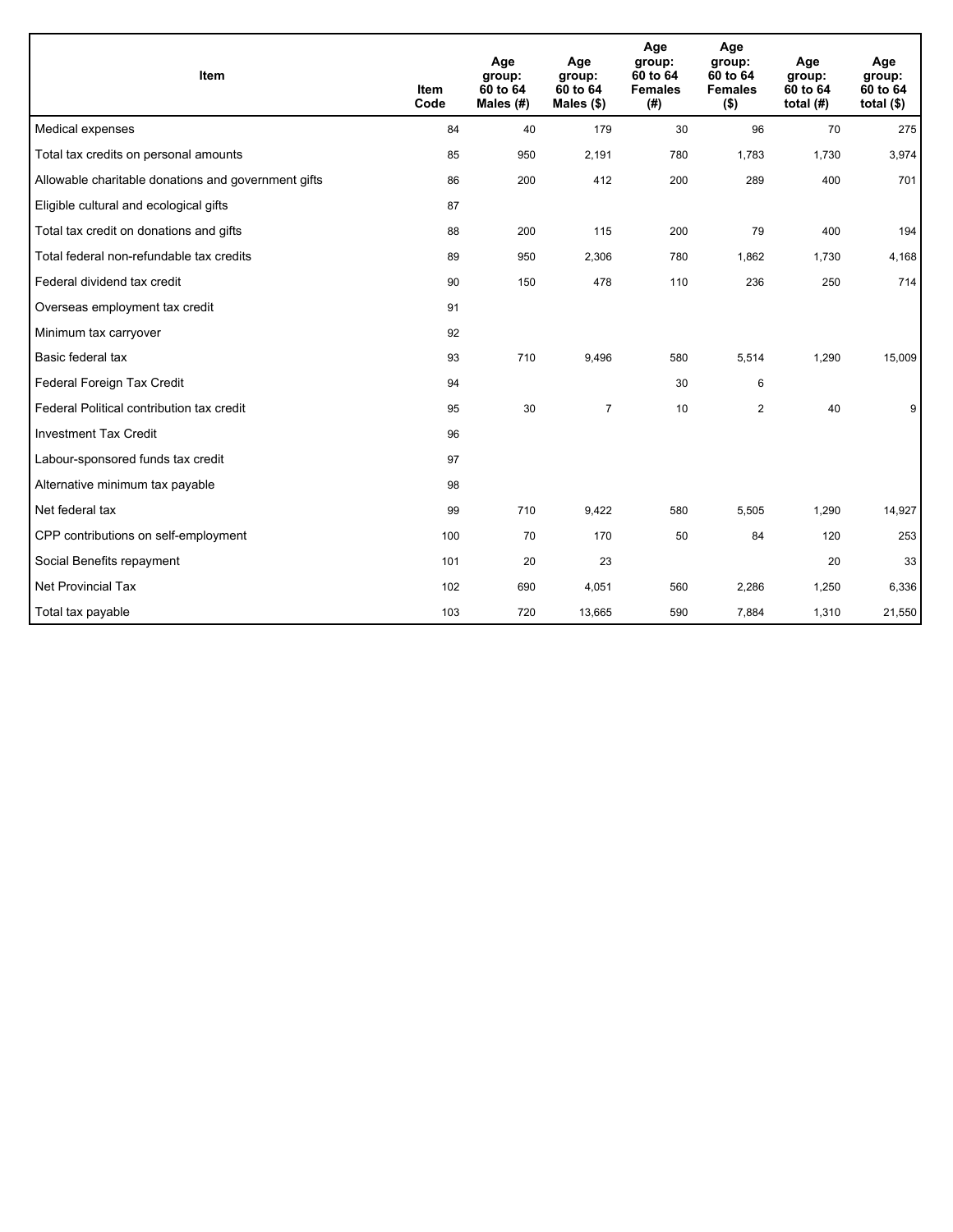| <b>Item</b>                                                                                    | Item<br>Code            | Age<br>group:<br>65 to 69<br>Males (#) | Age<br>group:<br>65 to 69<br>Males (\$) | Age<br>group:<br>65 to 69<br><b>Females</b><br>(#) | Age<br>group:<br>65 to 69<br><b>Females</b><br>$($ \$) | Age<br>group:<br>65 to 69<br>total $(H)$ | Age<br>group:<br>65 to 69<br>total $($)$ |
|------------------------------------------------------------------------------------------------|-------------------------|----------------------------------------|-----------------------------------------|----------------------------------------------------|--------------------------------------------------------|------------------------------------------|------------------------------------------|
| Number of taxable returns                                                                      | $\mathbf{1}$            | 390                                    |                                         | 290                                                |                                                        | 680                                      |                                          |
| Number of non-taxable returns                                                                  | $\overline{\mathbf{c}}$ | 250                                    |                                         | 180                                                |                                                        | 430                                      |                                          |
| Total number of returns                                                                        | 3                       | 640                                    |                                         | 470                                                |                                                        | 1,110                                    |                                          |
| Employment income                                                                              | 4                       | 350                                    | 20,217                                  | 250                                                | 10,600                                                 | 600                                      | 30,818                                   |
| Commissions (from employment)                                                                  | 5                       |                                        |                                         |                                                    |                                                        |                                          |                                          |
| Other employment income                                                                        | 6                       | 30                                     | 65                                      | 10                                                 | 104                                                    | 40                                       | 169                                      |
| Old Age Security pension (OASP)                                                                | $\overline{7}$          | 630                                    | 3,273                                   | 460                                                | 2,429                                                  | 1,100                                    | 5,702                                    |
| CPP or QPP benefits                                                                            | 8                       | 570                                    | 3,893                                   | 410                                                | 2,664                                                  | 980                                      | 6,557                                    |
| Other pensions or superannuation                                                               | 9                       | 230                                    | 6,172                                   | 170                                                | 3,334                                                  | 410                                      | 9,506                                    |
| Elected split-pension amount                                                                   | 10                      | 30                                     | 254                                     | 60                                                 | 691                                                    | 90                                       | 945                                      |
| Universal Child Care Benefit (UCCB)                                                            | 11                      |                                        |                                         |                                                    |                                                        |                                          |                                          |
| Employment Insurance and other benefits                                                        | 12                      | 40                                     | 443                                     | 30                                                 | 273                                                    | 70                                       | 716                                      |
| Taxable amount of dividends from taxable Canadian corporations                                 | 13                      | 110                                    | 2,065                                   | 60                                                 | 501                                                    | 170                                      | 2,565                                    |
| Interest and other investment income                                                           | 14                      | 160                                    | 272                                     | 120                                                | 197                                                    | 280                                      | 468                                      |
| Net partnership income (Limited or non-active partners only)                                   | 15                      |                                        |                                         |                                                    |                                                        |                                          |                                          |
| Net rental income                                                                              | 16                      | 30                                     | 78                                      | 20                                                 | 79                                                     | 50                                       | 158                                      |
| Taxable capital gains                                                                          | 17                      | 40                                     | 436                                     |                                                    |                                                        | 80                                       | 512                                      |
| Registered retirement savings plan income (RRSP)                                               | 18                      | 60                                     | 1,048                                   | 50                                                 | 353                                                    | 120                                      | 1,401                                    |
| Other income                                                                                   | 19                      | 140                                    | 1,043                                   | 80                                                 | 140                                                    | 220                                      | 1,183                                    |
| Net business income                                                                            | 20                      | 70                                     | 1,526                                   | 30                                                 | 270                                                    | 100                                      | 1,795                                    |
| Net professional income                                                                        | 21                      |                                        |                                         |                                                    |                                                        | 10                                       | 710                                      |
| Net commission income                                                                          | 22                      |                                        |                                         |                                                    |                                                        |                                          |                                          |
| Net farming income                                                                             | 23                      |                                        |                                         |                                                    |                                                        |                                          |                                          |
| Net fishing income                                                                             | 24                      |                                        |                                         |                                                    |                                                        |                                          |                                          |
| Workers' compensation benefits                                                                 | 25                      | 30                                     | 187                                     |                                                    |                                                        | 40                                       | 286                                      |
| Social assistance payments                                                                     | 26                      | 140                                    | 521                                     | 100                                                | 308                                                    | 240                                      | 829                                      |
| Net federal supplements                                                                        | 27                      | 160                                    | 874                                     | 120                                                | 553                                                    | 280                                      | 1,428                                    |
| Total income assessed                                                                          | 28                      | 640                                    | 42,991                                  | 470                                                | 22,871                                                 | 1,110                                    | 65,862                                   |
| Registered pension plan contributions (RPP)                                                    | 29                      | 80                                     | 393                                     | 90                                                 | 376                                                    | 160                                      | 770                                      |
| RRSP deduction                                                                                 | 30                      | 100                                    | 850                                     | 80                                                 | 494                                                    | 180                                      | 1,344                                    |
| Deduction for elected split-pension amount                                                     | 31                      | 100                                    | 1,388                                   | 30                                                 | 227                                                    | 130                                      | 1,615                                    |
| Annual union, professional, or like dues                                                       | 32                      | 100                                    | 99                                      | 100                                                | 86                                                     | 210                                      | 185                                      |
| Child care expenses                                                                            | 33                      |                                        |                                         |                                                    |                                                        |                                          |                                          |
| <b>Business investment loss</b>                                                                | 34                      |                                        |                                         |                                                    |                                                        |                                          |                                          |
| Moving expenses                                                                                | 35                      |                                        |                                         |                                                    |                                                        |                                          |                                          |
| Support payments made                                                                          | 36                      |                                        |                                         |                                                    |                                                        |                                          |                                          |
| Carrying charges and interest expenses                                                         | 37                      | 50                                     | 128                                     | 30                                                 | 34                                                     | 70                                       | 161                                      |
| Deductions for CPP/QPP contributions on self-employment and other<br>earnings                  | 38                      | 40                                     | 35                                      | 20                                                 | 13                                                     | 50                                       | 48                                       |
| Deductions for provincial parental insurance plan (PPIP) premiums on<br>self-employment income | 39                      |                                        |                                         |                                                    |                                                        |                                          |                                          |
| Exploration and development expenses                                                           | 40                      |                                        |                                         |                                                    |                                                        |                                          |                                          |
| Other employment expenses                                                                      | 41                      | 20                                     | 85                                      |                                                    |                                                        | 20                                       | 128                                      |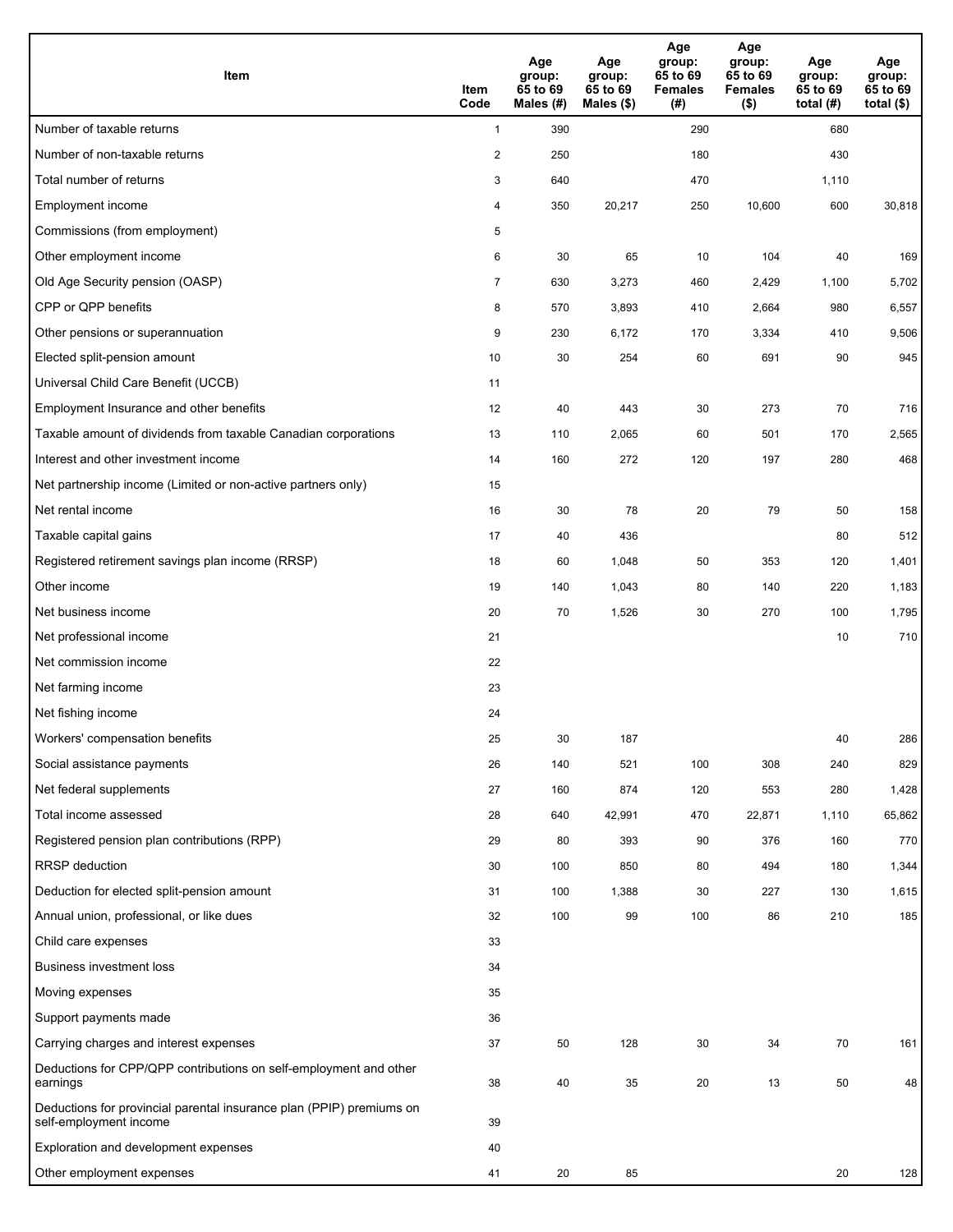| Item                                                              | Item<br>Code | Age<br>group:<br>65 to 69<br>Males (#) | Age<br>group:<br>65 to 69<br>Males (\$) | Age<br>group:<br>65 to 69<br><b>Females</b><br>(# ) | Age<br>group:<br>65 to 69<br><b>Females</b><br>$($ \$) | Age<br>group:<br>65 to 69<br>total $(H)$ | Age<br>group:<br>65 to 69<br>total $($)$ |
|-------------------------------------------------------------------|--------------|----------------------------------------|-----------------------------------------|-----------------------------------------------------|--------------------------------------------------------|------------------------------------------|------------------------------------------|
| Clergy residence deduction                                        | 42           |                                        |                                         |                                                     |                                                        |                                          |                                          |
| Other deductions                                                  | 43           | 30                                     | 45                                      |                                                     |                                                        | 40                                       | 75                                       |
| Total deductions before adjustments                               | 44           | 310                                    | 3,136                                   | 200                                                 | 1,332                                                  | 500                                      | 4,468                                    |
| Social benefits repayment                                         | 45           | 150                                    | 607                                     | 80                                                  | 231                                                    | 230                                      | 838                                      |
| Net income after adjustments                                      | 46           | 640                                    | 39,273                                  | 470                                                 | 21,308                                                 | 1,110                                    | 60,581                                   |
| Canadian Forces personnel and police deduction                    | 47           |                                        |                                         |                                                     |                                                        |                                          |                                          |
| Security options deductions                                       | 48           |                                        |                                         |                                                     |                                                        |                                          |                                          |
| Other payments deductions                                         | 49           | 210                                    | 1,582                                   | 160                                                 | 960                                                    | 360                                      | 2,543                                    |
| Non-capital losses of other years                                 | 50           |                                        |                                         |                                                     |                                                        |                                          |                                          |
| Net capital losses of other years                                 | 51           |                                        |                                         |                                                     |                                                        |                                          |                                          |
| Capital gains deduction                                           | 52           |                                        |                                         |                                                     |                                                        |                                          |                                          |
| Northern residents deductions                                     | 53           | 390                                    | 1,985                                   | 270                                                 | 1,434                                                  | 660                                      | 3,419                                    |
| Additional deductions                                             | 54           |                                        |                                         |                                                     |                                                        |                                          |                                          |
| Farming/fishing losses of prior years                             | 55           |                                        |                                         |                                                     |                                                        |                                          |                                          |
| Total deductions from net income                                  | 56           | 530                                    | 3,725                                   | 370                                                 | 2,448                                                  | 910                                      | 6,172                                    |
| Taxable income assessed                                           | 57           | 640                                    | 35,549                                  | 470                                                 | 18,860                                                 | 1,110                                    | 54,409                                   |
| Basic personal amount                                             | 58           | 640                                    | 6,954                                   | 470                                                 | 5,053                                                  | 1,110                                    | 12,007                                   |
| Age amount                                                        | 59           | 490                                    | 2,653                                   | 400                                                 | 2,151                                                  | 890                                      | 4,804                                    |
| Spouse or common-law partner amount                               | 60           | 80                                     | 483                                     | 10                                                  | 66                                                     | 90                                       | 549                                      |
| Amount for eligible dependant                                     | 61           |                                        |                                         | 10                                                  | 118                                                    | 10                                       | 151                                      |
| Amount for children 17 and under                                  | 62           | 20                                     | 74                                      | 10                                                  | 24                                                     | 30                                       | 98                                       |
| Amount for infirm dependants age 18 or older                      | 63           |                                        |                                         |                                                     |                                                        |                                          |                                          |
| CPP or QPP contributions through employment                       | 64           | 250                                    | 342                                     | 170                                                 | 227                                                    | 420                                      | 569                                      |
| CPP or QPP contributions on self-employment and other<br>earnings | 65           | 40                                     | 35                                      | 20                                                  | 13                                                     | 50                                       | 48                                       |
| Employment Insurance premiums                                     | 66           | 260                                    | 152                                     | 190                                                 | 107                                                    | 450                                      | 259                                      |
| PPIP premiums paid                                                | 67           |                                        |                                         |                                                     |                                                        |                                          |                                          |
| PPIP premiums payable on employment income                        | 68           |                                        |                                         |                                                     |                                                        |                                          |                                          |
| PPIP premiums payable on self-employment income                   | 69           |                                        |                                         |                                                     |                                                        |                                          |                                          |
| Volunteer firefighters' amount                                    | 70           |                                        |                                         |                                                     |                                                        |                                          |                                          |
| Canada employment amount                                          | 71           | 360                                    | 367                                     | 250                                                 | 264                                                    | 610                                      | 631                                      |
| Public transit amount                                             | 72           |                                        |                                         |                                                     |                                                        |                                          |                                          |
| Children's fitness amount                                         | 73           |                                        |                                         |                                                     |                                                        |                                          |                                          |
| Children's arts amount                                            | 74           |                                        |                                         |                                                     |                                                        |                                          |                                          |
| Home buyers' amount                                               | 75           |                                        |                                         |                                                     |                                                        |                                          |                                          |
| Pension income amount                                             | 76           | 250                                    | 486                                     | 210                                                 | 407                                                    | 460                                      | 892                                      |
| Caregiver amount                                                  | 77           |                                        |                                         |                                                     |                                                        |                                          |                                          |
| Disability amount                                                 | 78           | 20                                     | 181                                     | 20                                                  | 121                                                    | 40                                       | 302                                      |
| Disability amount transferred from a dependant                    | 79           |                                        |                                         |                                                     |                                                        |                                          |                                          |
| Interest paid on student loans                                    | 80           |                                        |                                         |                                                     |                                                        |                                          |                                          |
| Tuition, education, and textbook amounts                          | 81           |                                        |                                         |                                                     |                                                        |                                          |                                          |
| Tuition, education, and textbook amounts transferred from a child | 82           |                                        |                                         |                                                     |                                                        |                                          |                                          |
| Amounts transferred from spouse or common-law partner             | 83           | 50                                     | 242                                     | 30                                                  | 156                                                    | 80                                       | 398                                      |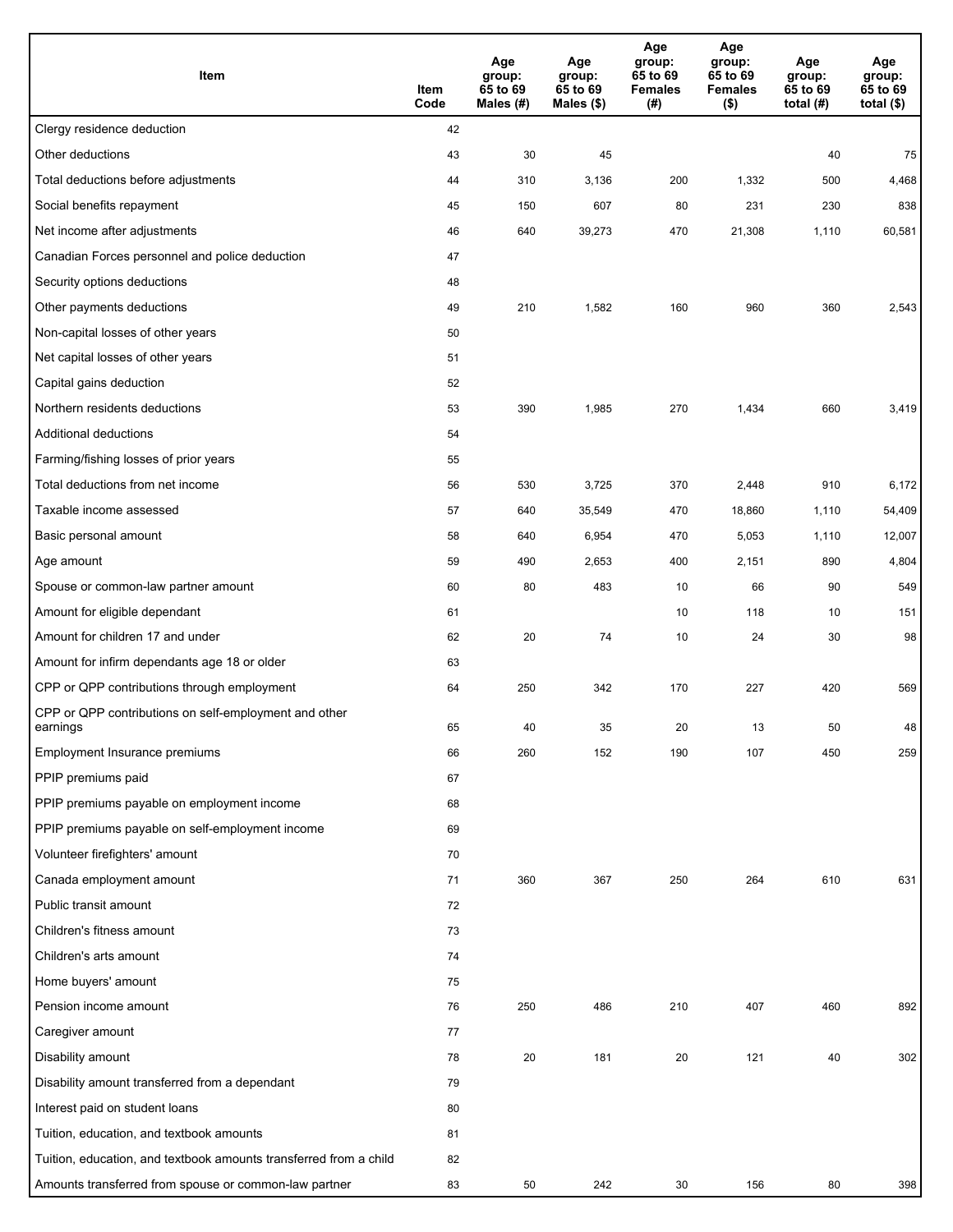| Item                                                | <b>Item</b><br>Code | Age<br>group:<br>65 to 69<br>Males (#) | Age<br>group:<br>65 to 69<br>Males $(\$)$ | Age<br>group:<br>65 to 69<br><b>Females</b><br>(# ) | Age<br>group:<br>65 to 69<br><b>Females</b><br>$($ \$) | Age<br>group:<br>65 to 69<br>total $(H)$ | Age<br>group:<br>65 to 69<br>total $($)$ |
|-----------------------------------------------------|---------------------|----------------------------------------|-------------------------------------------|-----------------------------------------------------|--------------------------------------------------------|------------------------------------------|------------------------------------------|
| Medical expenses                                    | 84                  | 10                                     | 26                                        | 20                                                  | 81                                                     | 30                                       | 107                                      |
| Total tax credits on personal amounts               | 85                  | 640                                    | 1,817                                     | 470                                                 | 1,325                                                  | 1,110                                    | 3,143                                    |
| Allowable charitable donations and government gifts | 86                  | 120                                    | 313                                       | 100                                                 | 190                                                    | 220                                      | 503                                      |
| Eligible cultural and ecological gifts              | 87                  |                                        |                                           |                                                     |                                                        |                                          |                                          |
| Total tax credit on donations and gifts             | 88                  | 120                                    | 88                                        | 100                                                 | 53                                                     | 220                                      | 140                                      |
| Total federal non-refundable tax credits            | 89                  | 640                                    | 1,905                                     | 470                                                 | 1,378                                                  | 1,110                                    | 3,283                                    |
| Federal dividend tax credit                         | 90                  | 100                                    | 277                                       | 60                                                  | 69                                                     | 150                                      | 346                                      |
| Overseas employment tax credit                      | 91                  |                                        |                                           |                                                     |                                                        |                                          |                                          |
| Minimum tax carryover                               | 92                  |                                        |                                           |                                                     |                                                        |                                          |                                          |
| Basic federal tax                                   | 93                  | 380                                    | 5,179                                     | 290                                                 | 2,086                                                  | 670                                      | 7,265                                    |
| Federal Foreign Tax Credit                          | 94                  |                                        |                                           | 20                                                  | 1                                                      | 40                                       | 9                                        |
| Federal Political contribution tax credit           | 95                  | 10                                     | 4                                         |                                                     |                                                        | 20                                       | 4                                        |
| <b>Investment Tax Credit</b>                        | 96                  |                                        |                                           |                                                     |                                                        |                                          |                                          |
| Labour-sponsored funds tax credit                   | 97                  |                                        |                                           |                                                     |                                                        |                                          |                                          |
| Alternative minimum tax payable                     | 98                  |                                        |                                           |                                                     |                                                        |                                          |                                          |
| Net federal tax                                     | 99                  | 380                                    | 5,162                                     | 290                                                 | 2,083                                                  | 670                                      | 7,245                                    |
| CPP contributions on self-employment                | 100                 | 40                                     | 70                                        | 20                                                  | 27                                                     | 50                                       | 96                                       |
| Social Benefits repayment                           | 101                 | 150                                    | 607                                       | 80                                                  | 231                                                    | 230                                      | 838                                      |
| <b>Net Provincial Tax</b>                           | 102                 | 370                                    | 2,245                                     | 270                                                 | 850                                                    | 640                                      | 3,095                                    |
| Total tax payable                                   | 103                 | 390                                    | 8,084                                     | 290                                                 | 3,191                                                  | 680                                      | 11,274                                   |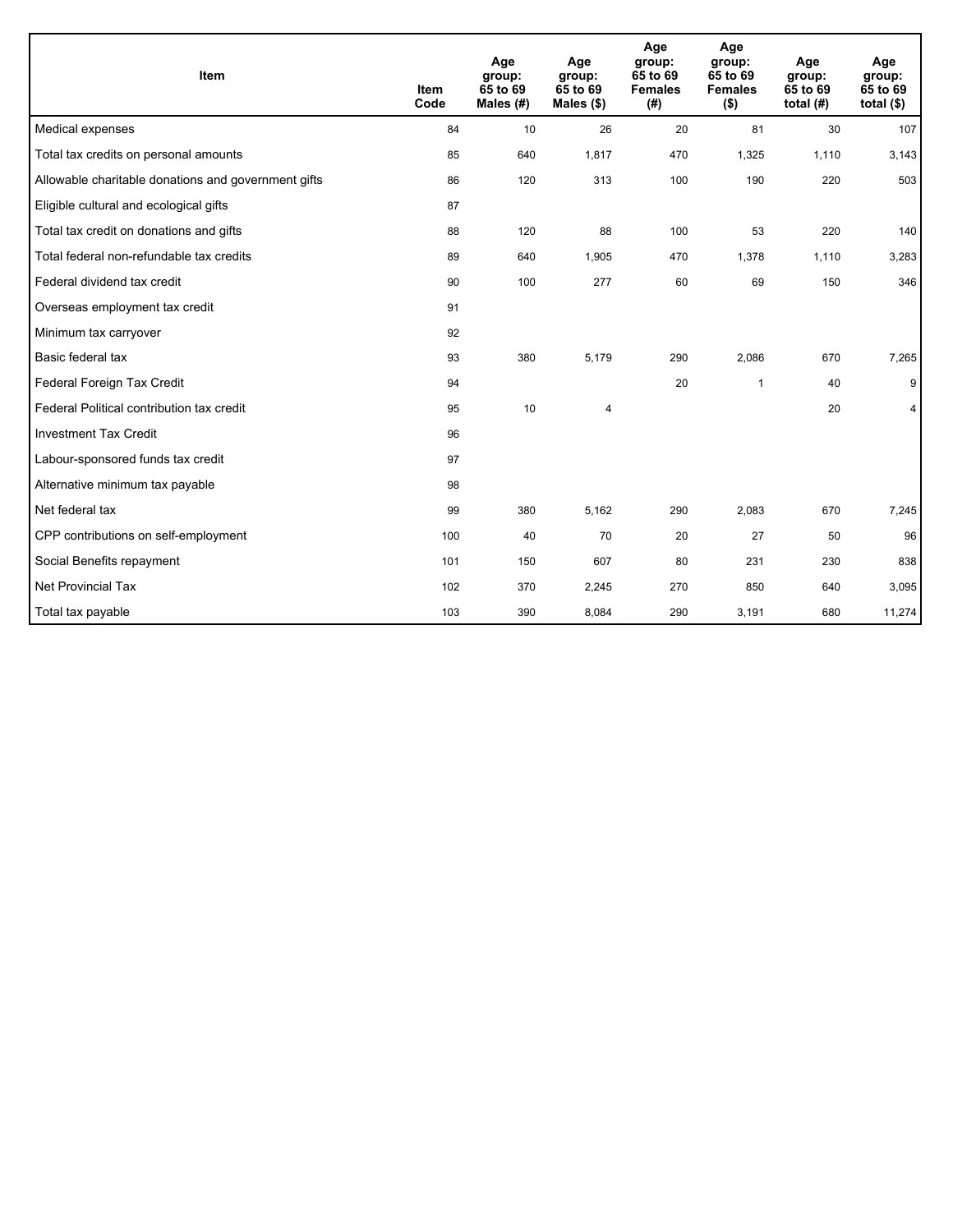| <b>Item</b>                                                                                    | Item<br>Code   | Age<br>group:<br>70 to 74<br>Males (#) | Age<br>group:<br>70 to 74<br>Males $(\$)$ | Age<br>group:<br>70 to 74<br><b>Females</b><br>(# ) | Age<br>group:<br>70 to 74<br><b>Females</b><br>$($ \$) | Age<br>group:<br>70 to 74<br>total $(H)$ | Age<br>group:<br>70 to 74<br>total $($)$ |
|------------------------------------------------------------------------------------------------|----------------|----------------------------------------|-------------------------------------------|-----------------------------------------------------|--------------------------------------------------------|------------------------------------------|------------------------------------------|
| Number of taxable returns                                                                      | $\mathbf{1}$   | 150                                    |                                           | 110                                                 |                                                        | 260                                      |                                          |
| Number of non-taxable returns                                                                  | $\sqrt{2}$     | 150                                    |                                           | 210                                                 |                                                        | 360                                      |                                          |
| Total number of returns                                                                        | 3              | 300                                    |                                           | 320                                                 |                                                        | 620                                      |                                          |
| Employment income                                                                              | 4              | 130                                    | 5,015                                     | 100                                                 | 2,229                                                  | 230                                      | 7,244                                    |
| Commissions (from employment)                                                                  | 5              |                                        |                                           |                                                     |                                                        |                                          |                                          |
| Other employment income                                                                        | 6              |                                        |                                           |                                                     |                                                        |                                          |                                          |
| Old Age Security pension (OASP)                                                                | $\overline{7}$ | 300                                    | 1,831                                     | 320                                                 | 1,984                                                  | 620                                      | 3,816                                    |
| CPP or QPP benefits                                                                            | 8              | 290                                    | 1,910                                     | 280                                                 | 1,634                                                  | 570                                      | 3,543                                    |
| Other pensions or superannuation                                                               | 9              | 130                                    | 2,601                                     | 120                                                 | 1,694                                                  | 250                                      | 4,296                                    |
| Elected split-pension amount                                                                   | 10             | 10                                     | 99                                        | 30                                                  | 420                                                    | 40                                       | 519                                      |
| Universal Child Care Benefit (UCCB)                                                            | 11             |                                        |                                           |                                                     |                                                        |                                          |                                          |
| Employment Insurance and other benefits                                                        | 12             |                                        |                                           |                                                     |                                                        |                                          |                                          |
| Taxable amount of dividends from taxable Canadian corporations                                 | 13             | 40                                     | 224                                       | 30                                                  | 440                                                    | 70                                       | 665                                      |
| Interest and other investment income                                                           | 14             | 60                                     | 121                                       | 60                                                  | 169                                                    | 120                                      | 290                                      |
| Net partnership income (Limited or non-active partners only)                                   | 15             |                                        |                                           |                                                     |                                                        |                                          |                                          |
| Net rental income                                                                              | 16             | 20                                     | 72                                        | 10                                                  | 48                                                     | 30                                       | 120                                      |
| Taxable capital gains                                                                          | 17             |                                        |                                           |                                                     |                                                        |                                          |                                          |
| Registered retirement savings plan income (RRSP)                                               | 18             | 20                                     | 935                                       | 20                                                  | 69                                                     | 30                                       | 1,004                                    |
| Other income                                                                                   | 19             | 60                                     | 165                                       | 50                                                  | 147                                                    | 110                                      | 312                                      |
| Net business income                                                                            | 20             |                                        |                                           |                                                     |                                                        | 30                                       | 667                                      |
| Net professional income                                                                        | 21             |                                        |                                           |                                                     |                                                        |                                          |                                          |
| Net commission income                                                                          | 22             |                                        |                                           |                                                     |                                                        |                                          |                                          |
| Net farming income                                                                             | 23             |                                        |                                           |                                                     |                                                        |                                          |                                          |
| Net fishing income                                                                             | 24             |                                        |                                           |                                                     |                                                        |                                          |                                          |
| Workers' compensation benefits                                                                 | 25             | 10                                     | 116                                       |                                                     |                                                        | 20                                       | 239                                      |
| Social assistance payments                                                                     | 26             | 90                                     | 347                                       | 120                                                 | 358                                                    | 220                                      | 705                                      |
| Net federal supplements                                                                        | 27             | 110                                    | 667                                       | 170                                                 | 978                                                    | 280                                      | 1,645                                    |
| Total income assessed                                                                          | 28             | 300                                    | 15,085                                    | 320                                                 | 10,517                                                 | 620                                      | 25,602                                   |
| Registered pension plan contributions (RPP)                                                    | 29             | 20                                     | 88                                        | 10                                                  | 34                                                     | 30                                       | 122                                      |
| RRSP deduction                                                                                 | 30             | 20                                     | 99                                        | 10                                                  | 27                                                     | 30                                       | 126                                      |
| Deduction for elected split-pension amount                                                     | 31             | 40                                     | 409                                       |                                                     |                                                        | 50                                       | 452                                      |
| Annual union, professional, or like dues                                                       | 32             |                                        |                                           |                                                     |                                                        | 40                                       | 26                                       |
| Child care expenses                                                                            | 33             |                                        |                                           |                                                     |                                                        |                                          |                                          |
| Business investment loss                                                                       | 34             |                                        |                                           |                                                     |                                                        |                                          |                                          |
| Moving expenses                                                                                | 35             |                                        |                                           |                                                     |                                                        |                                          |                                          |
| Support payments made                                                                          | 36             |                                        |                                           |                                                     |                                                        |                                          |                                          |
| Carrying charges and interest expenses                                                         | 37             | 20                                     | 43                                        |                                                     |                                                        | 30                                       | 68                                       |
| Deductions for CPP/QPP contributions on self-employment and other<br>earnings                  | 38             |                                        |                                           |                                                     |                                                        |                                          |                                          |
| Deductions for provincial parental insurance plan (PPIP) premiums on<br>self-employment income | 39             |                                        |                                           |                                                     |                                                        |                                          |                                          |
| Exploration and development expenses                                                           | 40             |                                        |                                           |                                                     |                                                        |                                          |                                          |
| Other employment expenses                                                                      | 41             |                                        |                                           |                                                     |                                                        |                                          |                                          |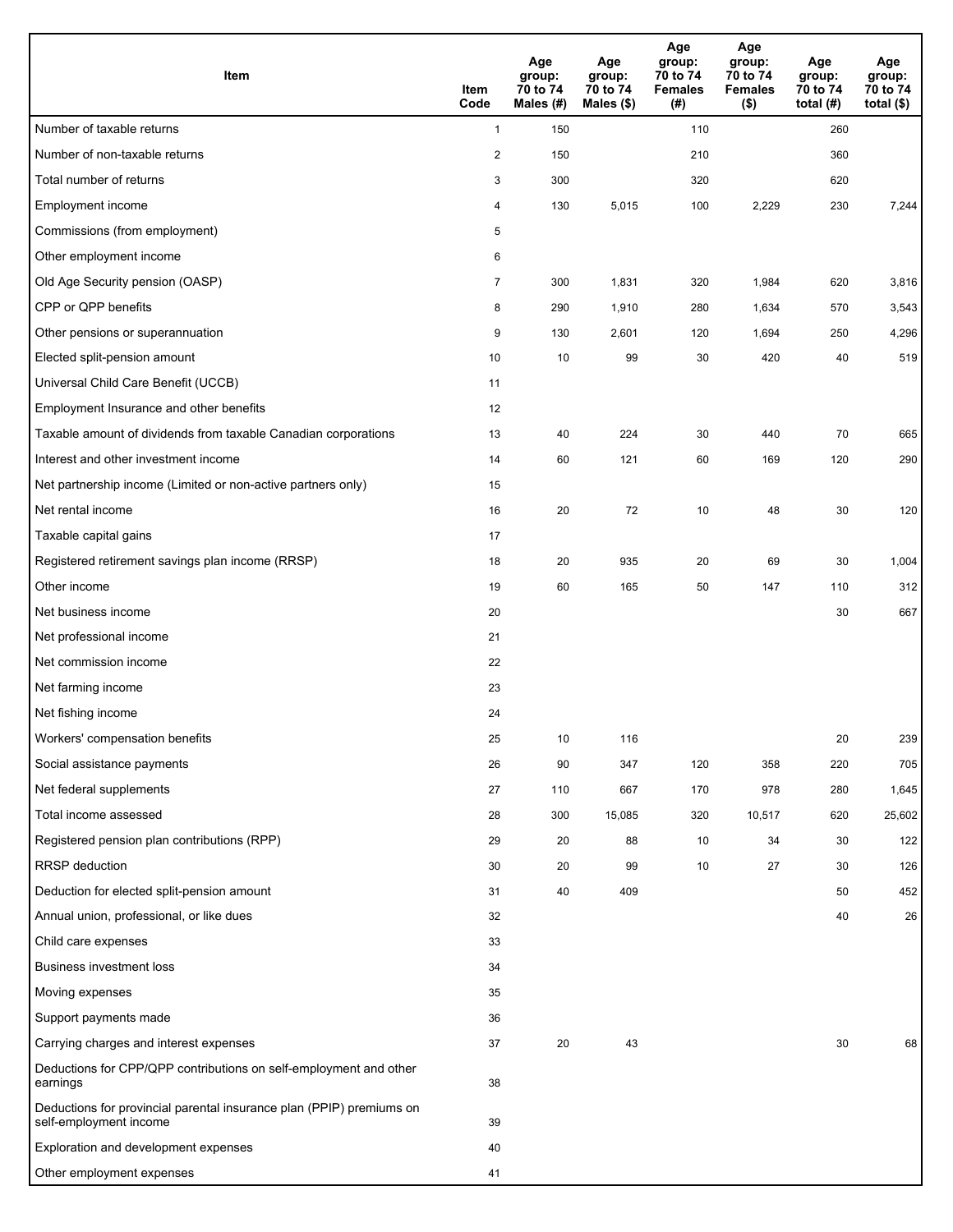| Item                                                              | Item<br>Code | Age<br>group:<br>70 to 74<br>Males (#) | Age<br>group:<br>70 to 74<br>Males (\$) | Age<br>group:<br>70 to 74<br><b>Females</b><br>(# ) | Age<br>group:<br>70 to 74<br><b>Females</b><br>$($ \$) | Age<br>group:<br>70 to 74<br>total $(H)$ | Age<br>group:<br>70 to 74<br>total $($)$ |
|-------------------------------------------------------------------|--------------|----------------------------------------|-----------------------------------------|-----------------------------------------------------|--------------------------------------------------------|------------------------------------------|------------------------------------------|
| Clergy residence deduction                                        | 42           |                                        |                                         |                                                     |                                                        |                                          |                                          |
| Other deductions                                                  | 43           |                                        |                                         |                                                     |                                                        | 20                                       | 24                                       |
| Total deductions before adjustments                               | 44           | 90                                     | 747                                     | 60                                                  | 149                                                    | 140                                      | 896                                      |
| Social benefits repayment                                         | 45           | 40                                     | 178                                     | 20                                                  | 88                                                     | 70                                       | 265                                      |
| Net income after adjustments                                      | 46           | 300                                    | 14,161                                  | 320                                                 | 10,280                                                 | 620                                      | 24,441                                   |
| Canadian Forces personnel and police deduction                    | 47           |                                        |                                         |                                                     |                                                        |                                          |                                          |
| Security options deductions                                       | 48           |                                        |                                         |                                                     |                                                        |                                          |                                          |
| Other payments deductions                                         | 49           | 130                                    | 1,129                                   | 190                                                 | 1,459                                                  | 330                                      | 2,589                                    |
| Non-capital losses of other years                                 | 50           |                                        |                                         |                                                     |                                                        |                                          |                                          |
| Net capital losses of other years                                 | 51           |                                        |                                         |                                                     |                                                        |                                          |                                          |
| Capital gains deduction                                           | 52           |                                        |                                         |                                                     |                                                        |                                          |                                          |
| Northern residents deductions                                     | 53           | 160                                    | 797                                     | 130                                                 | 613                                                    | 280                                      | 1,410                                    |
| Additional deductions                                             | 54           |                                        |                                         |                                                     |                                                        |                                          |                                          |
| Farming/fishing losses of prior years                             | 55           |                                        |                                         |                                                     |                                                        |                                          |                                          |
| Total deductions from net income                                  | 56           | 250                                    | 1,929                                   | 270                                                 | 2,135                                                  | 520                                      | 4,065                                    |
| Taxable income assessed                                           | 57           | 300                                    | 12,232                                  | 320                                                 | 8,156                                                  | 610                                      | 20,388                                   |
| Basic personal amount                                             | 58           | 300                                    | 3,203                                   | 320                                                 | 3,474                                                  | 620                                      | 6,677                                    |
| Age amount                                                        | 59           | 260                                    | 1,498                                   | 300                                                 | 1,871                                                  | 570                                      | 3,369                                    |
| Spouse or common-law partner amount                               | 60           | 40                                     | 193                                     |                                                     |                                                        | 40                                       | 212                                      |
| Amount for eligible dependant                                     | 61           |                                        |                                         |                                                     |                                                        |                                          |                                          |
| Amount for children 17 and under                                  | 62           |                                        |                                         |                                                     |                                                        |                                          |                                          |
| Amount for infirm dependants age 18 or older                      | 63           |                                        |                                         |                                                     |                                                        |                                          |                                          |
| CPP or QPP contributions through employment                       | 64           | 20                                     | 10                                      | 20                                                  | 10                                                     | 30                                       | 19                                       |
| CPP or QPP contributions on self-employment and other<br>earnings | 65           |                                        |                                         |                                                     |                                                        |                                          |                                          |
| Employment Insurance premiums                                     | 66           | 80                                     | 38                                      | 50                                                  | 21                                                     | 130                                      | 59                                       |
| PPIP premiums paid                                                | 67           |                                        |                                         |                                                     |                                                        |                                          |                                          |
| PPIP premiums payable on employment income                        | 68           |                                        |                                         |                                                     |                                                        |                                          |                                          |
| PPIP premiums payable on self-employment income                   | 69           |                                        |                                         |                                                     |                                                        |                                          |                                          |
| Volunteer firefighters' amount                                    | 70           |                                        |                                         |                                                     |                                                        |                                          |                                          |
| Canada employment amount                                          | 71           | 140                                    | 140                                     | 100                                                 | 96                                                     | 240                                      | 237                                      |
| Public transit amount                                             | 72           |                                        |                                         |                                                     |                                                        |                                          |                                          |
| Children's fitness amount                                         | 73           |                                        |                                         |                                                     |                                                        |                                          |                                          |
| Children's arts amount                                            | 74           |                                        |                                         |                                                     |                                                        |                                          |                                          |
| Home buyers' amount                                               | 75           |                                        |                                         |                                                     |                                                        |                                          |                                          |
| Pension income amount                                             | 76           | 140                                    | 254                                     | 130                                                 | 250                                                    | 270                                      | 504                                      |
| Caregiver amount                                                  | 77           |                                        |                                         |                                                     |                                                        |                                          |                                          |
| Disability amount                                                 | 78           |                                        |                                         |                                                     |                                                        |                                          |                                          |
| Disability amount transferred from a dependant                    | 79           |                                        |                                         |                                                     |                                                        |                                          |                                          |
| Interest paid on student loans                                    | 80           |                                        |                                         |                                                     |                                                        |                                          |                                          |
| Tuition, education, and textbook amounts                          | 81           |                                        |                                         |                                                     |                                                        |                                          |                                          |
| Tuition, education, and textbook amounts transferred from a child | 82           |                                        |                                         |                                                     |                                                        |                                          |                                          |
| Amounts transferred from spouse or common-law partner             | 83           | 30                                     | 159                                     | 10                                                  | 76                                                     | 40                                       | 236                                      |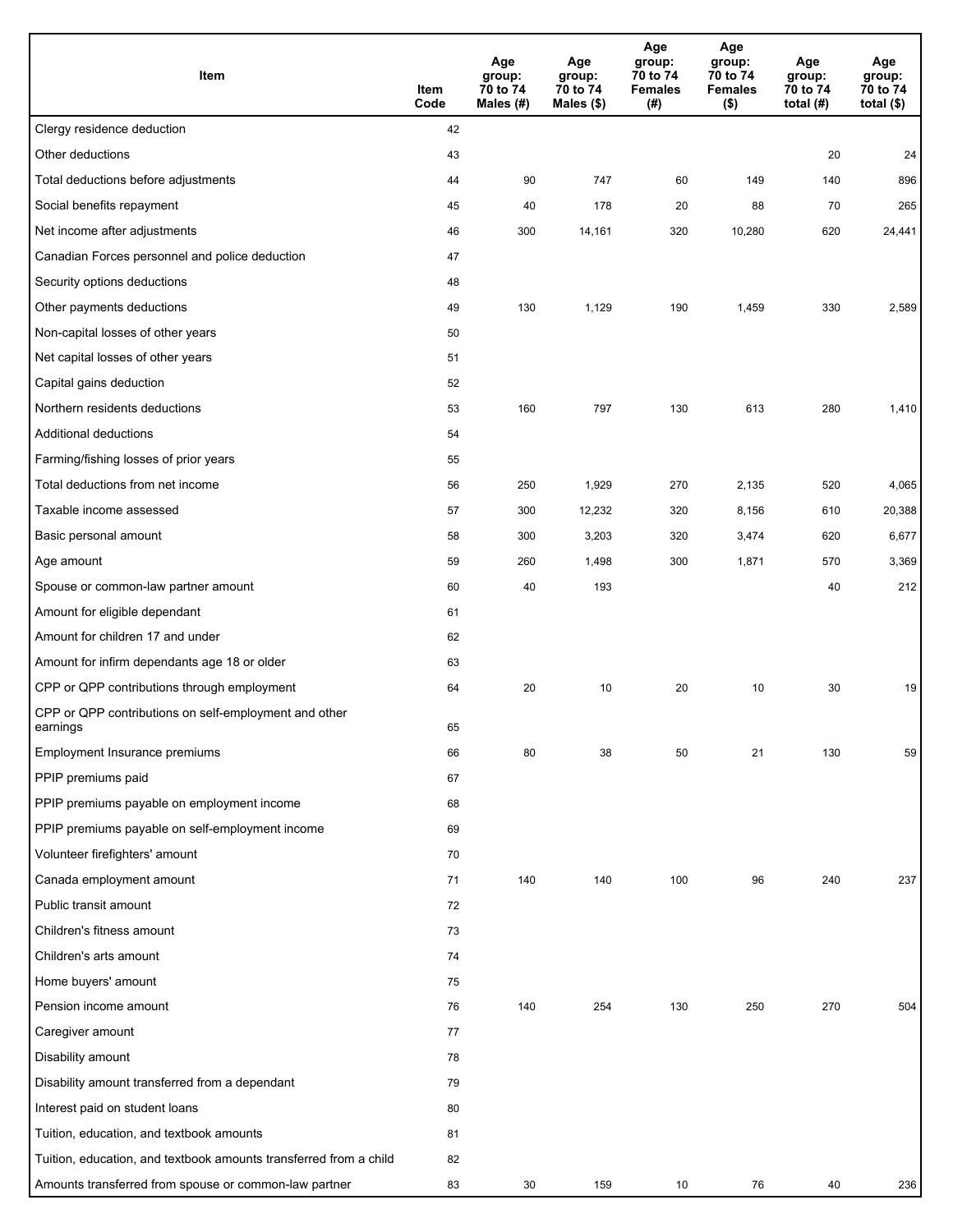| Item                                                | <b>Item</b><br>Code | Age<br>group:<br>70 to 74<br>Males (#) | Age<br>group:<br>70 to 74<br>Males (\$) | Age<br>group:<br>70 to 74<br><b>Females</b><br>(#) | Age<br>group:<br>70 to 74<br><b>Females</b><br>$($ \$) | Age<br>group:<br>70 to 74<br>total $(H)$ | Age<br>group:<br>70 to 74<br>total $($)$ |
|-----------------------------------------------------|---------------------|----------------------------------------|-----------------------------------------|----------------------------------------------------|--------------------------------------------------------|------------------------------------------|------------------------------------------|
| Medical expenses                                    | 84                  |                                        |                                         |                                                    |                                                        |                                          |                                          |
| Total tax credits on personal amounts               | 85                  | 300                                    | 841                                     | 320                                                | 892                                                    | 620                                      | 1,733                                    |
| Allowable charitable donations and government gifts | 86                  | 50                                     | 85                                      | 60                                                 | 107                                                    | 100                                      | 192                                      |
| Eligible cultural and ecological gifts              | 87                  |                                        |                                         |                                                    |                                                        |                                          |                                          |
| Total tax credit on donations and gifts             | 88                  | 50                                     | 23                                      | 60                                                 | 30                                                     | 100                                      | 53                                       |
| Total federal non-refundable tax credits            | 89                  | 300                                    | 864                                     | 320                                                | 922                                                    | 620                                      | 1,786                                    |
| Federal dividend tax credit                         | 90                  | 40                                     | 30                                      | 30                                                 | 63                                                     | 60                                       | 93                                       |
| Overseas employment tax credit                      | 91                  |                                        |                                         |                                                    |                                                        |                                          |                                          |
| Minimum tax carryover                               | 92                  |                                        |                                         |                                                    |                                                        |                                          |                                          |
| Basic federal tax                                   | 93                  | 150                                    | 1,603                                   | 110                                                | 707                                                    | 260                                      | 2,310                                    |
| Federal Foreign Tax Credit                          | 94                  | 10                                     | 3                                       | 10                                                 | 5                                                      | 20                                       | 8                                        |
| Federal Political contribution tax credit           | 95                  |                                        |                                         |                                                    |                                                        |                                          |                                          |
| <b>Investment Tax Credit</b>                        | 96                  |                                        |                                         |                                                    |                                                        |                                          |                                          |
| Labour-sponsored funds tax credit                   | 97                  |                                        |                                         |                                                    |                                                        |                                          |                                          |
| Alternative minimum tax payable                     | 98                  |                                        |                                         |                                                    |                                                        |                                          |                                          |
| Net federal tax                                     | 99                  | 150                                    | 1,598                                   | 110                                                | 701                                                    | 260                                      | 2,299                                    |
| CPP contributions on self-employment                | 100                 |                                        |                                         |                                                    |                                                        |                                          |                                          |
| Social Benefits repayment                           | 101                 | 40                                     | 178                                     | 20                                                 | 88                                                     | 70                                       | 265                                      |
| Net Provincial Tax                                  | 102                 | 140                                    | 693                                     | 100                                                | 283                                                    | 250                                      | 977                                      |
| Total tax payable                                   | 103                 | 150                                    | 2,473                                   | 110                                                | 1,072                                                  | 260                                      | 3,544                                    |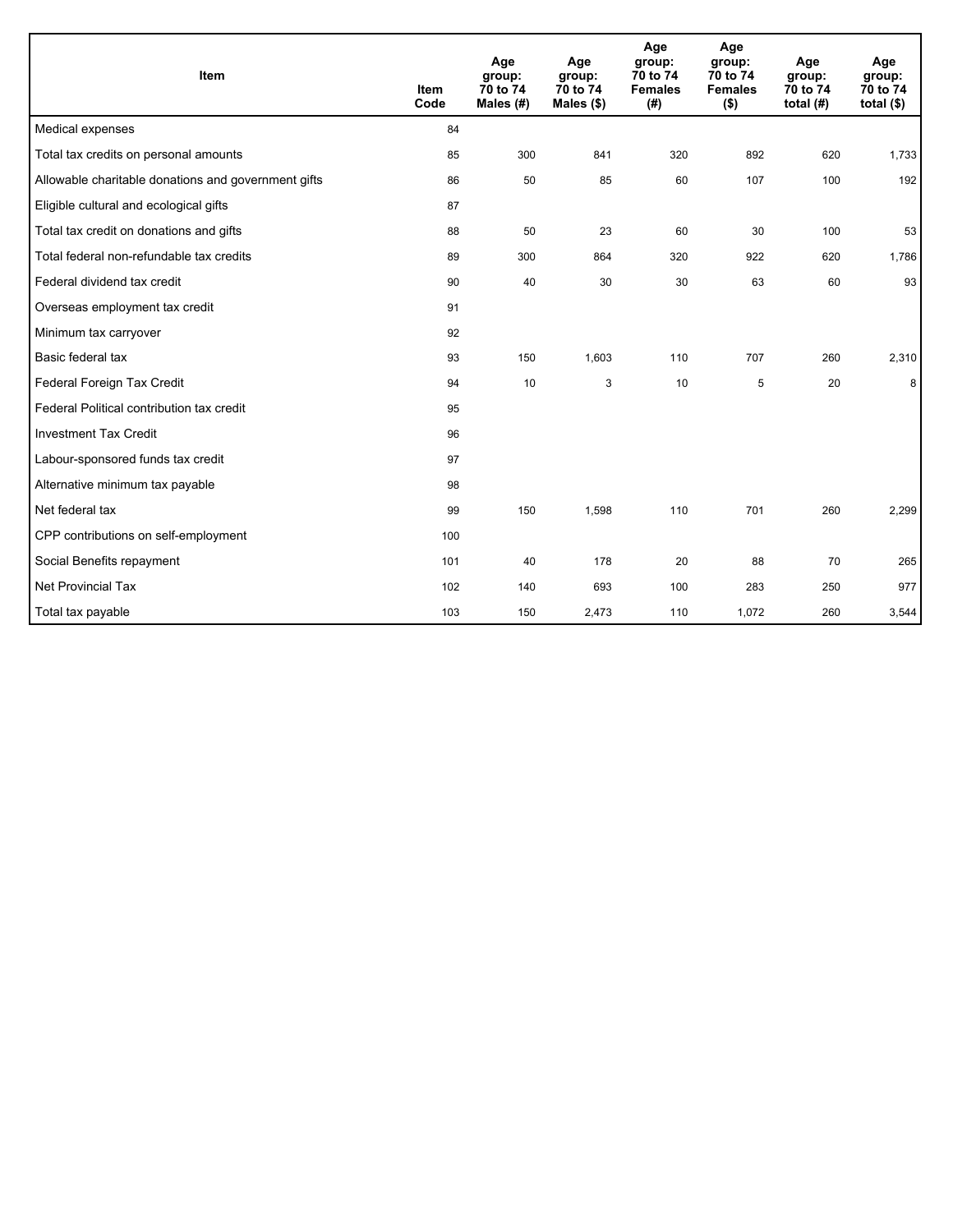| Item                                                                                           | Item<br>Code   | Age<br>group:<br>75 and<br>over<br>Males (#) | Age<br>group:<br>75 and<br>over<br>Males (\$) | Age<br>group:<br>75 and<br>over<br><b>Females</b><br>(#) | Age<br>group:<br>75 and<br>over<br><b>Females</b><br>$($ \$) | Age<br>group:<br>75 and<br>over total<br>(#) | Age<br>group:<br>75 and<br>over total<br>$($ \$) |
|------------------------------------------------------------------------------------------------|----------------|----------------------------------------------|-----------------------------------------------|----------------------------------------------------------|--------------------------------------------------------------|----------------------------------------------|--------------------------------------------------|
| Number of taxable returns                                                                      | $\mathbf{1}$   | 130                                          |                                               | 90                                                       |                                                              | 220                                          |                                                  |
| Number of non-taxable returns                                                                  | $\overline{2}$ | 310                                          |                                               | 370                                                      |                                                              | 680                                          |                                                  |
| Total number of returns                                                                        | 3              | 440                                          |                                               | 470                                                      |                                                              | 900                                          |                                                  |
| Employment income                                                                              | 4              | 90                                           | 1,383                                         | 80                                                       | 592                                                          | 170                                          | 1,974                                            |
| Commissions (from employment)                                                                  | 5              |                                              |                                               |                                                          |                                                              |                                              |                                                  |
| Other employment income                                                                        | 6              |                                              |                                               |                                                          |                                                              |                                              |                                                  |
| Old Age Security pension (OASP)                                                                | $\overline{7}$ | 440                                          | 2,648                                         | 460                                                      | 2,867                                                        | 900                                          | 5,515                                            |
| CPP or QPP benefits                                                                            | 8              | 420                                          | 2,654                                         | 380                                                      | 2,119                                                        | 800                                          | 4,773                                            |
| Other pensions or superannuation                                                               | 9              | 160                                          | 3,015                                         | 150                                                      | 1,888                                                        | 310                                          | 4,902                                            |
| Elected split-pension amount                                                                   | 10             |                                              |                                               | 30                                                       | 296                                                          | 40                                           | 348                                              |
| Universal Child Care Benefit (UCCB)                                                            | 11             |                                              |                                               |                                                          |                                                              |                                              |                                                  |
| Employment Insurance and other benefits                                                        | 12             |                                              |                                               |                                                          |                                                              |                                              |                                                  |
| Taxable amount of dividends from taxable Canadian corporations                                 | 13             | 40                                           | 673                                           | 30                                                       | 518                                                          | 80                                           | 1,190                                            |
| Interest and other investment income                                                           | 14             | 90                                           | 201                                           | 80                                                       | 129                                                          | 160                                          | 330                                              |
| Net partnership income (Limited or non-active partners only)                                   | 15             |                                              |                                               |                                                          |                                                              |                                              |                                                  |
| Net rental income                                                                              | 16             |                                              |                                               |                                                          |                                                              |                                              |                                                  |
| Taxable capital gains                                                                          | 17             | 30                                           | 30                                            | 20                                                       | $\overline{7}$                                               | 50                                           | 38                                               |
| Registered retirement savings plan income (RRSP)                                               | 18             |                                              |                                               | 10                                                       | 66                                                           |                                              |                                                  |
| Other income                                                                                   | 19             | 70                                           | 369                                           | 50                                                       | 111                                                          | 120                                          | 480                                              |
| Net business income                                                                            | 20             | 20                                           | 198                                           |                                                          |                                                              | 30                                           | 209                                              |
| Net professional income                                                                        | 21             |                                              |                                               |                                                          |                                                              |                                              |                                                  |
| Net commission income                                                                          | 22             |                                              |                                               |                                                          |                                                              |                                              |                                                  |
| Net farming income                                                                             | 23             |                                              |                                               |                                                          |                                                              |                                              |                                                  |
| Net fishing income                                                                             | 24             |                                              |                                               |                                                          |                                                              |                                              |                                                  |
| Workers' compensation benefits                                                                 | 25             | 20                                           | 104                                           |                                                          |                                                              | 20                                           | 135                                              |
| Social assistance payments                                                                     | 26             | 230                                          | 881                                           | 250                                                      | 741                                                          | 480                                          | 1,622                                            |
| Net federal supplements                                                                        | 27             | 270                                          | 1,362                                         | 320                                                      | 1,998                                                        | 590                                          | 3,360                                            |
| Total income assessed                                                                          | 28             | 440                                          | 13,852                                        | 470                                                      | 11,409                                                       | 900                                          | 25,261                                           |
| Registered pension plan contributions (RPP)                                                    | 29             |                                              |                                               |                                                          |                                                              | 10                                           | 23                                               |
| RRSP deduction                                                                                 | 30             |                                              |                                               |                                                          |                                                              |                                              |                                                  |
| Deduction for elected split-pension amount                                                     | 31             | 50                                           | 533                                           |                                                          |                                                              | 50                                           | 560                                              |
| Annual union, professional, or like dues                                                       | 32             |                                              |                                               |                                                          |                                                              | 10                                           | 6                                                |
| Child care expenses                                                                            | 33             |                                              |                                               |                                                          |                                                              |                                              |                                                  |
| <b>Business investment loss</b>                                                                | 34             |                                              |                                               |                                                          |                                                              |                                              |                                                  |
| Moving expenses                                                                                | 35             |                                              |                                               |                                                          |                                                              |                                              |                                                  |
| Support payments made                                                                          | 36             |                                              |                                               |                                                          |                                                              |                                              |                                                  |
| Carrying charges and interest expenses                                                         | 37             | 20                                           | 57                                            | 20                                                       | 10                                                           | 40                                           | 67                                               |
| Deductions for CPP/QPP contributions on self-employment and other<br>earnings                  | 38             |                                              |                                               |                                                          |                                                              |                                              |                                                  |
| Deductions for provincial parental insurance plan (PPIP) premiums on<br>self-employment income | 39             |                                              |                                               |                                                          |                                                              |                                              |                                                  |
| Exploration and development expenses                                                           | 40             |                                              |                                               |                                                          |                                                              |                                              |                                                  |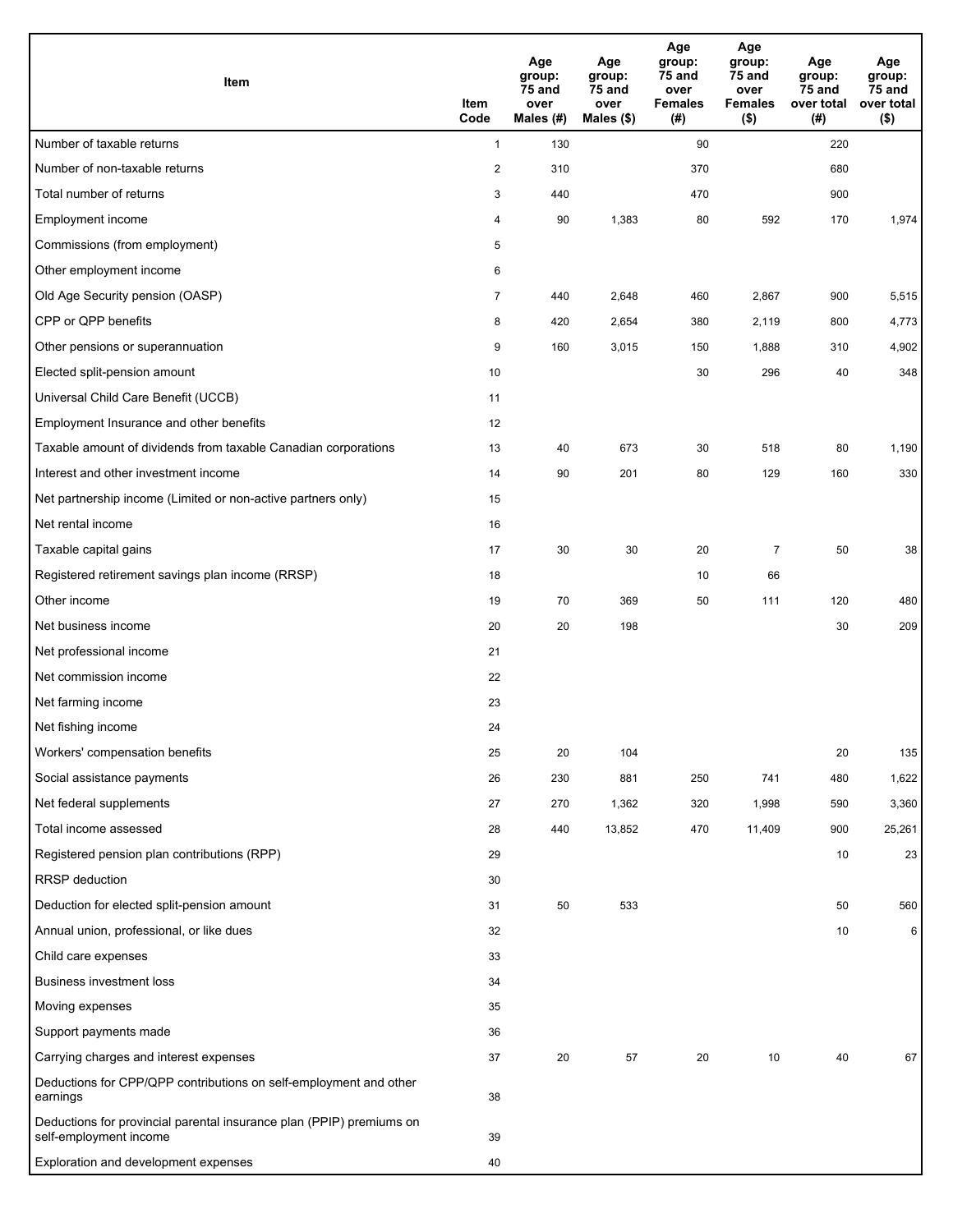| Item                                                              | Item<br>Code | Age<br>group:<br>75 and<br>over Males<br>(# ) | Age<br>group:<br>75 and<br>over Males<br>$($ \$) | Age<br>group:<br>75 and<br>over<br><b>Females</b><br>(#) | Age<br>group:<br>75 and<br>over<br><b>Females</b><br>(\$) | Age<br>group:<br>75 and<br>over total<br>(#) | Age<br>group:<br>75 and<br>over total<br>$($ \$) |
|-------------------------------------------------------------------|--------------|-----------------------------------------------|--------------------------------------------------|----------------------------------------------------------|-----------------------------------------------------------|----------------------------------------------|--------------------------------------------------|
| Other employment expenses                                         | 41           |                                               |                                                  |                                                          |                                                           |                                              |                                                  |
| Clergy residence deduction                                        | 42           |                                               |                                                  |                                                          |                                                           |                                              |                                                  |
| Other deductions                                                  | 43           |                                               |                                                  | 20                                                       | 21                                                        | 20                                           | 23                                               |
| Total deductions before adjustments                               | 44           | 70                                            | 652                                              | 40                                                       | 66                                                        | 120                                          | 719                                              |
| Social benefits repayment                                         | 45           | 20                                            | 88                                               | 20                                                       | 42                                                        | 40                                           | 129                                              |
| Net income after adjustments                                      | 46           | 440                                           | 13,112                                           | 470                                                      | 11,301                                                    | 900                                          | 24,413                                           |
| Canadian Forces personnel and police deduction                    | 47           |                                               |                                                  |                                                          |                                                           |                                              |                                                  |
| Security options deductions                                       | 48           |                                               |                                                  |                                                          |                                                           |                                              |                                                  |
| Other payments deductions                                         | 49           | 300                                           | 2,347                                            | 340                                                      | 2,770                                                     | 640                                          | 5,117                                            |
| Non-capital losses of other years                                 | 50           |                                               |                                                  |                                                          |                                                           |                                              |                                                  |
| Net capital losses of other years                                 | 51           |                                               |                                                  |                                                          |                                                           |                                              |                                                  |
| Capital gains deduction                                           | 52           |                                               |                                                  |                                                          |                                                           |                                              |                                                  |
| Northern residents deductions                                     | 53           | 180                                           | 761                                              | 160                                                      | 704                                                       | 340                                          | 1,464                                            |
| Additional deductions                                             | 54           |                                               |                                                  |                                                          |                                                           |                                              |                                                  |
| Farming/fishing losses of prior years                             | 55           |                                               |                                                  |                                                          |                                                           |                                              |                                                  |
| Total deductions from net income                                  | 56           | 400                                           | 3,146                                            | 420                                                      | 3,508                                                     | 830                                          | 6,654                                            |
| Taxable income assessed                                           | 57           | 440                                           | 9,967                                            | 460                                                      | 7,795                                                     | 900                                          | 17,762                                           |
| Basic personal amount                                             | 58           | 440                                           | 4,718                                            | 470                                                      | 5,032                                                     | 900                                          | 9,751                                            |
| Age amount                                                        | 59           | 420                                           | 2,635                                            | 460                                                      | 2,954                                                     | 870                                          | 5,589                                            |
| Spouse or common-law partner amount                               | 60           |                                               |                                                  |                                                          |                                                           |                                              |                                                  |
| Amount for eligible dependant                                     | 61           |                                               |                                                  |                                                          |                                                           |                                              |                                                  |
| Amount for children 17 and under                                  | 62           |                                               |                                                  |                                                          |                                                           |                                              |                                                  |
| Amount for infirm dependants age 18 or older                      | 63           |                                               |                                                  |                                                          |                                                           |                                              |                                                  |
| CPP or QPP contributions through employment                       | 64           |                                               |                                                  |                                                          |                                                           |                                              |                                                  |
| CPP or QPP contributions on self-employment and other<br>earnings | 65           |                                               |                                                  |                                                          |                                                           |                                              |                                                  |
| Employment Insurance premiums                                     | 66           | 30                                            | 8                                                | 30                                                       | 5                                                         | 60                                           | 14                                               |
| PPIP premiums paid                                                | 67           |                                               |                                                  |                                                          |                                                           |                                              |                                                  |
| PPIP premiums payable on employment income                        | 68           |                                               |                                                  |                                                          |                                                           |                                              |                                                  |
| PPIP premiums payable on self-employment income                   | 69           |                                               |                                                  |                                                          |                                                           |                                              |                                                  |
| Volunteer firefighters' amount                                    | 70           |                                               |                                                  |                                                          |                                                           |                                              |                                                  |
| Canada employment amount                                          | 71           | 110                                           | 94                                               | 80                                                       | 61                                                        | 190                                          | 154                                              |
| Public transit amount                                             | 72           |                                               |                                                  |                                                          |                                                           |                                              |                                                  |
| Children's fitness amount                                         | 73           |                                               |                                                  |                                                          |                                                           |                                              |                                                  |
| Children's arts amount                                            | 74           |                                               |                                                  |                                                          |                                                           |                                              |                                                  |
| Home buyers' amount                                               | 75           |                                               |                                                  |                                                          |                                                           |                                              |                                                  |
| Pension income amount                                             | 76           | 170                                           | 311                                              | 170                                                      | 324                                                       | 340                                          | 635                                              |
| Caregiver amount                                                  | 77           |                                               |                                                  |                                                          |                                                           |                                              |                                                  |
| Disability amount                                                 | 78           | 20                                            | 151                                              | 20                                                       | 117                                                       | 40                                           | 268                                              |
| Disability amount transferred from a dependant                    | 79           |                                               |                                                  |                                                          |                                                           |                                              |                                                  |
| Interest paid on student loans                                    | 80           |                                               |                                                  |                                                          |                                                           |                                              |                                                  |
| Tuition, education, and textbook amounts                          | 81           |                                               |                                                  |                                                          |                                                           |                                              |                                                  |